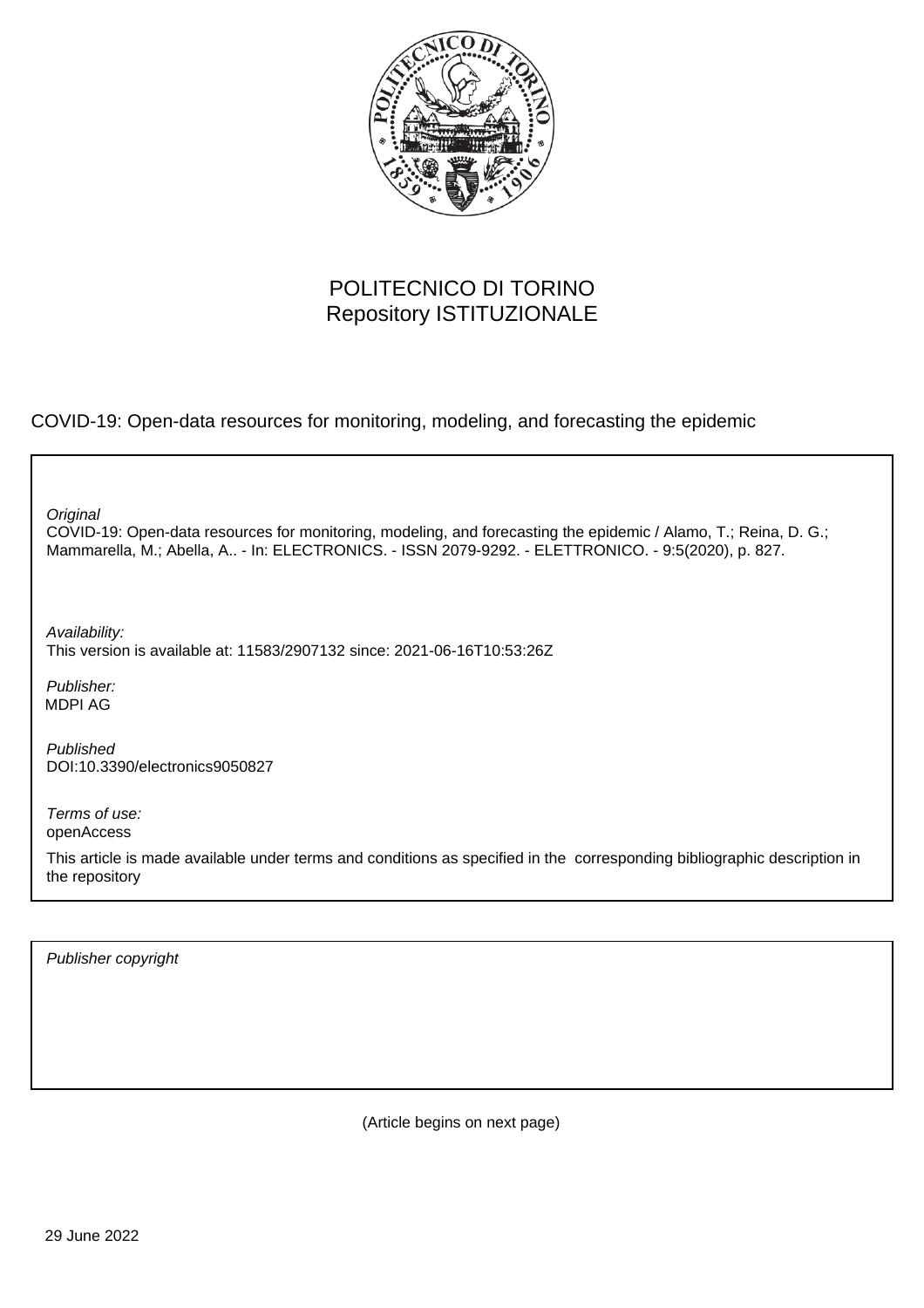



# *Review* **Covid-19: Open-Data Resources for Monitoring, Modeling, and Forecasting the Epidemic**

## **Teodoro Alamo 1,\* ,† [,](https://orcid.org/0000-0002-0623-8146) Daniel G. Reina 2,† [,](https://orcid.org/0000-0002-2481-5058) Martina Mammarella 3,† and Alberto Abella 4,[†](https://orcid.org/0000-0003-0243-4606)**

- <sup>1</sup> Departamento de Ingeniería de Sistemas y Automática, Escuela Superior de Ingenieros, Universidad de Sevilla, 41092 Sevilla, Spain
- <sup>2</sup> Departamento de Ingeniería Electrónica, Escuela Superior de Ingenieros, Universidad de Sevilla, 41092 Sevilla, Spain; dgutierrezreina@us.es
- 3 Institute of Electronics, Computer and Telecommunication Engineering, National Research Council of Italy, 10129 Turin, Italy; martina.mammarella@ieiit.cnr.it
- <sup>4</sup> FIWARE Foundation, 10587 Berlin, Germany; alberto.abella@gmail.com
- **\*** Correspondence: talamo@us.es
- † These authors contributed equally to this work.

Received: 30 April 2020; Accepted: 12 May 2020; Published: 17 May 2020



**Abstract:** We provide an insight into the open-data resources pertinent to the study of the spread of the Covid-19 pandemic and its control. We identify the variables required to analyze fundamental aspects like seasonal behavior, regional mortality rates, and effectiveness of government measures. Open-data resources, along with data-driven methodologies, provide many opportunities to improve the response of the different administrations to the virus. We describe the present limitations and difficulties encountered in most of the open-data resources. To facilitate the access to the main open-data portals and resources, we identify the most relevant institutions, on a global scale, providing Covid-19 information and/or auxiliary variables (demographics, mobility, etc.). We also describe several open resources to access Covid-19 datasets at a country-wide level (i.e., China, Italy, Spain, France, Germany, US, etc.). To facilitate the rapid response to the study of the seasonal behavior of Covid-19, we enumerate the main open resources in terms of weather and climate variables. We also assess the reusability of some representative open-data sources.

**Keywords:** Covid-19; coronavirus; SARS-CoV-2; open data; data-driven methods; machine learning; seasonal behavior; government measures

## **1. Introduction**

We provide in this document a survey on the main open resources for addressing the Covid-19 pandemic from a data-science point of view. Since the number of institutions and research teams working presently against the virus is growing at a very fast pace, it is impossible to provide an exhaustive list of all the meaningful open-data providers. On a global scale, we identify the most relevant sources. However, the enumeration of the regional institutions providing local information is so extensive that we address it specifically only for some countries (like China, Italy, Spain, and the US, among others). We focus on the variables that have possible effects on the evolution and control of the disease at a global and regional scale [1], i.e., we do not cover in this document the data specifically related to medical treatments, vaccines, etc. [2]. We do provide open resources for the number of hospitalized cases, intensive care units (ICU)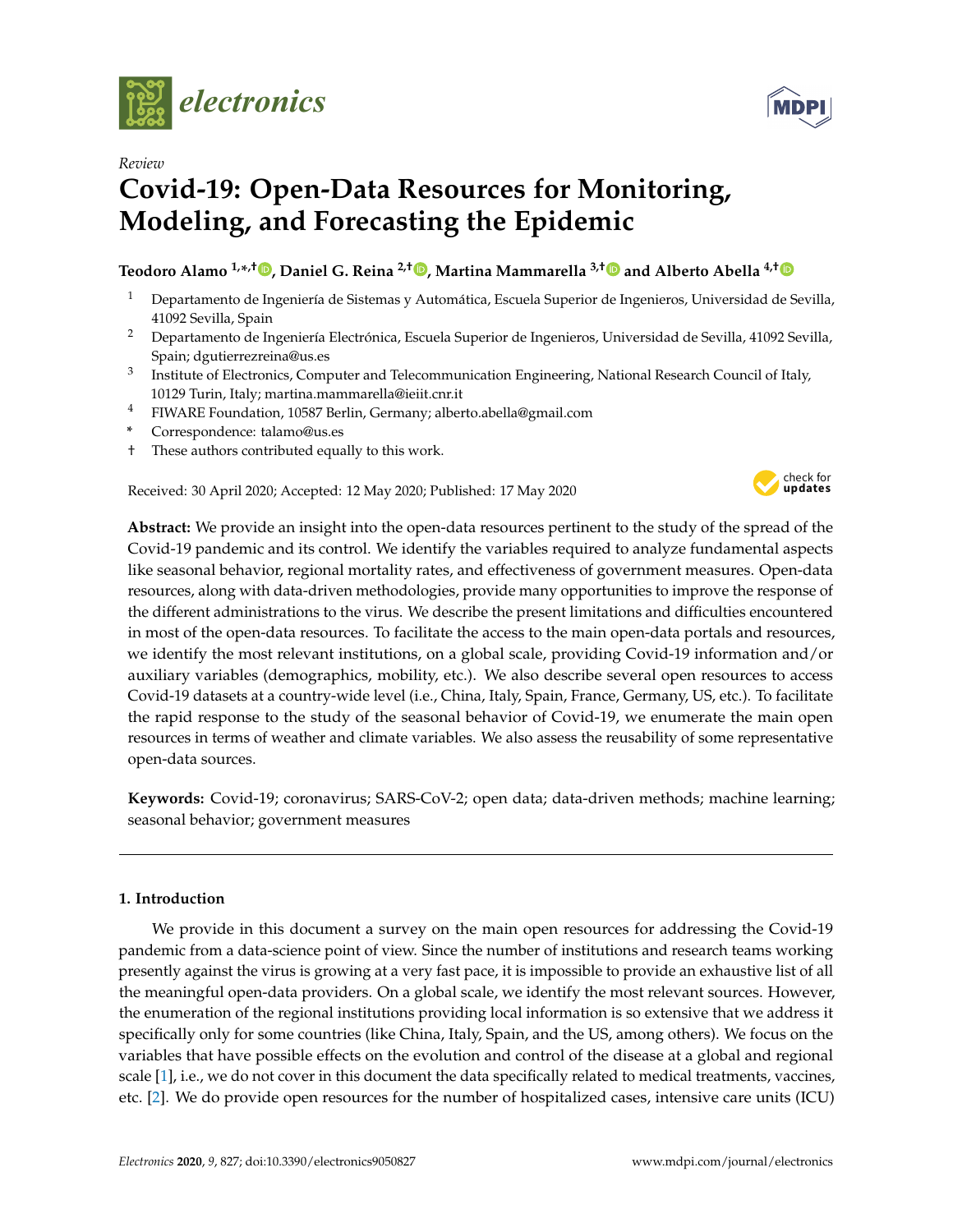cases, number of tests, etc. These variables are very relevant to monitor the evolution of the pandemic and to evaluate the actions taken by the decision-makers [1].

With this document, we try to make accessible many significant open-data resources on Covid-19 for the scientific community. In many situations, identifying adequate sources is difficult, especially for non-expert data scientists. For example, GitHub repository contains many meaningful datasets of global and regional scope, but it might be challenging to discover them without adequate guidance. Moreover, the reliability of the data source provider can be a concern. Therefore, this paper is aimed at providing a big picture of the available data source providers for analyzing Covid-19 propagation and control. We have tried to find stable and reliable resources so that the utility of this paper endures in time.

The paper is organized as follows. We first analyze in Section 2 the different variables that have a significant effect on the evolution and control of the epidemic (demographics, mobility, weather conditions, government measures, etc.). The opportunities that open-data resources on Covid-19 offer to fight the pandemic are highlighted, from a data-driven perspective, in Section 3. Different limitations and inaccuracies of the currently available sources, along with the difficulties encountered when using them in a data-science context are discussed in Section 4. The most relevant open-data institutions on a global scale, addressing the Covid-19 pandemic, are enumerated in Section 5. More functionally, in Section 6, we identify open-source communities that facilitate access to the required data. In Section 7, we identify open datasets related to specific Covid-19 variables at a global and regional scale. The open access to auxiliary variables of interest to model specific aspects of the pandemic, like seasonal behavior or local mortality rate, is described in Section 8. In Section 9, we discuss the reusability of the available datasets. Finally, a concluding Section 10 is included.

## **2. Covid-19**

Coronavirus disease 2019 (Covid-19), technically known as SARS-CoV-2, is an infectious disease that was first identified on 31 December 2019 in Wuhan, the capital of China's Hubei province. The World Health Organization (WHO) declared the 2019–20 coronavirus outbreak a Public Health Emergency of International Concern on 30 January 2020 and a pandemic on 11 March.

The virus is mainly spread during close contact and by small droplets produced when those infected cough, sneeze or talk. These small droplets may also be produced during breathing. The virus is most contagious during the first 4–6 days after onset of symptoms [3], although spread is possible in asymptomatic conditions [4] and in later stages of the disease [3]. The time from exposure to onset of symptoms (incubation period) is typically around 5 days but may range from 2 to 14 days [5]. Recommended measures to control the pandemic include social distancing, mobility constraints, pro-active testing and isolation of detected cases [6].

#### *2.1. Covid-19 Cases in the World*

To monitor the spread of Covid-19, the different regional institutions are measuring the number of confirmed cases, deaths, recovered, hospitalized cases, intensive care unit (ICU) cases, etc. Because of the incubation period [5], all these variables are related with the number of infected cases in a *delayed* way. One of the main objectives of those institutes is to estimate the basic reproductive number  $R_0$ , which serves to characterize the spread of the virus [7]. Several works have calculated  $R_0$  for some outbreaks of specific locations. The estimated values are ranging from 2 to 3 [8]. However, only limited data have been used in most works. On the other hand, achieving an accurate model of the virus reproduction is a challenging task, which involves many variables and validation steps. Unfortunately, the open datasets available presently are locally collected, imprecise with different criteria (lack of standardization on data collection), inconsistent with data models, and incomplete.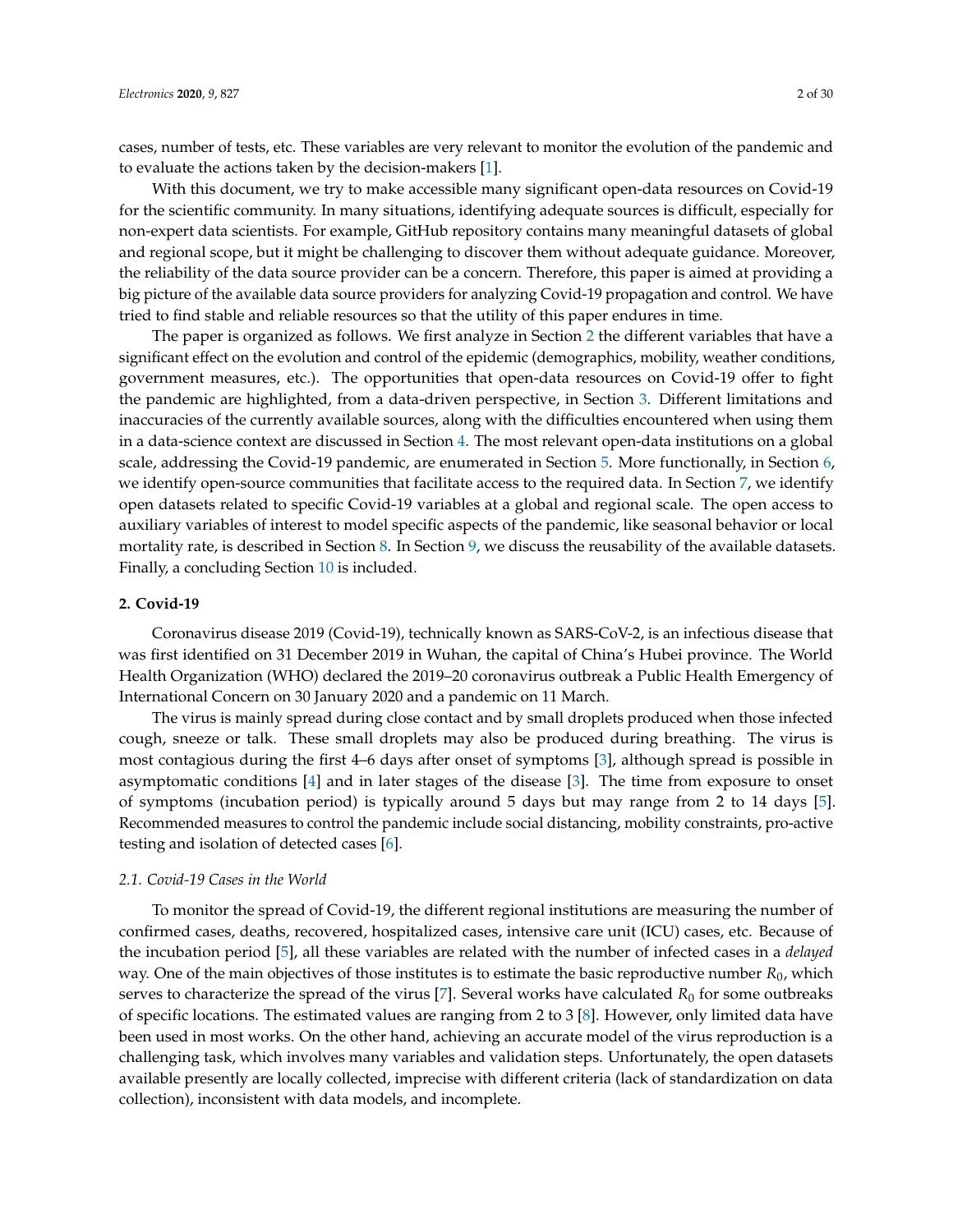One of the main limitations of these datasets is that often only cases confirmed by a laboratory test are included. The standard method of diagnosis is by real-time reverse transcription polymerase chain reaction (RT-PCR) from a nasopharyngeal swab. The infection can also be diagnosed from a combination of symptoms, risk factors and a chest CT (computed tomography) scan showing features of pneumonia. Thus, on a general basis, the infected cases without a positive laboratory test are not considered confirmed cases in the time-series data available on the different open-source repositories. The same problem can be encountered when analyzing death cases. In many situations, especially at the beginning of the outbreak, only the ones that were previously confirmed infected by a laboratory test are included in these datasets.

Moreover, there are relevant variables that are not accurately measured. For example, the fraction of infected non-asymptomatic cases in a given population can be only estimated by means of massive tests or by effective contact-tracing methods. The massive tests carried out in small towns, for example in the north of Italy, indicated that the fraction of asymptomatic cases in the population could be significant (comparable or even larger than the symptomatic cases). Therefore, asymptomatic cases play an important role in virus transmission [4]. Furthermore, important inaccuracies have been reported on the use of fast tests. It is an important issue since their use can improve the detection of real cases.

The above limitations on the available datasets must be taken into consideration in any data-driven method to model or forecast the future spread of the pandemic.

#### *2.2. Covid-19 Mortality*

Being able to predict the number of patients that will develop life-threatening symptoms is important since the disease frequently requires hospitalization and even ICU in the worst case, challenging the healthcare system capacity [9]. One of the most important ways to measure the burden of Covid-19 is through mortality. The probability of dying when getting infected depends on different factors [10–12]:

- Demographics [13]: age, gender, prevalence of diabetes, high blood pressure, obesity, and other risk factors [14].
- Health System [12]: availability of artificial respiration equipment, ICU, specialized medical surveillance and treatments, etc.

On the one hand, several studies have reported a higher level of mortality for older people [13], even more aggravated in men. Thus, protection strategies should be focused on more vulnerable age and gender groups.

Moreover, the capacity of each regional health system to cope with the pandemic is time-varying. Most of the countries, which had already suffered in a severe way the pandemic, had their hospitals and physicians overwhelmed by the numbers of critical cases (e.g., Italy, Spain, the US) [15]. The main objective in the control strategies, e.g., contention and mitigation of the disease, is to prevent the saturation or overload of the health system because it will be directly translated into a significant increase in mortality.

#### *2.3. Seasonal Behavior of Covid-19*

Many respiratory viruses have a seasonality because lower temperature and lower humidity help facilitate the transmission of the virus [16,17]. There is no clear evidence that Covid-19 is going to behave seasonally, reducing its transmission in summer. Indeed, during the summer season in the Southern hemisphere, e.g., in some regions of South America and Australia, significant Covid-19 outbreaks have been already reported. In [18], the authors show that on March 2020, the areas with significant community transmission of Covid-19 had distribution roughly along the  $30-50^{\circ}$  N' corridor, at consistently similar weather patterns consisting of average temperatures of 5–11  $\degree$ C and low specific (3–6 g/kg), absolute humidity (4–7 g/m<sup>3</sup>). In [19], the authors study the relationship between temperature, humidity and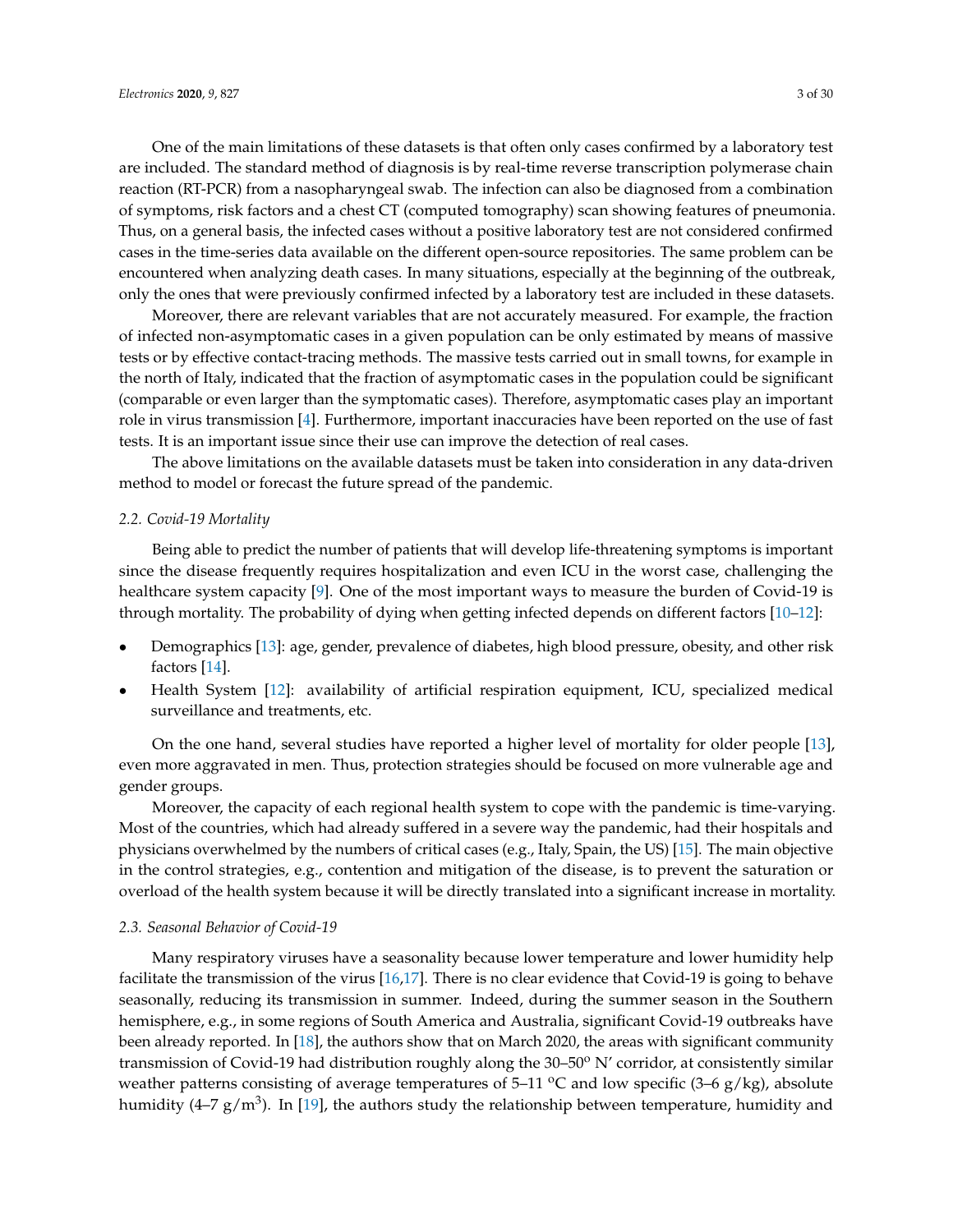the transmission rate of Covid-19. They used data collected from all the cities in China with more than 100 cases. The authors use a lineal regression framework as model. Results indicate that increments of one-degree Celsius in temperature and one per cent in relative humidity lower *R*<sup>0</sup> by 0.0225 and 0.0158, respectively. The authors developed a web application [\(http://covid19-report.com/#/r-value\)](http://covid19-report.com/#/r-value), where *R*<sup>0</sup> values for major worldwide cities can be obtained from temperature and humidity.

## *2.4. Current Actions to Control Covid-19 Pandemic*

For the control community, the different confinement, pro-active testing and isolation strategies that can be implemented by a government clearly constitute control inputs to the system [20]. Many of these strategies to slow or stop the spread of Covid-19 are being implemented worldwide, with different intensities. However, these are not the unique actions that a government can undertake to control the pandemic. For example, forcing the population to wear masks (or scarves) and plastic gloves might have an inhibitory effect on the spread of the virus [21] and has not a significant impact on the economy (provided masks are produced at large scale). From a control point of view, the objective is two-fold. On one hand, it is important to assess the effectiveness of the different measures against the spread of the virus. On the other hand, actions should be planned to mitigate the effects of the pandemic on health system, economy and society.

It is not simple to determine the effect of the possible anti-measures to be undertaken by the regional governments for several reasons: (i) various inhibitory actions are generally implemented simultaneously, therefore it cannot be evaluated which one has more impact; (ii) the efficacy of the anti-measures depends on several factors, like demographics and weather conditions of the specific region under consideration; (iii) the available data are, in many situations, imprecise and incomplete. The difficulties in predicting the effects of the Covid-19 anti-measures on the regional evolution of disease is one side of the problem. Another one is the inherent time-delay system nature of the dynamics of this disease. The effects of the undertaken measures are observed only weeks later. Another issue is the level of fulfilment of the confinement measures found in each country. In the following, current methods for contention and mitigation of the spread of the virus are described.

#### 2.4.1. Social Distancing

Following the emergence of this novel coronavirus SARS-CoV-2 and its spread outside China, many countries have implemented unprecedented non-pharmaceutical interventions including case isolation, the closure of schools and universities, banning of mass gatherings and/or public events, and wide-scale social distancing including local and national lockdowns. Many governments around the world closed the educational institutions in an attempt to contain the spread of the Covid-19 pandemic, impacting over 91% of the world's student population [22]. Another important aspect has been tackled by the New York Times: how income affects people's abilities to stay home and practice social distancing [23]. Wealthier people not only have more job security and benefits but also may be better able to avoid becoming sick. In [24], authors use a semi-mechanistic Bayesian hierarchical model to attempt inferring the impact of these interventions across 11 European countries. They assume that changes in the reproductive number, i.e., a measure of transmission, are an immediate response to these interventions being implemented rather than broader gradual changes in behavior. In particular, this model estimates these changes by calculating backwards from the deaths observed over time to estimate transmission that occurred several weeks prior, allowing for the time lag between infection and death. One of the key assumptions of the model is that each intervention has the same effect on the reproduction number  $R_0$  across countries and over time. This allows leveraging a greater amount of data across Europe to estimate these effects. It also means that these results are driven strongly by the data from countries with more advanced epidemics, and earlier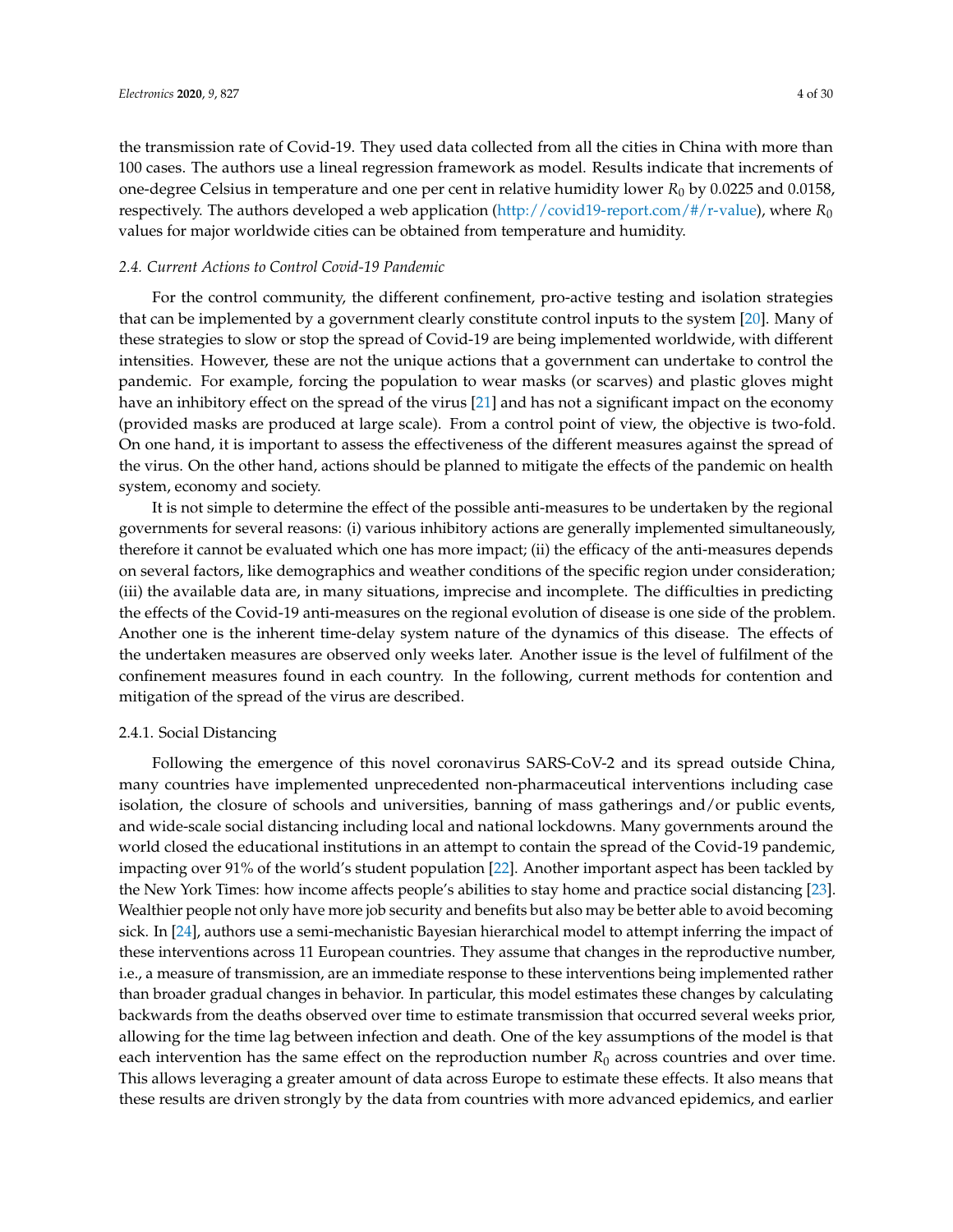interventions, such as Italy and Spain. The main conclusion of this research was that it is critical that the trends in cases and deaths are closely monitored.

#### 2.4.2. Reducing Mobility

Mobility of people is crucial to understand the spread of the virus. Higher mobility implies higher number of contacts among people [25]. Furthermore, national and international mobility explains the rapid spatial propagation of the virus worldwide. The authors in [26] use the Baidu Mobility Index, measured by the total number of outside travels per day divided by the resident population, to find that reducing the number of outings can effectively decrease the new-onset cases; a 1% decline in the outing number will reduce about 1% of the new-onset-cases growth rate in one week (one serial interval).

Sensor technology can be a crucial tool to obtain mobility measures [27]. Presently, everyone has a mobile phone equipped with several sensors, including GPS, that can collect data about people mobility. Furthermore, the Internet and mobile phone operators can use their telecommunications towers to gather mobility patterns. Of course, citizen privacy is an issue that must be taken into consideration for data anonymization. A first quantitative assessment of the impact of the Italian Government on the mobility and the spatial proximity of Italians, through the analysis of a large-scale dataset on de-identified, geo-located smartphone users can be found in [28].

#### 2.4.3. Testing

The distinction between diagnosed and non-diagnosed is important because non-diagnosed individuals are more likely to spread the infection than diagnosed ones. Indeed, the latter are typically isolated, and this can explain misperceptions of the case fatality rate and of the seriousness of the epidemic phenomenon [9]. The main problem for developing massive tests and serology studies is the scarcity of resources, especially in some countries. Accurate testing requires specific labs to analyze RT-PCR tests. On the other hand, the market of rapid tests is under development [29,30]. Some countries are carrying out serology-based testing. Serology tests are blood-based tests that can be used to identify whether people have been exposed to a particular pathogen by looking at their immune response. In this case, the objective is to have a big picture of the state of population with respect to Covid-19. For instance, to check if herd immunity has been reached in some locations [31].

#### 2.4.4. Tracing Contacts

Tracing the contacts of infected people is crucial to isolate potential infected individuals [3]. Once a person is confirmed as an infected one, tracing people contacted with in the last few days can help to reduce the propagation of virus. However, tracing contacts is a challenging task. Manual registers can require an amount of resources unaffordable for most countries. Therefore, technology should play an important role [3,32], in particular mobile devices [33] and wireless technologies, such as WiFi and Bluetooth.

#### **3. Data-Driven Techniques to Fight the Pandemic**

Currently, most data available on Covid-19 is used for describing the pandemic in terms of reports and visualizations (For example, [https://againstcovid19.com/singapore/dashboard\)](https://againstcovid19.com/singapore/dashboard). Although these techniques are useful to highlight the magnitude of the crisis, they are not enough for contending and mitigating the problem. Also, these are insufficient for decision-makers to anticipate the response to the virus propagation and evaluate the effectiveness of the implemented actions. Classic epidemic models are also useful to obtain mathematical models for epidemics [7]. However, many parameters of these models, such as infected rate and basic reproduction number, require data-driven approaches to estimate them accurately. Also, classic epidemic models, which are normally based on curve fitting techniques, require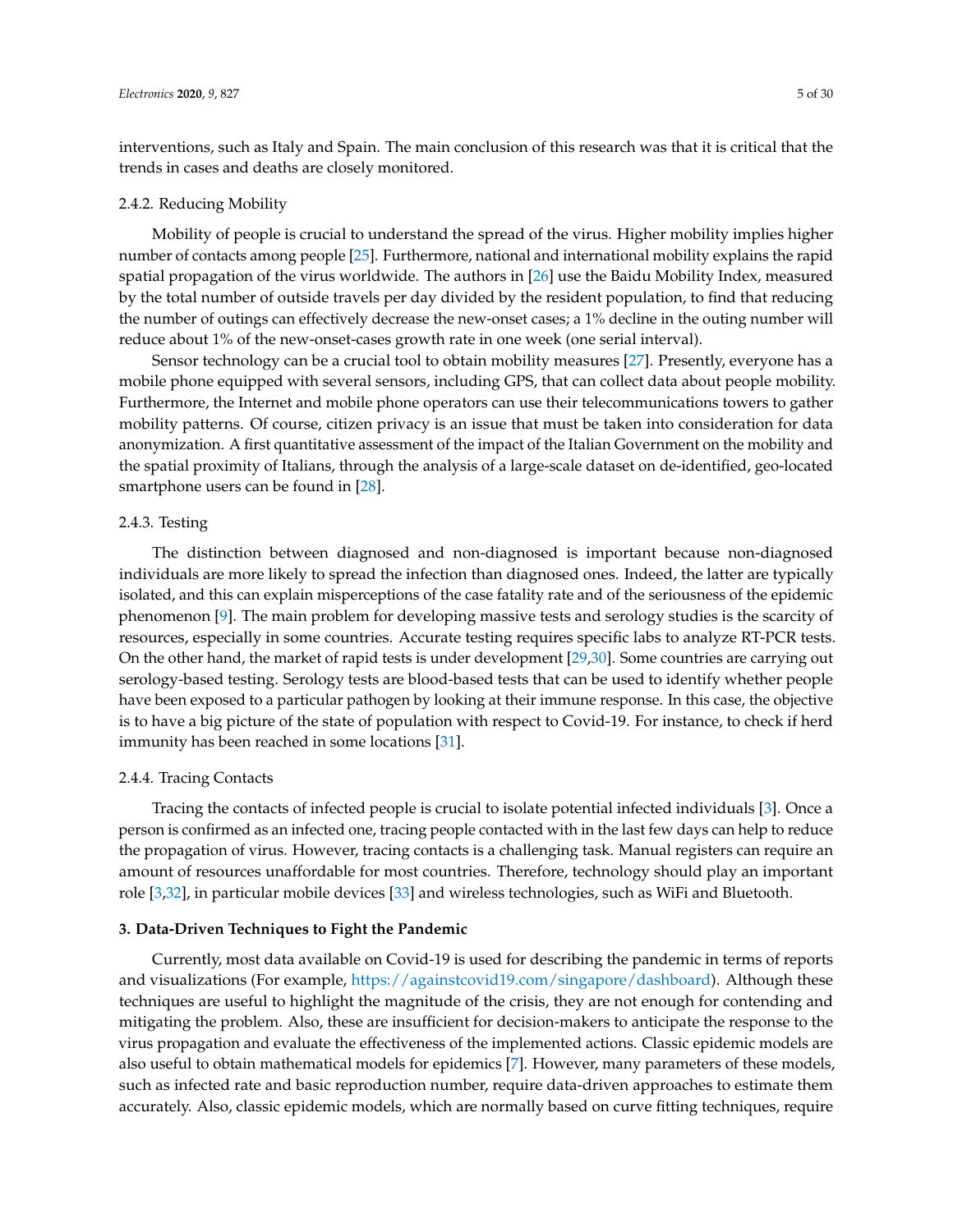data on different phases of the epidemic to obtain the parameters. For these reasons, it is obvious that more efficient approaches are needed rapidly to: (i) model and forecast the spread and the consequences of the pandemic; and (ii) evaluate mitigation approaches that have been carried out. Data-driven models (see, e.g., [9,34]) can be such solution [35,36]. Many data-based techniques can be applied [37], ranging from classical statistical and machine learning approaches, e.g., linear regression [38,39] and Bayesian inference [40], to sophisticated models based on neural networks [41]. These techniques require sufficient and high-quality data to provide a good estimation. Depending on the methodology used, the quantity of data can vary notably from hundreds to millions of samples. Moreover, a wide variety of data can be necessary for accomplishing an accurate model of a complex and dynamic system like the Covid-19 pandemic. Therefore, data from different disciplines are required, which hinders the data collection task. We highlight three pillars of data-driven approaches for fighting Covid-19: (i) informative variables for developing an accurate model; (ii) objectives of the model: characterizing the Covid-19 pandemic, epidemic models and forecasting, etc.; and (iii) its use for efficient decision making.

- **Wish-list of variables:** the list of variables is large, since many aspects should be taken into consideration to develop accurate models. The considered variables can be divided into different categories, according to their discipline (The following list can be improved including other disciplines and variables).
	- **–** *Covid-19 variables*: regional time series of the number of confirmed cases, suspicious cases, deaths, recovered, number of tests, hospitalized cases, ICU cases, isolated positive cases, serology studies, etc. When possible, the data should be divided per gender, age range, etc.
	- **–** *Geographic variables*: locations of Covid-19 variables. The locations can be obtained from either names, e.g., countries, cities, etc., or GPS coordinates, i.e., longitude and latitude.
	- **–** *Demographic variables*: population and density of population by location. These variables are required for normalization of the rest of the variables. Other parameters are the age structure of the population, the prevalence of secondary health conditions related to higher Covid-19 mortality, etc.
	- **–** *Health system variables*: total number of ICU beds, number of doctors and nurses, personal protective equipment (PPE), respirators, number and types of tests.
	- **–** *Government measures*: social distancing, movement restrictions, lockdowns, etc.
	- **–** *Weather variables*: temperature, relative humidity, radiation, etc.
	- **–** *Contamination variables*: air pollution, i.e., fine particulate matter *PM*2.5.
	- **–** *International and national mobility and connectivity*: number of international and national flights, number of train connections international and national mobility patterns, traffic patterns, etc.
- **The use of data to estimate the state of the epidemic and develop forecasting models:** By using the aforementioned variables, different models can be developed to estimate the current state of the pandemic and anticipate the response to the propagation of Covid-19. Examples of estimation and forecasting analyses are:
	- **–** Estimation of the infected population.
	- **–** Estimation of economic impact.
	- **–** Forecast of impact in health system through number of infected.
	- **–** Assessing the impact in terms of mortality.
	- **–** Analysis of seasonal behavior.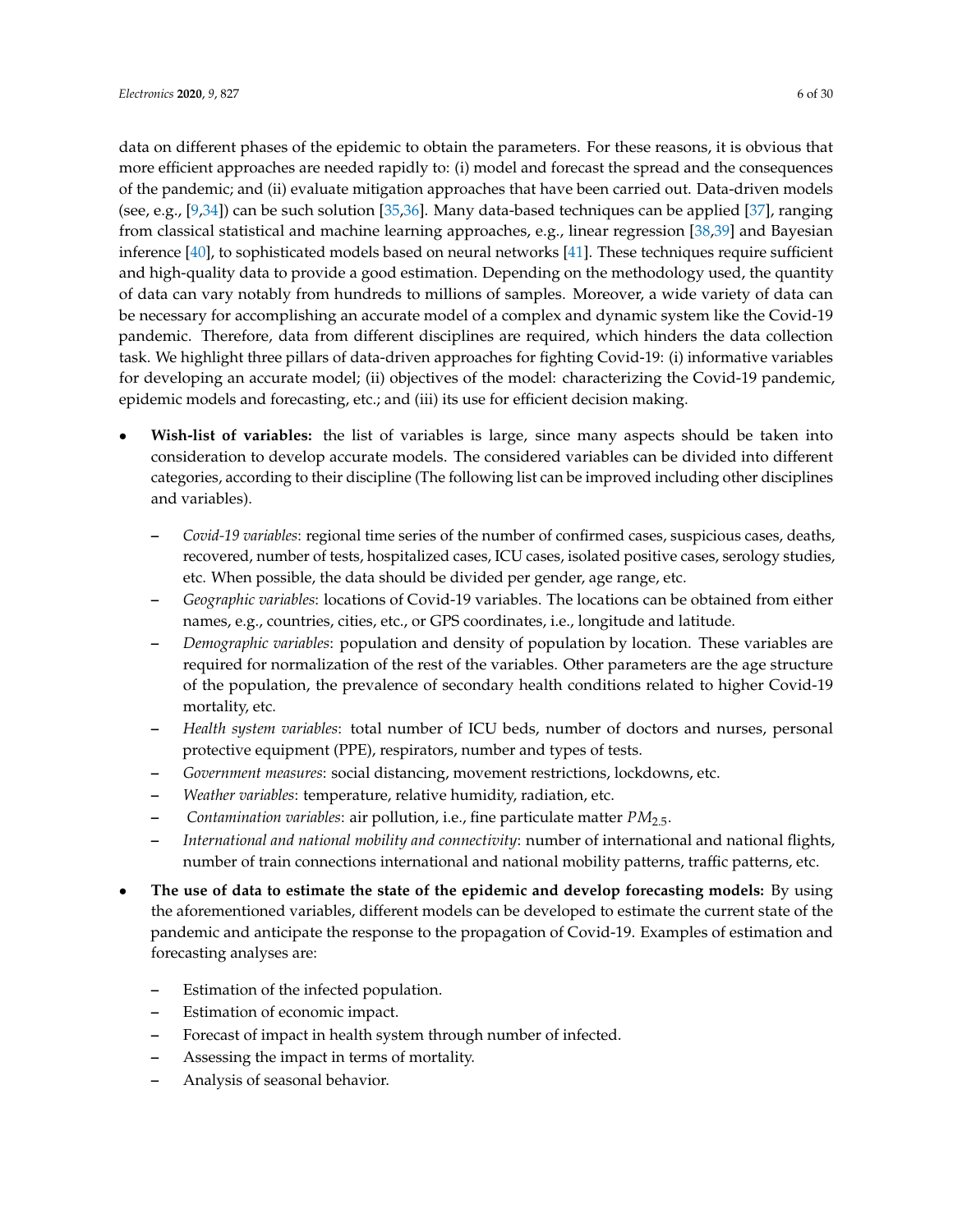- **Decision making:** The final objective of the data-driven models is developing useful tools for helping governments and institutions to anticipate the response to the Covid-19 propagation and evaluate their actions. Among them, the most relevant are:
	- **–** Assessing the effectiveness of the measures.
	- **–** Planning ahead government actions.

## **4. Limitations and Challenges Raised by the Available Data**

There exist different issues that can hinder the use of open data to address the challenges raised by the Covid-19 pandemic. The main obstacles are addressed in the following sections.

#### *4.1. Variety of Formats*

Since there is no a common shared open database on Covid-19, the different sources and variables required to undertake a given analysis are often addressed by assembling several data sets into a single one. Although the increased quantity of data sources presents new opportunities, working with such a variety of data reinforces the validity challenges [42]. Another issue is related to the wide range of disciplines from which the data sources are coming from. Indeed, these disciplines can be familiar with very different formats and data representation. For instance, some available APIs (Application Programming Interfaces) to get data on Covid-19 provide JavaScript Object Notation (JSON) files. This format is widely used in computer science for web applications. However, for instance, mathematicians and epidemiologists could not be familiar with such format.

#### *4.2. Time-Varying Nature*

The needs of the outbreak require immediate response, which translates in obtaining the latest information available. This raises some important challenges. For example, government measures are changing rapidly. Often information is outdated by the time it has been identified. The number of countries implementing or amending measures increases daily [43]. The daily availability of the data can be an issue for working with multiple data sources simultaneously.

#### *4.3. Confirmed Cases Is Not a Reliable Metric*

In the WHO global (Covid-19 surveillance document [https://www.who.int/publications-detail/](https://www.who.int/publications-detail/global-surveillance-for-human-infection-with-novel-coronavirus-(2019-ncov)) [global-surveillance-for-human-infection-with-novel-coronavirus-\(2019-ncov\)\)](https://www.who.int/publications-detail/global-surveillance-for-human-infection-with-novel-coronavirus-(2019-ncov)), a confirmed case is defined as a person with laboratory confirmation of Covid-19 infection, irrespective of clinical signs and symptoms. At the outbreak of the pandemic, the access to massive tests was very limited and often only a reduced fraction of the hospitalized cases was tested at a laboratory level. Thus, most reports of infection are extremely filtered by the complex and limited testing process. Furthermore, very few datasets provide information about the number of suspected cases.

Even under the hypothesis that everyone with minor symptoms is tested, this would only provide an estimate of the symptomatic cases of the disease. The study of the fraction of asymptomatic cases is an active field of research (see e.g., [3,44]) not only because it is one key to the estimation of the total number of infected cases, but because it plays a fundamental role in the spread of the virus [3].

#### *4.4. Mortality Rate Is Difficult to Estimate*

During the most severe periods of the virus spread in a country, in many situations the number of death cases reported by the administration differs considerably from the real one. This is because only the deaths with previous laboratory confirmation of the disease are included. Thus, the study of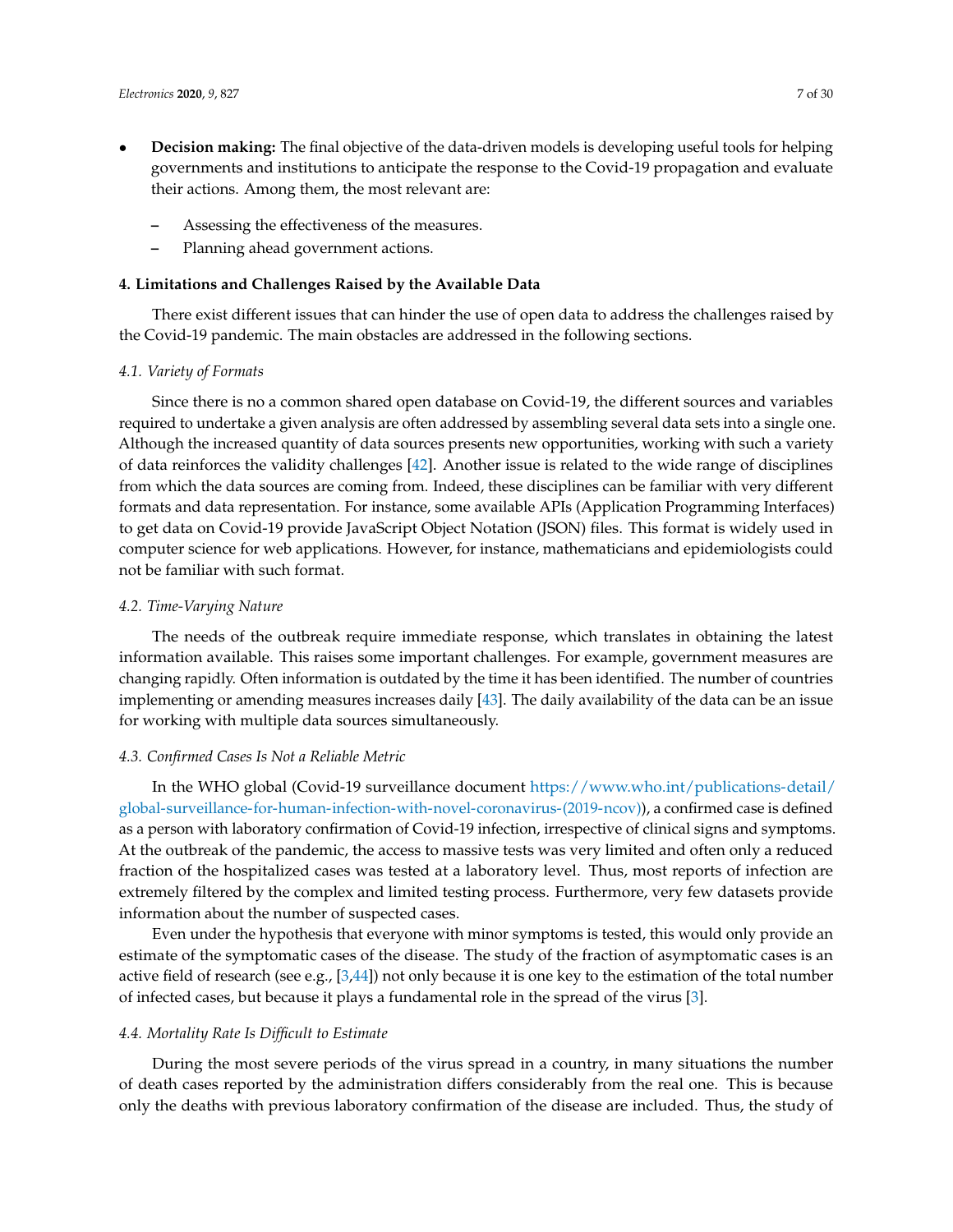national death registers suggests that there are notably and unexpected increases in death rates, according to the historical numbers. For instance, New York City has reported 5330 more deaths than expected in April 2020 [\(https://www.nytimes.com/interactive/2020/04/10/upshot/coronavirus-deaths-new-york](https://www.nytimes.com/interactive/2020/04/10/upshot/coronavirus-deaths-new-york-city.html)[city.html\)](https://www.nytimes.com/interactive/2020/04/10/upshot/coronavirus-deaths-new-york-city.html), only 3350 of these can be accounted for Covid-19 reasons. These figures suggest that there exists an undercounting on the real number of deaths. Another example is reported for Spain, where the *"Sistema de Monitorización de la Mortalidad diaria (MoMo)* [\(https://www.isciii.es/QueHacemos/Servicios/](https://www.isciii.es/QueHacemos/Servicios/VigilanciaSaludPublicaRENAVE/EnfermedadesTransmisibles/MoMo/Paginas/MoMo.aspx) [VigilanciaSaludPublicaRENAVE/EnfermedadesTransmisibles/MoMo/Paginas/MoMo.aspx\)](https://www.isciii.es/QueHacemos/Servicios/VigilanciaSaludPublicaRENAVE/EnfermedadesTransmisibles/MoMo/Paginas/MoMo.aspx) system registers the total number of deaths under any circumstance. The report on 7 April indicates an increase of more than 50% of unexpected deaths in the month before. Such increment is even more significant in men, where it reaches more than 60%.

The mortality rates are much more difficult to estimate since the estimates are often based on the number of deaths relative to the number of confirmed cases of infection, which can be a small fraction of the real ones [45]. Consequently, the comparison of mortality rates between countries makes compulsory the implementation of correcting factors based on the estimation of Covid-19 infected cases and deaths non-registered by the respective administrations. Also, when considering the increase of mortality due to saturation of the health care system, one must take into consideration the fact that the patients who die on any given day were infected much earlier. Thus, the denominator of the mortality rate should be the total number of patients infected at the same time as those who died [45].

Another important parameter to evaluate mortality is to have stratified data, according to gender and age groups. However, such information is not provided by most data sources.

#### *4.5. Not Availability of Individual Case Data*

To better understand the disease and to improve models and strategies to fight Covid-19, each case should be tracked with its own timeline, i.e., for each case, relevant information about when symptoms appeared, medical treatments, evolution, degree of isolation, etc., should be available on a country-wide level. Then, this data should be published anonymously, with a de-identification process, to prevent personal identity from being revealed. The data, and the time corresponding to the change of each individual, should be published by an official source in a structured way, at least, with daily frequency. This possibility is supported by the opinion of many experts and members of the open-source community (See, for example, [https://github.com/jgehrcke/covid-19-germany-gae\)](https://github.com/jgehrcke/covid-19-germany-gae).

An effort of obtaining individual case data can be found in [46]. The authors carried out a survey of 24 questions related to the impact of Covid-19 (Covid19Impact) on citizens in Spain [\(https://survey123.arcgis.com/share/d29378b51fe8496d8dd77f08ce73973f\)](https://survey123.arcgis.com/share/d29378b51fe8496d8dd77f08ce73973f). The survey was responded to by 146,728 participants over a period of less than two days (i.e., 44 h). The questions were about social contact behavior, financial impact, working situation, and health status. The results of the survey show the negative impact of Covid-19 on the life of citizens. It is a clear example of how the collaboration of the citizens can be relevant to gather information on the effects of Covid-19. A similar work has been pursued in UK and the results can be found in [47], where the authors created the Real-World Worry Dataset of 5000 texts [\(https://github.com/ben-aaron188/covid19worry\)](https://github.com/ben-aaron188/covid19worry). The data analysis suggests that people in the UK especially worry about their family and the economic situation.

#### *4.6. Changing and Non-Uniform Criteria*

Since the governments are continuously adjusting their response to the virus, it is common to find out abrupt changes in the trend of a time series because a new methodology has been implemented. For example, on 12 February, a sudden spike of 15,152 new Covid-19 cases in China was observed and it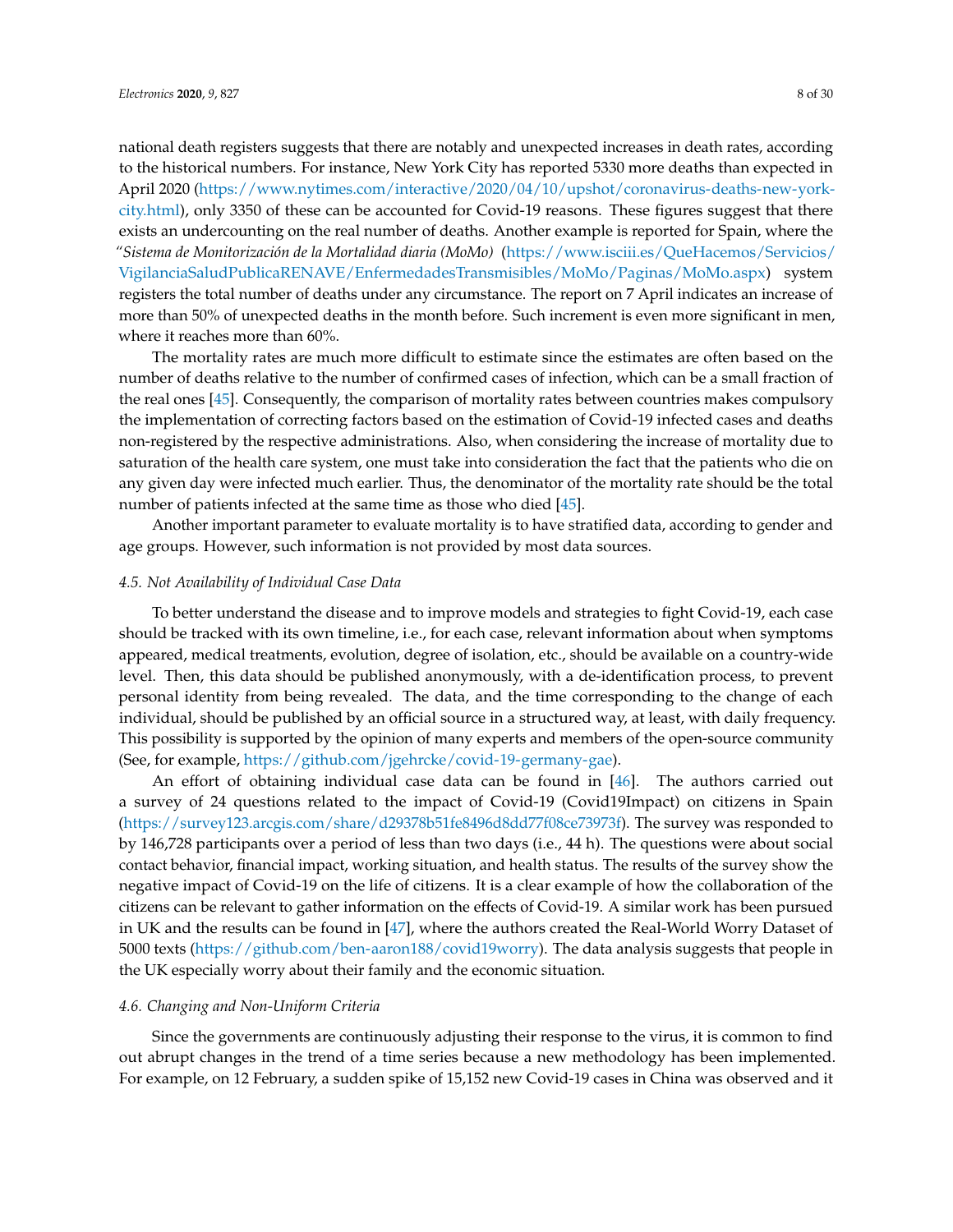was related to the modified method used for diagnosis, i.e., a combination of SARS-CoV-2 nucleic acid test and clinical Covid-19 features [48].

Another relevant issue is that regions in the same country may provide data under the same label, but with a different meaning. A good example is represented by the number of ICU cases. There might be regions reporting the accumulative number of confirmed cases that required ICUs, and others the number of ICUs used by Covid-19 patients. Something similar happens with the number of laboratory tests. They can refer either to the total number of tests carried out or to the number of individuals tested. Indeed, in many situations, the sources do not describe accurately the meaning of the counts.

## *4.7. Changing Database Structure and Locations*

The open-data sources on Covid-19 are constantly improving. To provide more meaningful information, new variables are incorporated into datasets. This translates into a change in the structure of the data, which requires adjusting the code to download and process the information. When regional data are collected from the official open-data portals of different countries, a surveillance effort is required to keep track of the different modifications. In many situations, the new data files appear in different locations with different names.

#### *4.8. Government Transparency*

There are important differences in how the governments are reporting the data related to Covid-19. Furthermore, there are some concerns about the transparency of countries regarding the data provided.

#### *4.9. Rush in Academia Publications*

Many scientific papers are being rapidly published even without peer-review, which is a sub-optimal way to publish science, and more studies are being based on data that is essentially non-peer-reviewed that may have a potential for bias or may contain genuine errors in research methodologies.

#### **5. Open-Data Institutions Providing Worldwide Covid-19 Data**

Numerous institutions of different nature, e.g., global institutions, European Union (EU) institutions, universities, newspapers, etc., are providing daily reports on the evolution of the Covid-19 pandemic. In this section, we enumerate those that from our experience, resulted to be the most relevant and reliable ones. In particular, we highlight the ones that provide updated information on a regular basis in the open-data repository with easy access. Some of the enumerated institutions are making a great effort to provide consolidated data, describing in a rather exhaustive form, the sources and limitations of the provided datasets. In this section, we describe the nature and characteristics of the information provided, detailing the specifics of the datasets only for the most relevant ones.

#### *5.1. World Health Organization*

The primary role of WHO is to direct international health within the United Nations' system and to lead partners in global health responses. In the framework of the Covid-19 pandemic, WHO is providing continuous updates about the current situation all around the world [\(https://www.who.int/](https://www.who.int/westernpacific/emergencies/covid-19) [westernpacific/emergencies/covid-19\)](https://www.who.int/westernpacific/emergencies/covid-19). In [49], WHO provides guidelines to follow, in the privacy of our house as well as in public, Q&A pages on the most common questions about the virus, how it spreads and how it is affecting people worldwide,. Moreover, it also addresses myth busters related to Covid-19, in order to provide a reliable source of information (see [50]).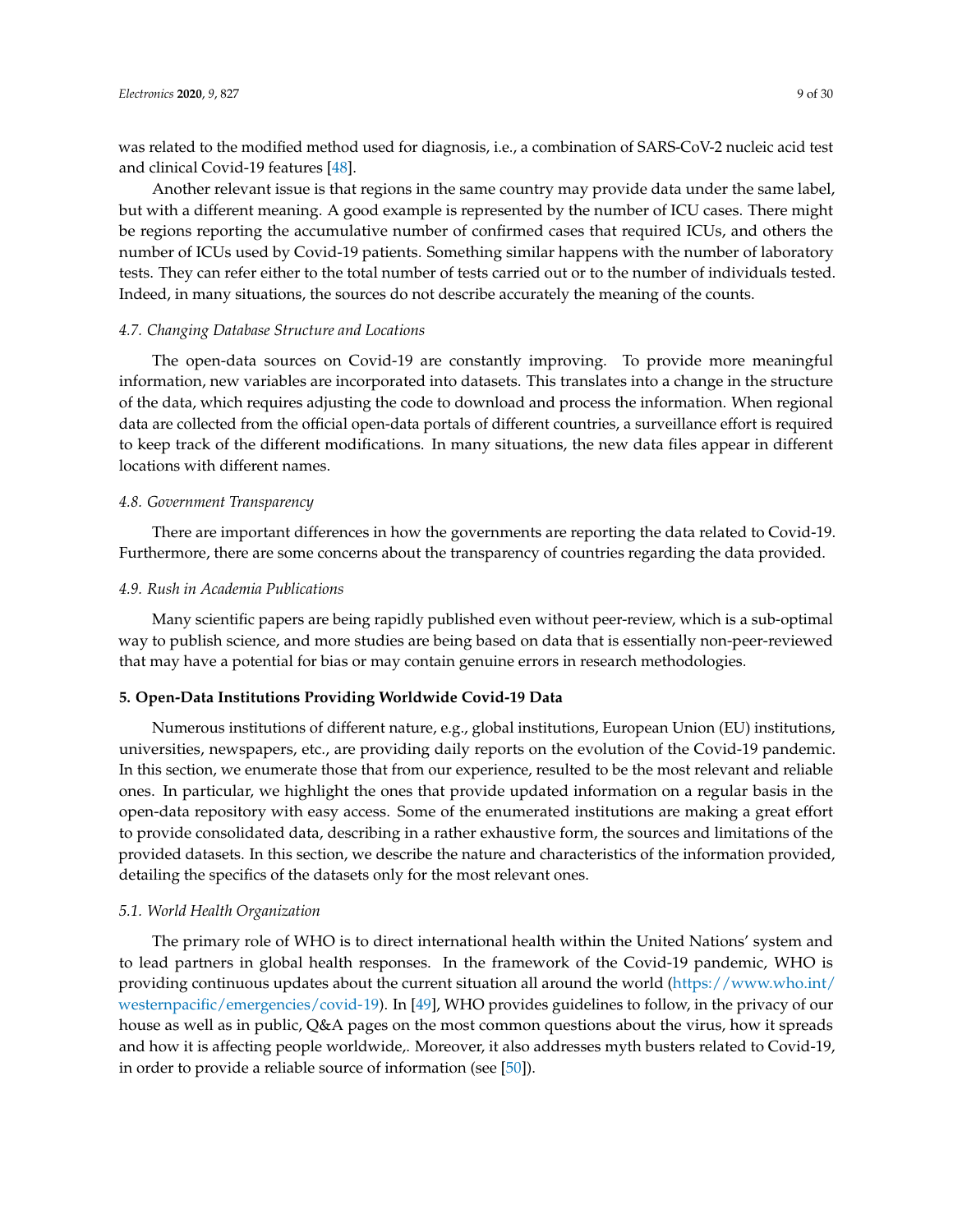#### *5.2. Johns Hopkins University*

Johns Hopkins experts in global public health, infectious disease, and emergency preparedness have been at the forefront of the international response to Covid-19 (see [https://coronavirus.jhu.edu/\)](https://coronavirus.jhu.edu/) since the beginning. This university provides a <https://coronavirus.jhu.edu/map.html> daily update on the global map of the pandemic. The dataset provided by the Johns Hopkins University (JHU) (see Section 7.1.1) is one of the most frequently used by researchers and journal media.

## *5.3. University of Oxford*

The Blavatnik School of Government is a department of University of Oxford that is working on the Covid-19 pandemic and on the policy responses we see around the world. One of their projects related to the study of Covid-19 is focused on tracking what governments around the world are responding to the pandemic and how they compare to others (Further information on the actions developed can be found at: [https://www.bsg.ox.ac.uk/news/coronavirus-research-blavatnik-school\)](https://www.bsg.ox.ac.uk/news/coronavirus-research-blavatnik-school). Regarding the comparison of confinement strategies developed by governments, they have created a common index named *Stringency Index*. This index is based on data obtained by the Oxford Covid-19 Government Response Tracker (OxCGRT), which systematically collects information on several different common policy responses governments have taken.

#### *5.4. European Union*

The European Data Portal (EDP) [\(https://data.europa.eu/euodp/en/data/\)](https://data.europa.eu/euodp/en/data/), which is the official open-data portal of the European Union, gives access to open data published by EU institutions and bodies. EDP acts as single access point to open data and it is published by national open-data portals and institutions in the EU Member States as well as by other non-EU countries. There are numerous datasets on EDP that reference "covid" or "corona". Also, less specific datasets describing former health infections, epidemics or pandemics are also provided [\(https://www.europeandataportal.eu/en/highlights/covid-19\)](https://www.europeandataportal.eu/en/highlights/covid-19).

To promote research on Covid-19, the European Union has opened a specific data portal, called Covid-19 Data Portal [https://www.covid19dataportal.org/.](https://www.covid19dataportal.org/) The datasets included in the portal are divided into six categories, such as sequences, expression data, protein, structures, literature and other resources.

In the follows, some of the most relevant European research centers, which have been tackling with the Covid-19 outbreak, are briefly presented.

## 5.4.1. Joint Research Center

The Joint Research Center (JRC) is the European Commission's science and knowledge service [\(https:](https://ec.europa.eu/knowledge4policy/organisation/jrc-joint-research-centre_en) [//ec.europa.eu/knowledge4policy/organisation/jrc-joint-research-centre\\_en\)](https://ec.europa.eu/knowledge4policy/organisation/jrc-joint-research-centre_en), which employs scientists to carry out research to provide independent scientific advice and support to EU policy.

## 5.4.2. European Center for Disease Prevention and Control

The European Center for Disease Prevention and Control (ECDC), established in 2004 after the 2003 SARS outbreak and located in Solna, Sweden, is an independent EU agency, whose mission is to strengthen Europe's defenses against infectious diseases. ECDC publishes numerous scientific and technical reports covering various issues related to the prevention and control of infectious diseases. Towards the end of every calendar year, ECDC publishes its Annual Epidemiological Report, which analyzes surveillance data and infectious disease threats. In addition to offering an overview of the public health situation in the EU, the report offers an indication of where further public health action may be required to reduce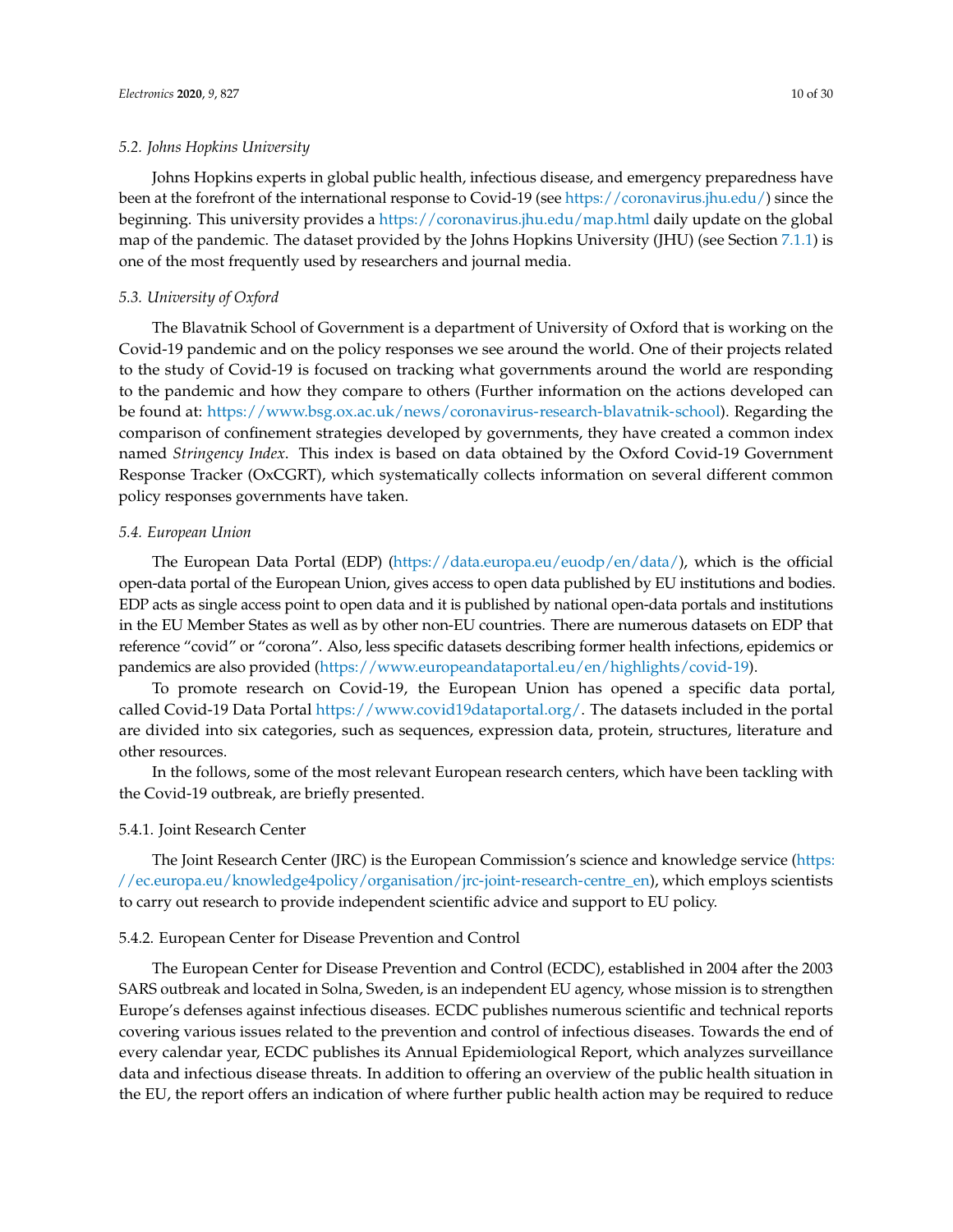the burden caused by communicable diseases. As other organizations, ECDC is closely monitoring the Covid-19 pandemic, providing risk assessments, public health guidance, advice on response activities to EU Member States and the EU Commission, and daily updated data on current outbreak [51].

For EU level surveillance, ECDC requests countries from EU and from the European Economic Area (EEA) and UK to report laboratory-confirmed cases of Covid-19 within 24 h after identification. This is done through the Early Warning and Response System (EWRS).

## 5.4.3. European Center for Medium-Range Weather Forecasts

The European Center for Medium-Range Weather Forecasts (ECMWF) is an independent intergovernmental organization supported by 34 states based in Reading [52]. ECMWF is both a research institute and a 24/7 operational service, producing and disseminating numerical weather predictions to EU Member States, Co-operating States and the broader community. ECMWF also archives data and makes them available to authorized users. Some data are also made available under license, and some are publicly available.

## *5.5. United Nations*

Good examples of open data provided by the United Nations (UN) are reported in [53]. Moreover [54] contains the most up-to-date Covid-19 cases and latest trend plot. It covers China, Canada, Australia at province/state level whereas the rest of the world, including US, is covered at country level, represented by either the country centroids or their capitals.

## *5.6. The New York Times*

The New York Times is releasing a series of data files with cumulative counts of Covid-19 cases in the US, at state and county level, over time. The time-series data are compiled from states, local governments and health departments. Since January 2020, The NY Times has tracked cases of coronavirus in real time as they were identified after testing. Then, these data have been used to power maps and generate reports about the outbreak. The data collection began with the first reported coronavirus case in Washington State, on 21 January 2020. Since then, the NY Times publishes regular updates of data in a (GitHub repository [https://github.com/nytimes/covid-19-data\)](https://github.com/nytimes/covid-19-data).

## *5.7. Our World in Data*

Our World in Data (OWID) is an online scientific publication that focuses on large global problems, such as poverty, disease, hunger, climate change, war, existential risks, and inequality. Covid-19 data provided by OWID can be found at their open-data portal [https://ourworldindata.org/coronavirus.](https://ourworldindata.org/coronavirus)

## *5.8. Africa Centers for Disease Control and Prevention*

Africa Centers for Disease Control and Prevention (CDC) is a specialized technical institution of the African Union established to support public health initiatives of Member States and strengthen the capacity of their public health institutions to detect, prevent, control and respond quickly and effectively to disease threats [\(https://africacdc.org/\)](https://africacdc.org/). They provide reports on status, mitigation strategies and guidelines on Covid-19 at [https://africacdc.org/covid-19/covid-19-resources/.](https://africacdc.org/covid-19/covid-19-resources/)

#### *5.9. Google*

The multinational technology company Google has developed a visual Covid-19 map, where also relevant information can be found, worldwide and by country [https://google.com/covid19-map/.](https://google.com/covid19-map/) The map is continuously updated, and the data exploited are taken from Wikipedia [\(https://en.wikipedia.](https://en.wikipedia.org/wiki/Template:2019%E2%80%9320_coronavirus_pandemic_data)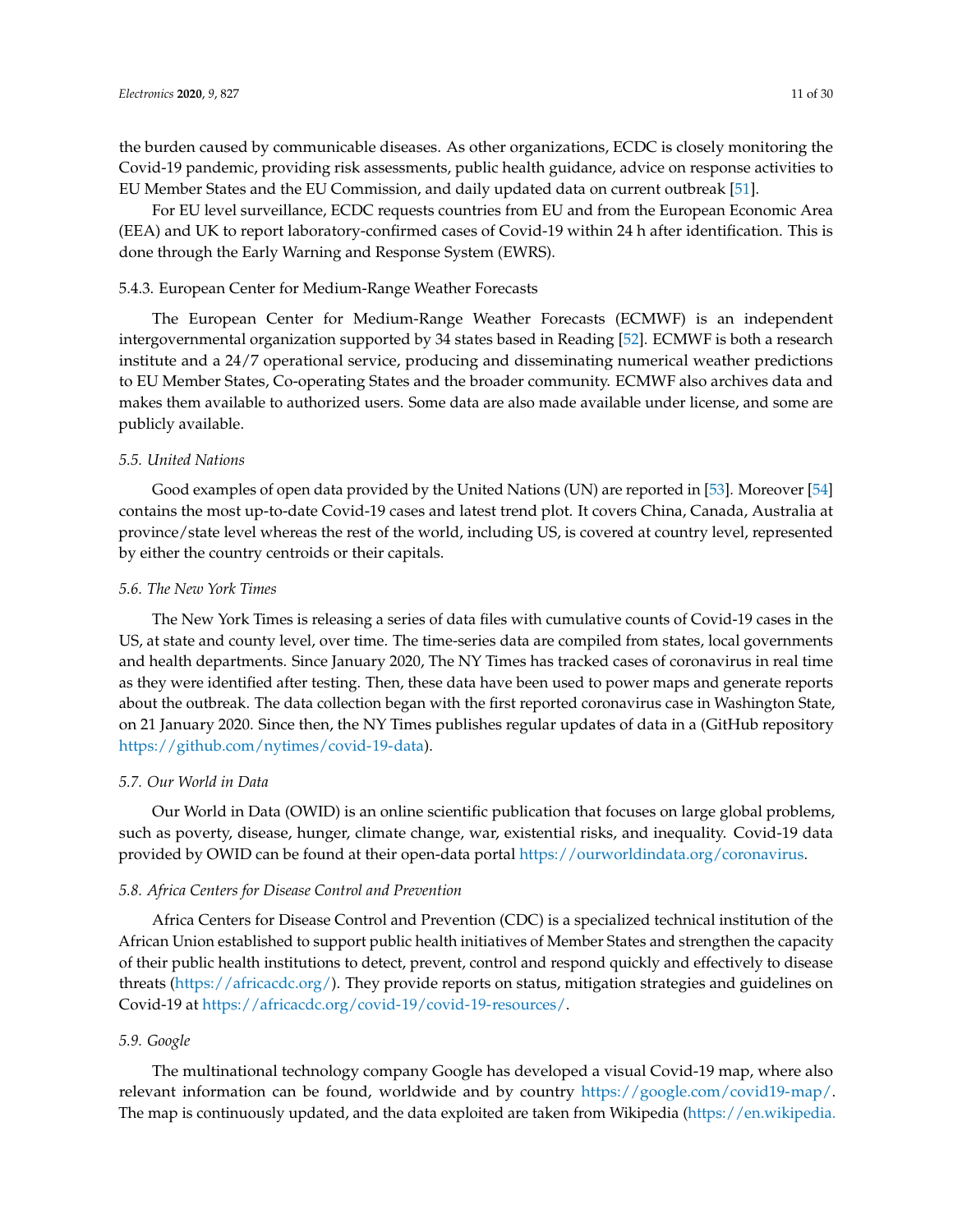[org/wiki/Template:2019%E2%80%9320\\_coronavirus\\_pandemic\\_data\)](https://en.wikipedia.org/wiki/Template:2019%E2%80%9320_coronavirus_pandemic_data). They also present statistics about the number of confirmed cases, cases per million people (normalized data), number of people recovered, and deaths.

Another relevant tool developed by Google, which can be used to obtain data about Covid-19, is the Google DataSet Search [\(https://datasetsearch.research.google.com/\)](https://datasetsearch.research.google.com/). Numerous data sets can be found looking for the term *Covid-19*. The application allows users to filter the datasets by several fields, such as last updated, download format, usage rights, topic, and accessibility, etc.

## *5.10. ACAPS*

ACAPS, initially known as The Assessment Capacities Project, is an independent information provider helping humanitarian actors respond more effectively to disasters [\(https://www.acaps.org\)](https://www.acaps.org). ACAPS was established in 2009 as a non-profit, non-governmental project with the aim of providing independent, ground-breaking humanitarian analysis to help humanitarian workers, influencers, fundraisers, and donors make better decisions. It is not affiliated to the UN or any other organization but is a non-profit project of a consortium of two NGOs, i.e., the Norwegian Refugee Council and Save the Children, and it receives support from several international sources, e.g., the Humanitarian Aid and Civil Protection organization. The ACAPS analysis team is mainly dedicated to researching and analyzing global and crisis specific data. They provide regional reports on the pandemic, and additional information like description of the worldwide measures against the spread of the virus available at <https://www.acaps.org/what-we-do/reports> and in [43].

#### *5.11. Organization for Economic Co-Operation and Development*

The Organization for Economic Co-operation and Development (OECD) [\(https://www.oecd.org\)](https://www.oecd.org) is an international organization that, together with governments, policymakers and citizens, has the goal of establishing evidence-based international standards and finding solutions to a range of social, economic and environmental challenges. From improving economic performance and creating jobs to fostering strong education and fighting international tax evasion, they provide a forum and knowledge-hub for data and analysis, experiences exchange, best-practice sharing, and advice on public policies and international standard-setting. OECD provides different reports and data about government actions and economic impact due to the pandemic, which can be found at [http://www.oecd.org/coronavirus/en/.](http://www.oecd.org/coronavirus/en/)

## *5.12. Medical Research Council Center for Global Infectious Disease Analysis*

The Medical Research Council Center for Global Infectious Disease Analysis (MRC GIDA) of the Imperial College of London is an international resource and center of excellence for research and capacity-building on the epidemiological analysis and modeling of infectious diseases, and to undertake applied collaborative work with national and international agencies to support policy planning and response operations against infectious disease threats. The MRC presents reports on Covid-19 under five categories [\(https://www.imperial.ac.uk/mrc-global-infectious-disease-analysis/covid-19/\)](https://www.imperial.ac.uk/mrc-global-infectious-disease-analysis/covid-19/): (i) weekly forecasts; (ii) resources; (iii) information; (iv) video updates; and (v) publications.

Furthermore, in collaboration with several departments of Imperial College London (Imperial College Covid-19 Response Team) and Oxford University, they developed a model (The updates of the model can be accessed at [https://github.com/ImperialCollegeLondon/covid19model\)](https://github.com/ImperialCollegeLondon/covid19model) for estimating the number of infections and the impact of non-pharmaceutical interventions on Covid-19 in eleven European countries [40].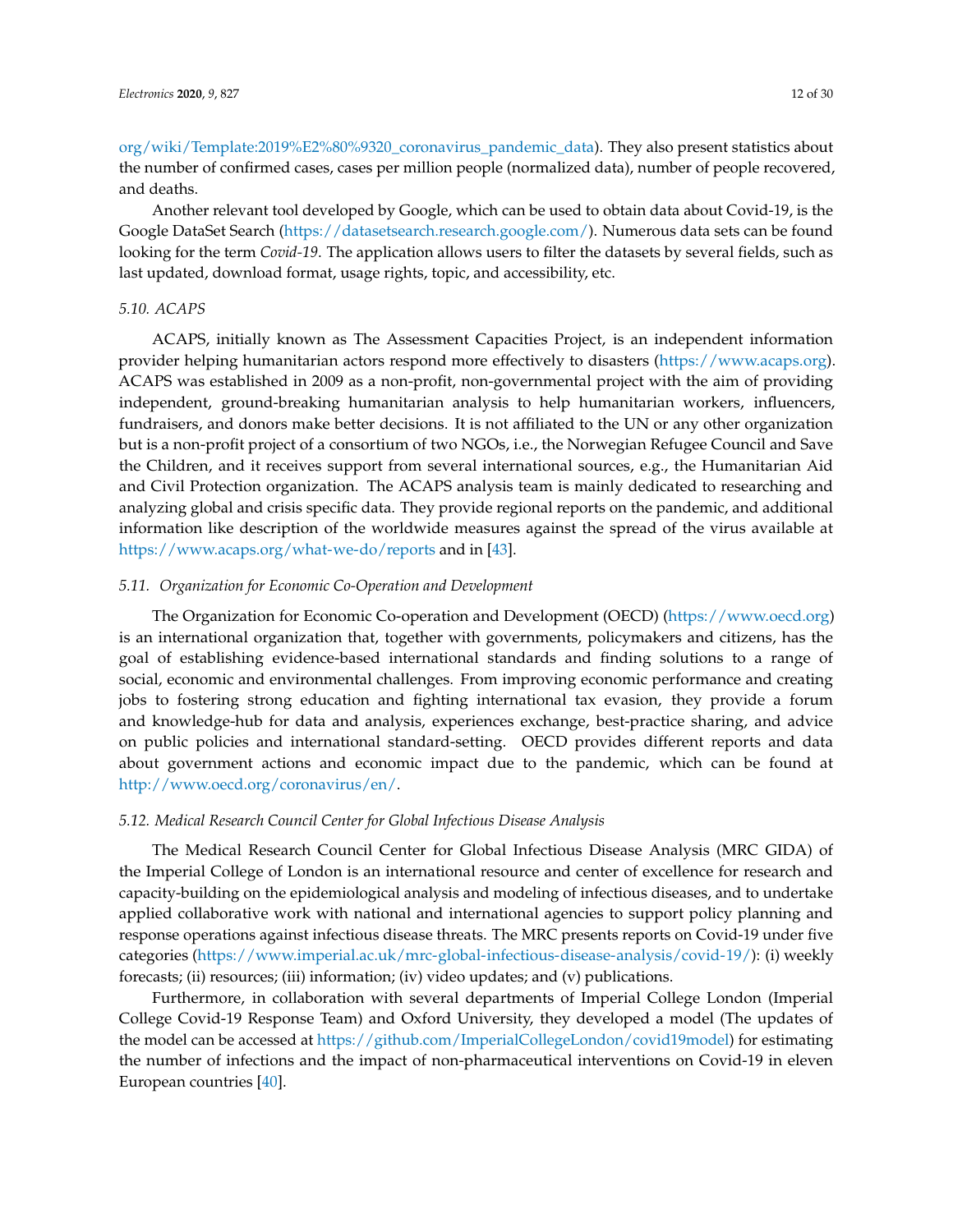#### *5.13. The Institute for Health Metrics and Evaluation*

The Institute for Health Metrics and Evaluation (IHME) is an independent global health research center at the University of Washington [\(http://www.healthdata.org/\)](http://www.healthdata.org/). They have developed a model to determine the extent and timing of deaths and excess demand for hospital services due to Covid-19 in the US [15]. The work uses: (i) data on confirmed Covid-19 deaths from WHO and from local and national governments; (ii) data on hospital capacity and use for US states; and (iii) observed Covid-19 use data from different locations. A web service, where the projections of the model can be determined for each country and for the following four months, is available [\(https://covid19.healthdata.org/projections\)](https://covid19.healthdata.org/projections). The information provided is: (i) hospital resources needs, including the number of beds, the number of ICU beds, and ventilators; (ii) the number of death per day; and (iii) the total number of deaths.

#### *5.14. New England Complex Systems Institute (NECSI)*

It is a research institution in the US Its focus is on advancing the study of complex systems [\(https://necsi.edu/\)](https://necsi.edu/). They have developed a portal <https://www.endcoronavirus.org/> with the following goals: (i) stop the spread of Covid-19, (ii) consult governments, (iii) institutions and individuals, (iv) provide useful data and guidelines, and (v) crush the curve. The portal includes guidelines and reports on governments, communities, medical institutions, companies, families and individuals.

## *5.15. MIDAS Network*

MIDAS is a global network of scientists and practitioners from academia, industry, government, and non-governmental agencies, who develop and use computational, statistical and mathematical models to improve the understanding of infectious disease dynamics as it relates to pathogenesis, transmission, effective control strategies, and forecasting [\(https://midasnetwork.us/covid-19/\)](https://midasnetwork.us/covid-19/). They have created a portal for Covid-19 modeling, which provides an important and reliable catalog of data resources, including datasets, webinars, and funding announcements.

## *5.16. Covid-19 Data Hub*

The Covid-19 Data Hub project has been funded by the Institute for Data Valorization IVADO, Canada [\(https://ivado.ca/en/\)](https://ivado.ca/en/). The goal of the project is to provide the research community with a unified data hub by collecting worldwide fine-grained case data merged with demographics, air pollution, and other exogenous variables helpful for a better understanding of Covid-19 [\(https://covid19datahub.io/\)](https://covid19datahub.io/). In addition, they provide R package to download Covid-19-related datasets.

## *5.17. Science.gov*

Science.gov, a gateway portal to US government science information with free access to research and development results and scientific and technical information from scientific organizations across 13 federal agencies, uses software that supports federated search in real time, over 70 information sources (e.g., databases) across the leading federal science and technology agencies in the United States. Using a combination of search terms for Covid-19, Science.gov has provided a link [https://www.science.gov/](https://www.science.gov/coronavirus.html) [coronavirus.html](https://www.science.gov/coronavirus.html) off its homepage that the public can use to quickly access federally funded research on the Covid-19 disease. Upon linking to the coronavirus research results, users can access freely available peer-reviewed literature (journal articles and accepted manuscripts).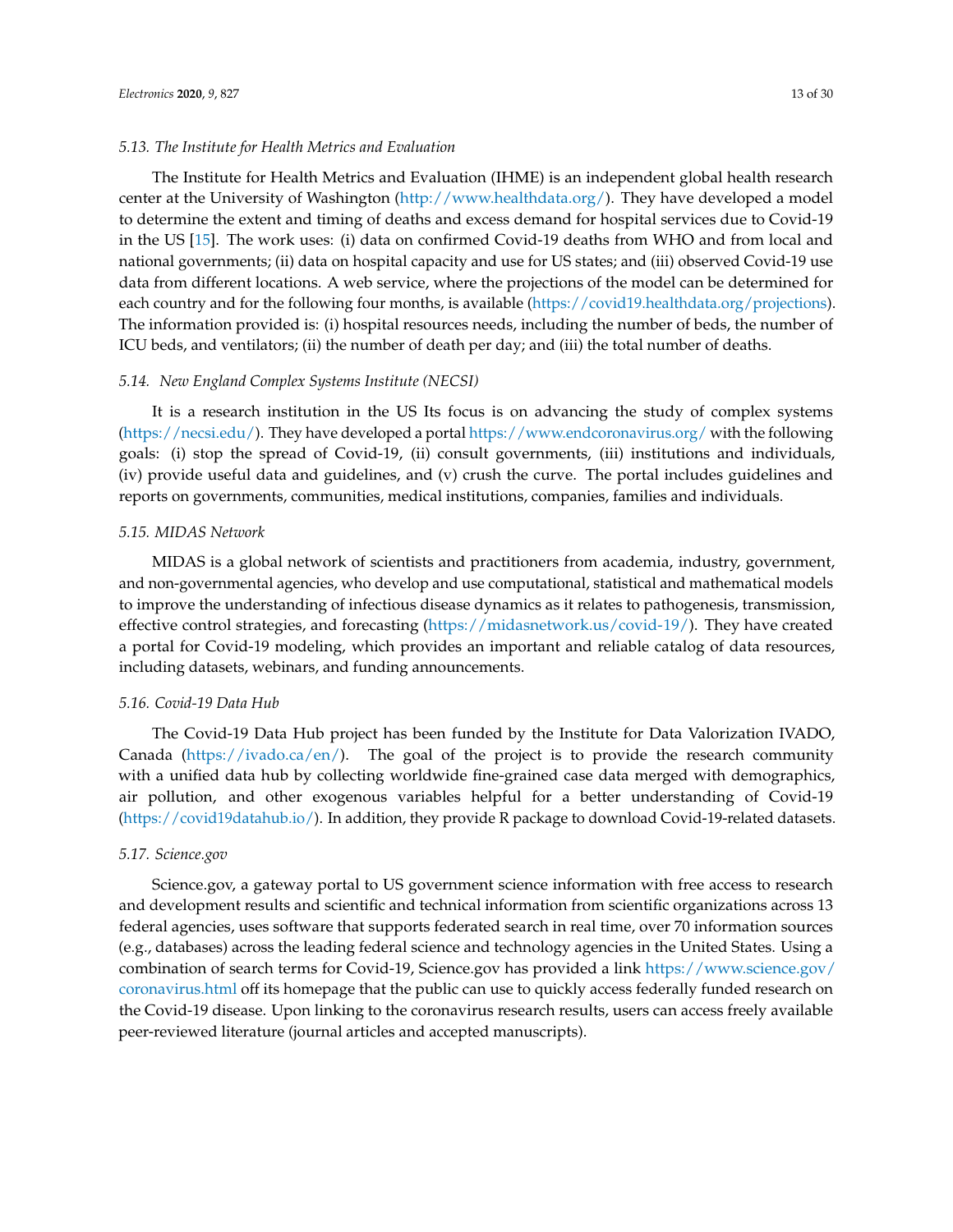#### *5.18. United States National Institute of Standards and Technology*

The National Institute of Standards and Technology (NIST) is a physical sciences laboratory and a non-regulatory agency of the United States Department of Commerce. Its mission is to promote innovation and industrial competitiveness. NIST's activities are organized into laboratory programs that also include information technology. For the Covid-19 pandemic, they provide a dedicated open portal where it is possible to search for specific datasets [\(randr19.nist.gov\)](randr19.nist.gov) related to the virus outbreak. Moreover, in collaboration with Allen Institute for Artificial Intelligence (AI2), the National Library of Medicine (NLM), Oregon Health & Science University (OHSU), and the University of Texas Health Science Center at Houston (UTHealth), NIST has formed the so-called TREC-COVID challenge, which is currently building a set of Information Retrieval (IR) test collections based on the CORD-19 datasets (see Section 6.3 for further details on CORD-19 competition) and the Text Retrieval Conference (TREC) model. Additional information on this challenge can be found at [https://ir.nist.gov/covidSubmit/.](https://ir.nist.gov/covidSubmit/)

#### *5.19. United States National Institutes of Health*

The National Institutes of Health, which represents the primary agency of the United States government responsible for biomedical and public health research, is one of the most prominent source of data on the Covid-19 pandemic [\(https://www.nih.gov/health-information/coronavirus\)](https://www.nih.gov/health-information/coronavirus). In particular, the NIH Office of Data-Science Strategy provided a portal dedicated to open-access data and computational resources related to the Covid-19 fight available at [https://datascience.nih.gov/covid-19](https://datascience.nih.gov/covid-19-open-access-resources) [open-access-resources,](https://datascience.nih.gov/covid-19-open-access-resources) seeking to provide the research community with links to open-access data (see e.g., [https://www.ncbi.nlm.nih.gov/pmc/about/covid-19/\)](https://www.ncbi.nlm.nih.gov/pmc/about/covid-19/), computational, and supporting resources.

#### *5.20. Open-Data Watch*

Open-Data Watch is a non-profit, non-governmental organization founded by three development data specialists [\(https://opendatawatch.com/\)](https://opendatawatch.com/). It monitors progress and provides information and assistance to guide the implementation of open-data systems. The Open-Data Watch team is experienced in the development of data management and statistical capacity-building in developing countries. They have collected data from different sources all around the world related to the Covid-19 pandemic. Indeed, to address the ongoing need for data-driven decision making, Open-Data Watch has put together some articles, organized by the stages of the data value chain: availability, openness, dissemination, and use and uptake. These papers are updated as new information becomes available. These references and related links can be found in [55].

#### *5.21. EuroMOMO*

It is a European mortality monitoring activity, aiming to detect and measure excess deaths related to seasonal influenza, pandemics and other public health threats [\(https://www.euromomo.eu/\)](https://www.euromomo.eu/). They report weekly bulletins [\(https://www.euromomo.eu/bulletins/2020-18/\)](https://www.euromomo.eu/bulletins/2020-18/) on excess of mortality of European countries.

#### *5.22. World Bank Open Data*

The World Bank Group (WBG) is a family of five international organizations that make leveraged loans to developing countries. The World Bank's activities are mainly focused on developing countries, in fields such as education, health, agriculture, etc. During the Covid-19 pandemic, WBG help developing countries strengthen their pandemic response and health care systems. Furthermore, WBG has highlighted the importance of *data* to support countries in managing the global Covid-19 outbreak, including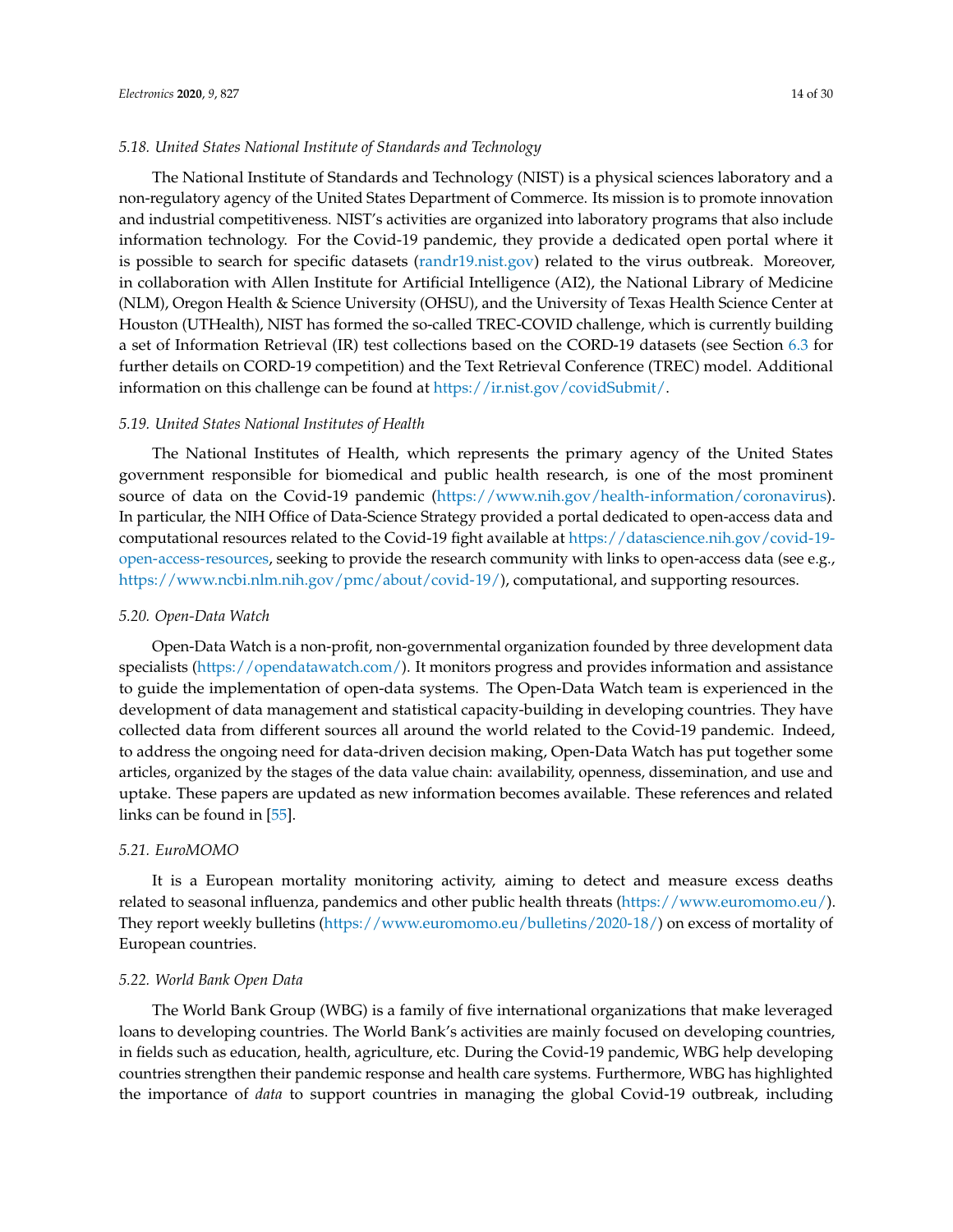in their open-data portal, i.e., the World Bank Open Data [\(https://data.worldbank.org/\)](https://data.worldbank.org/), an entire section [\(https://www.worldbank.org/en/who-we-are/news/coronavirus-covid19?intcid=wbw\\_xpl\\_](https://www.worldbank.org/en/who-we-are/news/coronavirus-covid19?intcid=wbw_xpl_banner_en_ext_Covid19) [banner\\_en\\_ext\\_Covid19\)](https://www.worldbank.org/en/who-we-are/news/coronavirus-covid19?intcid=wbw_xpl_banner_en_ext_Covid19) dedicated to Covid-19 and datasets [\(http://datatopics.worldbank.org/universal](http://datatopics.worldbank.org/universal-health-coverage/coronavirus/)[health-coverage/coronavirus/\)](http://datatopics.worldbank.org/universal-health-coverage/coronavirus/) with real-time data, statistical indicators, and other types of data that are relevant to the coronavirus pandemic, particularly focused on the economic and social impacts of the pandemic and the World Bank's efforts to address them.

This dataset is of particular relevance to assess the correlation among the health emergency and the extraordinary shock the global economy is facing, trying to reply to the question: *how is the deadly virus impacting global poverty?* [\(https://blogs.worldbank.org/opendata/impact-covid-19](https://blogs.worldbank.org/opendata/impact-covid-19-coronavirus-global-poverty-why-sub-saharan-africa-might-be-region-hardest) [coronavirus-global-poverty-why-sub-saharan-africa-might-be-region-hardest\)](https://blogs.worldbank.org/opendata/impact-covid-19-coronavirus-global-poverty-why-sub-saharan-africa-might-be-region-hardest). Indeed, estimating how much global poverty will increase because of Covid-19 is challenging and comes with a lot of uncertainty. To answer this question, they propose a model based on household survey data provided by PovcalNet [\(http://iresearch.worldbank.org/PovcalNet/povOnDemand.aspx\)](http://iresearch.worldbank.org/PovcalNet/povOnDemand.aspx) (an online tool provided by the World Bank for estimating global poverty) and extrapolate forward using the growth projections from the recently launched World Economic Outlook. Comparing these Covid-19-impacted forecasts with the forecasts from the previous edition of the World Economic Outlook provides an assessment of the impact of the pandemic on global poverty, assuming that the pandemic does not change inequality within countries.

#### **6. Open-Source Communities**

This section covers repositories of open-source communities, which are dedicated to joining people with similar interests. These have been widely developed in the software field, where many professionals and practitioners join their efforts to achieve bigger goals on software projects. These communities are playing a very active role in facilitating access to Covid-19 datasets from official open portals all over the world.

#### *6.1. GitHub*

GitHub is a subsidiary company of Microsoft for hosting software development using Git. It provides control versions and project management, among other tools. Numerous open software projects are daily posted, free of charge. Since the Covid-19 outbreak, many projects and related datasets have been posted. Most of those included in this paper can be obtained from GitHub. Some examples are: (i) Open Covid-19 Dataset [https://github.com/open-covid-19/data\)](https://github.com/open-covid-19/data); (ii) Covid-19 Data Processing Pipelines and Datasets [https://github.com/covid19-data/covid19-data;](https://github.com/covid19-data/covid19-data) and (iii) JSON time series of coronavirus cases dataset [https://github.com/pomber/covid19.](https://github.com/pomber/covid19)

## *6.2. Harvard Dataverse Repository*

Harvard Dataverse is a free data repository, open to all researchers from any discipline, both inside and outside of the Harvard community. Researchers and practitioner can share, archive, cite, access, and explore research data [\(https://support.dataverse.harvard.edu/\)](https://support.dataverse.harvard.edu/). They have opened a link at <https://dataverse.harvard.edu/dataverse/2019ncov> for works related to Covid-19, where both the papers and the data used for the analysis can be found.

#### *6.3. Kaggle*

Kaggle is a community for data scientist and machine learning practitioners. Kaggle allows users to find and publish datasets, to explore and build models in a web-based data-science environment, to work with other data scientists and machine learning engineers, and to enter competitions to solve data-science challenges. Regarding the Covid-19 pandemic, the portal opens a new challenge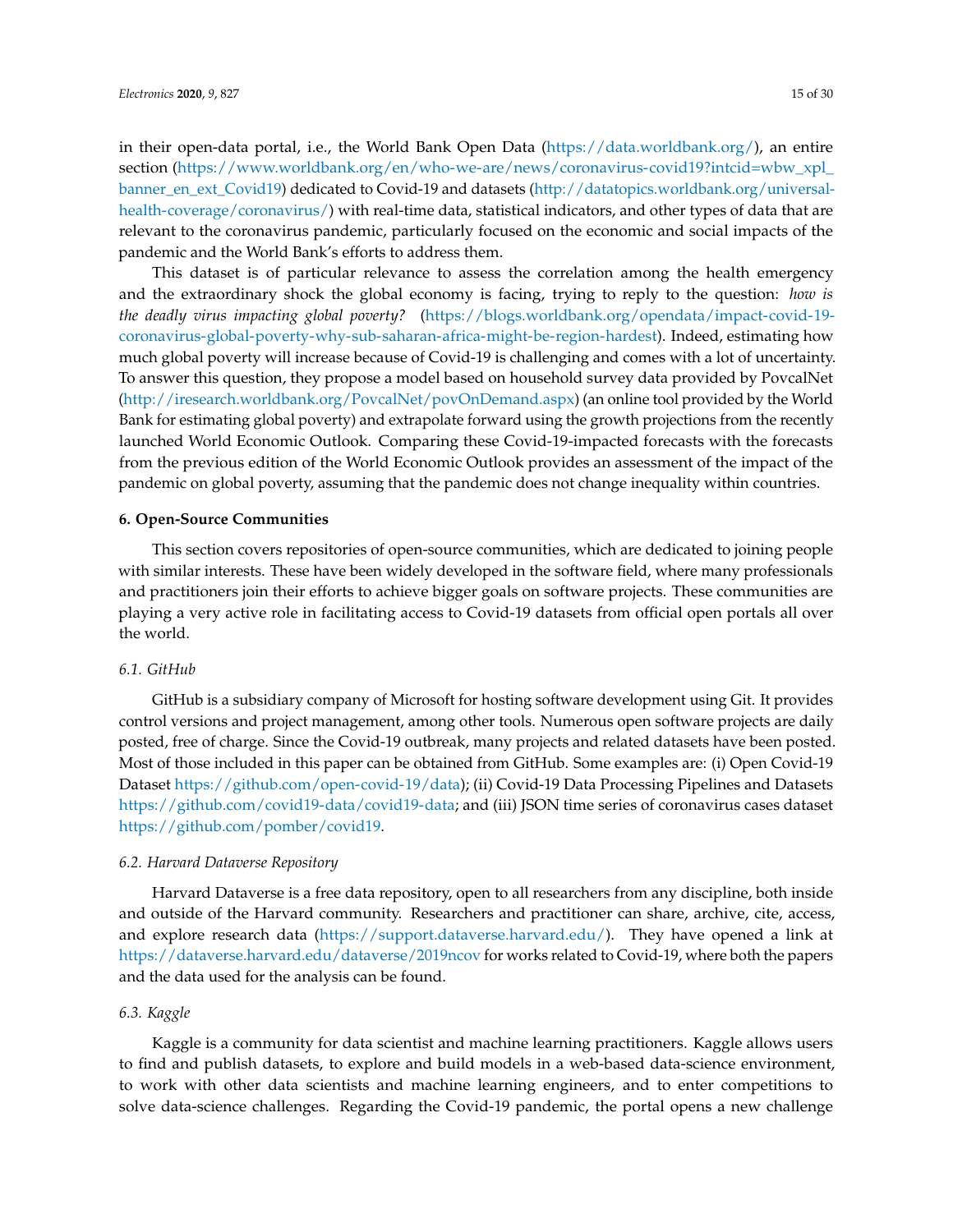weekly to work on Covid-19 data [\(https://www.kaggle.com/tags/covid19\)](https://www.kaggle.com/tags/covid19). The challenge consists of forecasting confirmed cases and fatalities for the following week. Furthermore, some data analysis posts can be found for each competition. (For example [https://www.kaggle.com/frlemarchand/](https://www.kaggle.com/frlemarchand/covid-19-forecasting-with-an-rnn) [covid-19-forecasting-with-an-rnn\)](https://www.kaggle.com/frlemarchand/covid-19-forecasting-with-an-rnn). The challenges opened up to the date (10 April 2020) can be found at the following links: (i) 18 March: [https://www.kaggle.com/c/covid19-global-forecasting](https://www.kaggle.com/c/covid19-global-forecasting-week-1)[week-1;](https://www.kaggle.com/c/covid19-global-forecasting-week-1) (ii) 25 March: [https://www.kaggle.com/c/covid19-global-forecasting-week-2;](https://www.kaggle.com/c/covid19-global-forecasting-week-2) (iii) 1 April: [https://www.kaggle.com/c/covid19-global-forecasting-week-3;](https://www.kaggle.com/c/covid19-global-forecasting-week-3) and (iv) 8 April: [https://www.kaggle.](https://www.kaggle.com/c/covid19-global-forecasting-week-4) [com/c/covid19-global-forecasting-week-4.](https://www.kaggle.com/c/covid19-global-forecasting-week-4)

Moreover, the Covid-19 Open Research Dataset Challenge (CORD-19) competition has been launched, aimed at developing text and data mining tools that can help the medical community to develop answers to high priority scientific questions [https://www.kaggle.com/allen-institute-for-ai/CORD-19-research](https://www.kaggle.com/allen-institute-for-ai/CORD-19-research-challenge)[challenge.](https://www.kaggle.com/allen-institute-for-ai/CORD-19-research-challenge) The available dataset, based on data sources provided by the Center for Security and Emerging technology of Georgetown University [\(http://cset.georgetown.edu\)](http://cset.georgetown.edu) is composed by a corpus of more than 44,000 full-text documents, about Covid-19/SARS-CoV-2 and related coronaviruses.

Another relevant competition based on Covid-19 data is the UNCOVER COVID-19 Challenge [https://www.kaggle.com/roche-data-science-coalition/uncover.](https://www.kaggle.com/roche-data-science-coalition/uncover) In this case, the objective is modeling solutions to key questions that were developed and evaluated by a global front-line of healthcare providers, hospitals, suppliers, and policy makers. In this case, the challenge is promoted by Hoffmann-La Roche Limited (Roche Canada).

## *6.4. Zindi*

Zindi is the first data-science competition platform in Africa. Zindi hosts an entire data-science ecosystem of scientists, engineers, academics, companies, NGOs, governments and institutions, focused on solving Africa's most pressing problems. Regarding the Covid-19 pandemic, they have opened a competition aimed at building an epidemiological model that predicts the spread of Covid-19 throughout the world. The target variable is the cumulative number of deaths caused by Covid-19 in each country by each date. The challenge can be found at [https://zindi.africa/competitions/predict-the-global-spread-of](https://zindi.africa/competitions/predict-the-global-spread-of-covid-19/data)[covid-19/data.](https://zindi.africa/competitions/predict-the-global-spread-of-covid-19/data)

#### **7. Covid-19 Datasets**

This section presents the main available datasets that can be found on the Internet related to Covid-19. The section is divided into two parts. First, we present international datasets that provide global information related to the virus impact of each country, such as number of total/new confirmed cases and number of total/new confirmed death. Second, we include several regional data sets, where local information can be found. Although the information can be redundant on several data sets, we believe that it could be interesting to validate the developed models/analysis.

#### *7.1. International Datasets*

In this section, we briefly introduce the institutions that provide international datasets, also including the link (URL) to an easier access to them.

#### 7.1.1. Johns Hopkins University Data Set

Johns Hopkins experts in global public health, infectious disease, and emergency preparedness have been at the forefront of the international response to Covid-19 [\(https://coronavirus.jhu.edu/\)](https://coronavirus.jhu.edu/). JHU provides a daily update of the global map of the pandemic, which can be found at [https://coronavirus.](https://coronavirus.jhu.edu/map.html) [jhu.edu/map.html.](https://coronavirus.jhu.edu/map.html)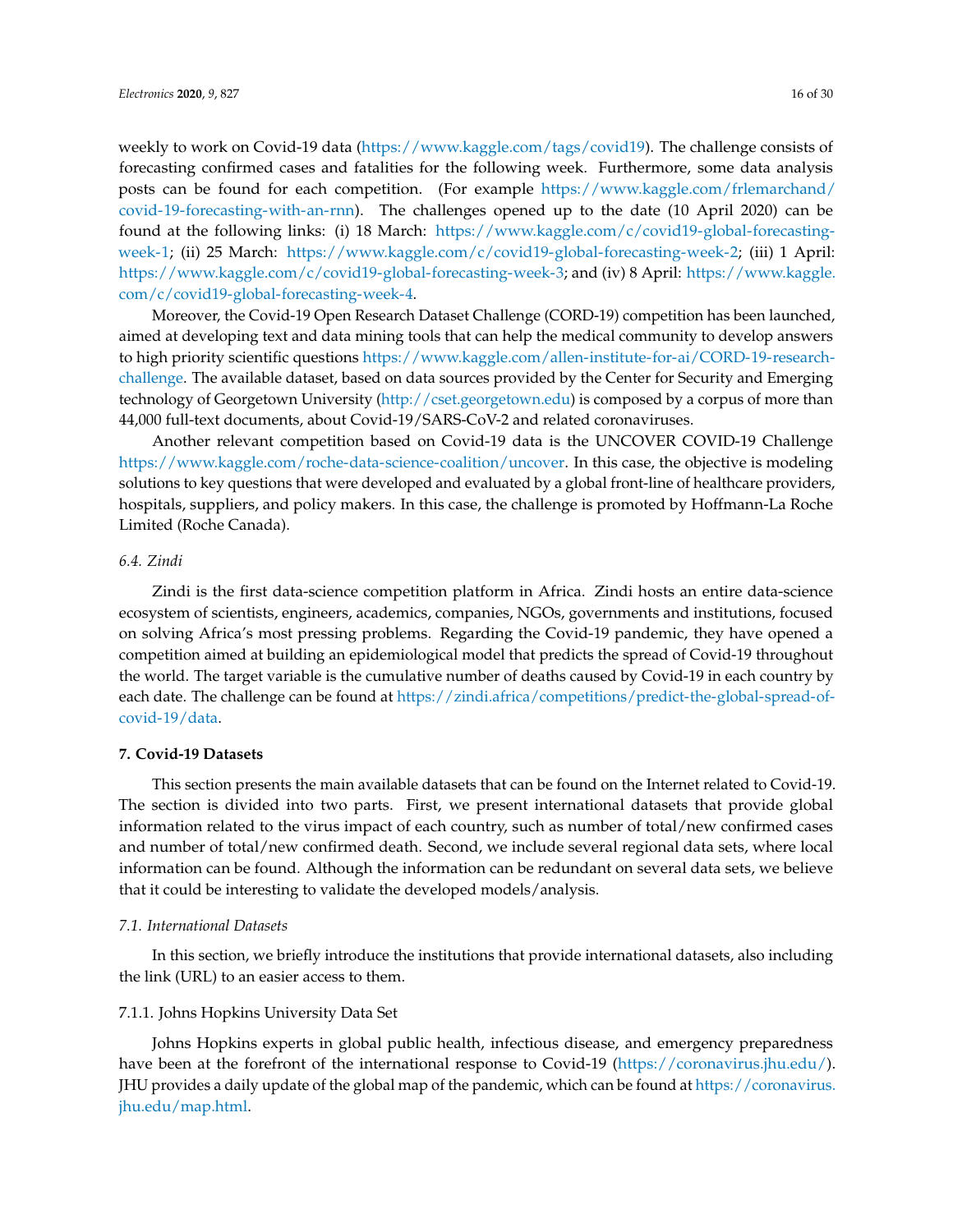The JHU Covid-19 dataset can be downloaded in .csv format from the GitHub repository [https://github.com/CSSEGISandData/COVID-19/tree/master/csse\\_covid\\_19\\_data/csse\\_covid\\_](https://github.com/CSSEGISandData/COVID-19/tree/master/csse_covid_19_data/csse_covid_19_time_series) [19\\_time\\_series.](https://github.com/CSSEGISandData/COVID-19/tree/master/csse_covid_19_data/csse_covid_19_time_series) In this folder, five different .csv files can be downloaded: (i) global number of confirmed cases [https://github.com/CSSEGISandData/COVID-19/blob/master/csse\\_covid\\_19\\_](https://github.com/CSSEGISandData/COVID-19/blob/master/csse_covid_19_data/csse_covid_19_time_series/time_series_covid19_confirmed_global.csv) [data/csse\\_covid\\_19\\_time\\_series/time\\_series\\_covid19\\_confirmed\\_global.csv;](https://github.com/CSSEGISandData/COVID-19/blob/master/csse_covid_19_data/csse_covid_19_time_series/time_series_covid19_confirmed_global.csv) (ii) global number of deaths [https://github.com/CSSEGISandData/COVID-19/blob/master/csse\\_covid\\_19\\_data/csse\\_](https://github.com/CSSEGISandData/COVID-19/blob/master/csse_covid_19_data/csse_covid_19_time_series/time_series_covid19_deaths_global.csv) [covid\\_19\\_time\\_series/time\\_series\\_covid19\\_deaths\\_global.csv;](https://github.com/CSSEGISandData/COVID-19/blob/master/csse_covid_19_data/csse_covid_19_time_series/time_series_covid19_deaths_global.csv) (iii) global number of recovered [https://github.com/CSSEGISandData/COVID-19/blob/master/csse\\_covid\\_19\\_data/csse\\_covid\\_](https://github.com/CSSEGISandData/COVID-19/blob/master/csse_covid_19_data/csse_covid_19_time_series/time_series_covid19_recovered_global.csv) [19\\_time\\_series/time\\_series\\_covid19\\_recovered\\_global.csv;](https://github.com/CSSEGISandData/COVID-19/blob/master/csse_covid_19_data/csse_covid_19_time_series/time_series_covid19_recovered_global.csv) (iv) total number of confirmed cases in US [https://github.com/CSSEGISandData/COVID-19/blob/master/csse\\_covid\\_19\\_data/csse\\_](https://github.com/CSSEGISandData/COVID-19/blob/master/csse_covid_19_data/csse_covid_19_time_series/time_series_covid19_confirmed_US.csv) [covid\\_19\\_time\\_series/time\\_series\\_covid19\\_confirmed\\_US.csv;](https://github.com/CSSEGISandData/COVID-19/blob/master/csse_covid_19_data/csse_covid_19_time_series/time_series_covid19_confirmed_US.csv) and (v) total number of deaths in US [https://github.com/CSSEGISandData/COVID-19/blob/master/csse\\_covid\\_19\\_data/csse\\_covid\\_19\\_](https://github.com/CSSEGISandData/COVID-19/blob/master/csse_covid_19_data/csse_covid_19_time_series/time_series_covid19_deaths_US.csv) [time\\_series/time\\_series\\_covid19\\_deaths\\_US.csv.](https://github.com/CSSEGISandData/COVID-19/blob/master/csse_covid_19_data/csse_covid_19_time_series/time_series_covid19_deaths_US.csv) The global files refer to worldwide Covid-19 data. A reduced number of countries are further divided into regions, e.g., China and Australia, whereas, most of them like Spain or Italy, are not. The US data .csv files correspond to the United States. In both cases, all the data refer to accumulated cases, i.e., cases up to the date of the row in which the data is consigned. Furthermore, the geographical coordinates of each region/country are also provided.

The data plots, which can be recovered at [https://coronavirus.jhu.edu/data/new-cases,](https://coronavirus.jhu.edu/data/new-cases) are obtained by means of a 5-days moving window, averaging the values of that day, the two days before, and the two days after. This approach helps to avoid major events, such as a change in reporting methods, from skewing the data.

#### 7.1.2. Geographical Distribution of Covid-19 Worldwide

The Geographical Distribution of Covid-19 Worldwide Dataset is sourced from the ECDC, which publishes full time-series data for the number of confirmed Covid-19 cases and deaths daily for various countries around the world. On daily basis, the ECDC collects data from 6 a.m. to 10 a.m. CET and publishes this data via its Covid-19 dashboard [\(https://qap.ecdc.europa.eu/public/](https://qap.ecdc.europa.eu/public/extensions/COVID-19/COVID-19.html) [extensions/COVID-19/COVID-19.html\)](https://qap.ecdc.europa.eu/public/extensions/COVID-19/COVID-19.html). Then, this dataset is also made publicly available through downloadable files in different formats [\(https://www.ecdc.europa.eu/en/publications-data/download](https://www.ecdc.europa.eu/en/publications-data/download-todays-data-geographic-distribution-covid-19-cases-worldwide)[todays-data-geographic-distribution-covid-19-cases-worldwide\)](https://www.ecdc.europa.eu/en/publications-data/download-todays-data-geographic-distribution-covid-19-cases-worldwide). This dataset can be also downloaded from the open portal of *Our World in Data*. In particular, it is possible to recover the following datasets: (i) total confirmed cases [https://covid.ourworldindata.org/data/ecdc/total\\_cases.csv;](https://covid.ourworldindata.org/data/ecdc/total_cases.csv) (ii) total deaths [https://covid.ourworldindata.org/data/ecdc/total\\_deaths.csv;](https://covid.ourworldindata.org/data/ecdc/total_deaths.csv) (iii) new confirmed cases [https://covid.](https://covid.ourworldindata.org/data/ecdc/new_cases.csv) [ourworldindata.org/data/ecdc/new\\_cases.csv;](https://covid.ourworldindata.org/data/ecdc/new_cases.csv) (iv) new deaths [https://covid.ourworldindata.org/data/](https://covid.ourworldindata.org/data/ecdc/new_deaths.csv) [ecdc/new\\_deaths.csv;](https://covid.ourworldindata.org/data/ecdc/new_deaths.csv) (v) all four metrics [https://covid.ourworldindata.org/data/ecdc/full\\_data.csv;](https://covid.ourworldindata.org/data/ecdc/full_data.csv) and (vi) population data [https://covid.ourworldindata.org/data/ecdc/locations.csv.](https://covid.ourworldindata.org/data/ecdc/locations.csv)

## 7.1.3. Covid-19 Data Hub

The Covid-19 Data Hub project makes all the data available at [https://github.com/covid19datahub/](https://github.com/covid19datahub/COVID19) [COVID19.](https://github.com/covid19datahub/COVID19) The dataset includes a large range of variables such as Covid-19 variables (confirmed cases, death, etc.), population, density, ICU, number of tests, ventilators, testing policy and contact tracing, among others.

## 7.1.4. MIDAS Network Dataset

The MIDAS network publishes an open dataset with several data resources to study the Covid-19 pandemic [https://github.com/midas-network/COVID-19\)](https://github.com/midas-network/COVID-19). The resources are divided into different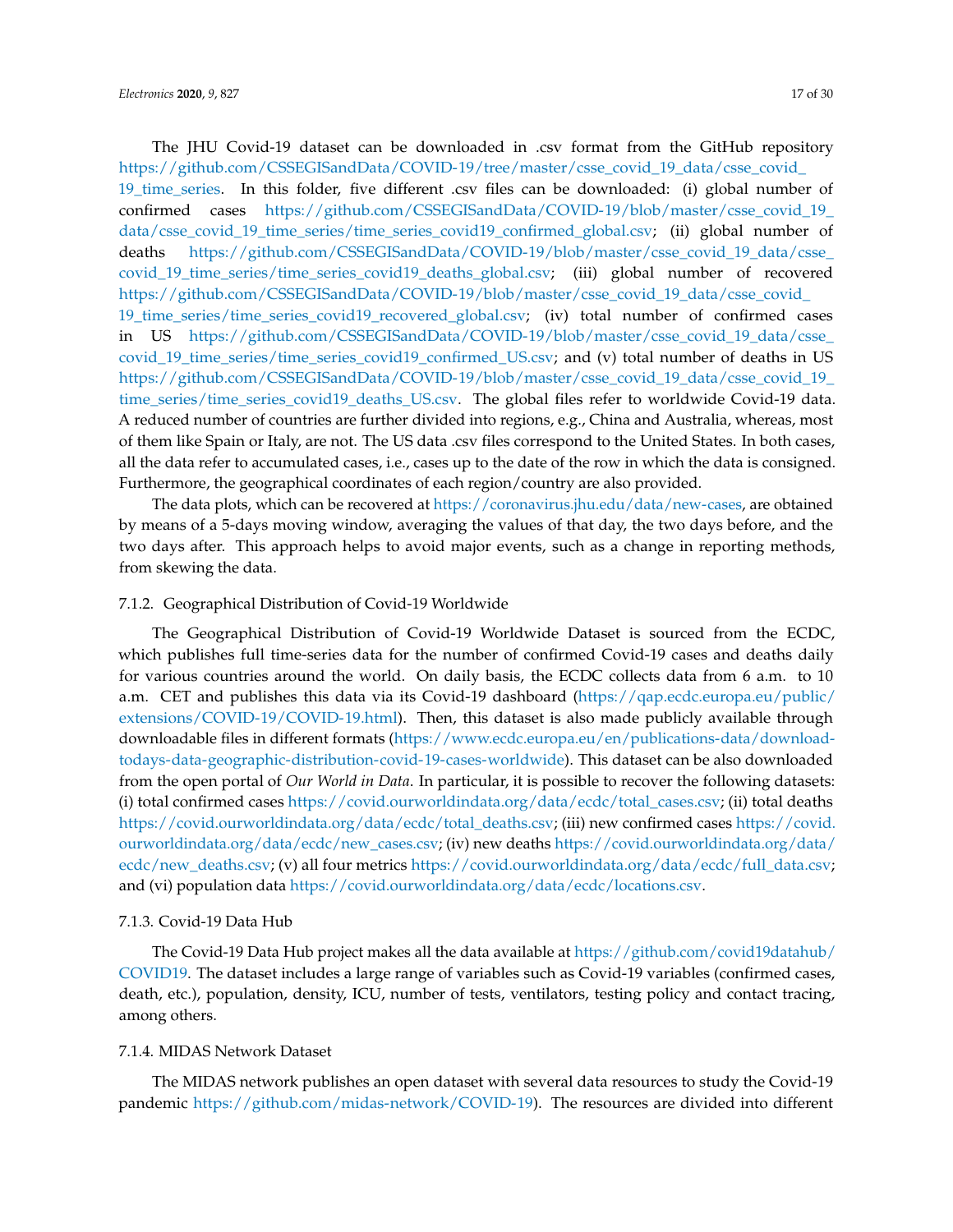sections, such as data catalog, parameter estimates, software tools, and documents. In particular, a collection of .csv files can be found in the catalog section about the situation of each country.

## 7.1.5. Covid-19 Testing (*Our World in Data* Dataset)

*Our World in Data* publishes useful information on how the different countries are carrying out laboratory tests to detect Covid-19 cases [\(https://ourworldindata.org/covid-testing\)](https://ourworldindata.org/covid-testing). The dataset on the number of tests carried out globally is published by *Our World in Data* in the following GitHub repository Owid/covid.19-data [\(https://github.com/owid/covid-19-data/tree/master/public/data/testing\)](https://github.com/owid/covid-19-data/tree/master/public/data/testing).

## *7.2. Examples of Regional Datasets*

Most of the following datasets can be found in GitHub, searching by the term *Covid-19*. Table 1 contains the links to access the regional respositories.

|                       | Source                                                                                                                                                                                 | <b>GitHub Repositories</b>                                                                                                                                    |
|-----------------------|----------------------------------------------------------------------------------------------------------------------------------------------------------------------------------------|---------------------------------------------------------------------------------------------------------------------------------------------------------------|
| Argentina             | Ministry of Health https://www.argentina.gob.ar/<br>coronavirus/informe-diario                                                                                                         | Covid19arData https:<br>//github.com/SistemasMapache/Covid19arData                                                                                            |
| Australia             | Australian Health Department https:<br>//www.health.gov.au/news/health-alerts/novel-<br>coronavirus-2019-ncov-health-alert/coronavirus-<br>covid-19-current-situation-and-case-numbers | covid-19-au https:<br>//github.com/covid-19-au/covid-19-au.github.io                                                                                          |
| China                 | China National Health Commission<br>http://en.nhc.gov.cn/DailyBriefing.html                                                                                                            | <b>IHU</b><br>https://github.com/CSSEGISandData/COVID-19/,<br>Midas-China https://github.com/midas-network/<br>COVID-19/tree/master/data/cases/china          |
| France                | Public France Health System<br>https://www.santepubliquefrance.fr                                                                                                                      | opencovid19-fr https://github.com/opencovid19-fr/<br>data/blob/master/README.en.md,<br>FRANCE-COVID-19 https://github.com/<br>cedricguadalupe/FRANCE-COVID-19 |
| Germany               | Robert Koch Institute https:<br>//www.rki.de/EN/Home/homepage_node.html                                                                                                                | covid-19-germany-gae https:<br>//github.com/jgehrcke/covid-19-germany-gae                                                                                     |
| Iceland               | Government of Iceland https://www.covid.is/data                                                                                                                                        | gaui-covid19 https://github.com/gaui/covid19                                                                                                                  |
| Italy                 | Italian Civil Protection Department<br>http://www.protezionecivile.gov.it/attivita-rischi/<br>rischio-sanitario/emergenze/coronavirus                                                  | pcm-dpc https://github.com/pcm-dpc/COVID-19                                                                                                                   |
| Paraguay              | Ministry of Public Health and Soc. Welfare<br>https://www.mspbs.gov.py/reporte-covid19.html                                                                                            | covidpy-rest https://github.com/torresmateo/<br>covidpy-rest/blob/master/data/covidpy.csv                                                                     |
| South Africa          | National Inst. Communicable Diseases<br>https://www.nicd.ac.za/                                                                                                                        | covid19za https://github.com/dsfsi/covid19za                                                                                                                  |
| South Korea           | Centers for Disease Control and Prevention<br>https://www.cdc.go.kr/board/board.es?mid=<br>a30402000000&bid=0030                                                                       | COVID19-Korea<br>https://github.com/parksw3/COVID19-Korea                                                                                                     |
| Spain                 | Ministry of Health https:<br>//www.mscbs.gob.es/profesionales/saludPublica/<br>ccayes/alertasActual/nCov-China/home.htm                                                                | datadista-Covid-19 https://github.com/datadista/<br>datasets/tree/master/COVID%2019                                                                           |
| <b>United Kingdom</b> | Public Health England<br>https://www.gov.uk/government/publications/<br>covid-19-track-coronavirus-cases                                                                               | covid-19-uk-data<br>https://github.com/tomwhite/covid-19-uk-data                                                                                              |
| <b>United States</b>  | Centers for Disease Control and Prevention<br>https://www.cdc.gov/                                                                                                                     | <b>IHU</b><br>https://github.com/CSSEGISandData/COVID-19/,<br>Nytimes https://github.com/nytimes/covid-19-data                                                |

|  |  |  |  |  | Table 1. Some examples of regional Covid-19 data resources. |
|--|--|--|--|--|-------------------------------------------------------------|
|--|--|--|--|--|-------------------------------------------------------------|

## 7.2.1. Africa

For the African continent, reliable datasets can be found at <https://github.com/dsfsi/covid19africa> as GitHub repository [56].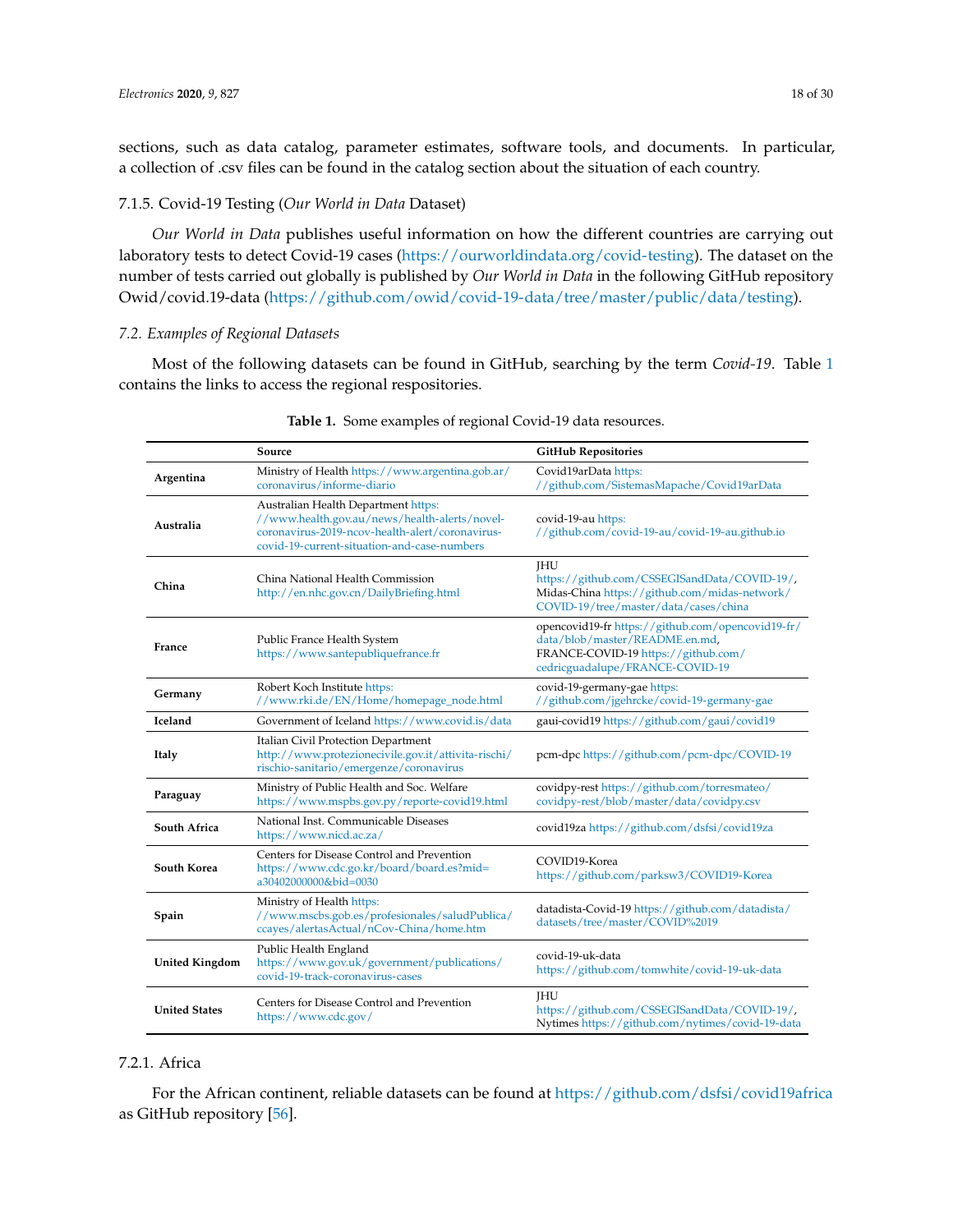#### 7.2.2. Argentina

The Argentina Ministry of Health provides daily updates on the Covid-19 spread, including data on the number of infected people divided by regions [https://www.argentina.gob.ar/coronavirus/informe](https://www.argentina.gob.ar/coronavirus/informe-diario)[diario\)](https://www.argentina.gob.ar/coronavirus/informe-diario). The data can be downloaded from the GitHub repository Covid19arData [https://github.com/](https://github.com/SistemasMapache/Covid19arData) [SistemasMapache/Covid19arData.](https://github.com/SistemasMapache/Covid19arData)

## 7.2.3. Australia

The Health Department Health Department [\(https://www.health.gov.au/news/health-alerts/](https://www.health.gov.au/news/health-alerts/novel-coronavirus-2019-ncov-health-alert/coronavirus-covid-19-current-situation-and-case-numbers) [novel-coronavirus-2019-ncov-health-alert/coronavirus-covid-19-current-situation-and-case-numbers\)](https://www.health.gov.au/news/health-alerts/novel-coronavirus-2019-ncov-health-alert/coronavirus-covid-19-current-situation-and-case-numbers) of the Australian Government publishes the Covid-19 data. The data corresponding to the different regions of Australia can be downloaded from the JHU GitHub repository [\(https://github.com/](https://github.com/CSSEGISandData/COVID-19/) [CSSEGISandData/COVID-19/\)](https://github.com/CSSEGISandData/COVID-19/). The regional Australian Covid-19 data are integrated into the global time-series .csv files, which include information on confirmed cases, number of deaths, and number of recovered. See Section 7.1.1 for further details. An additional GitHub repository is available at [https://github.com/covid-19-au/covid-19-au.github.io.](https://github.com/covid-19-au/covid-19-au.github.io)

## 7.2.4. China

The data corresponding to the different regions of China can be downloaded from the JHU GitHub repository [https://github.com/CSSEGISandData/COVID-19/.](https://github.com/CSSEGISandData/COVID-19/) The regional Covid-19 Chinese data is integrated into the global time-series .csv files. Moreover, the National Health Commission of the People's Republic of China updates daily the available information on the situation in China [http://en.nhc.gov.cn/](http://en.nhc.gov.cn/DailyBriefing.html) [DailyBriefing.html\)](http://en.nhc.gov.cn/DailyBriefing.html). Relevant information about the pandemic in China can also be found at the MIDAS GitHub repository: [https://github.com/midas-network/COVID-19/tree/master/data/cases/china.](https://github.com/midas-network/COVID-19/tree/master/data/cases/china)

## 7.2.5. France

The data corresponding to France is provided by the different regions and published by the Public France Health System <https://www.santepubliquefrance.fr> at the official open-data portal [https://www.](https://www.data.gouv.fr/) [data.gouv.fr/.](https://www.data.gouv.fr/) Among the different datasets available under the search of the term *Covid*, three of them are highlighted by the portal (organized into .csv files):

- Covid-19 Hospital Data [https://www.data.gouv.fr/fr/datasets/donnees-hospitalieres-relatives-a](https://www.data.gouv.fr/fr/datasets/donnees-hospitalieres-relatives-a-lepidemie-de-covid-19/)[lepidemie-de-covid-19/:](https://www.data.gouv.fr/fr/datasets/donnees-hospitalieres-relatives-a-lepidemie-de-covid-19/) hospitalized cases, ICU cases, deaths per department, region, gender and age range [57].
- Covid-19 Emergency Room Admissions [https://www.data.gouv.fr/en/datasets/donnees-des](https://www.data.gouv.fr/en/datasets/donnees-des-urgences-hospitalieres-et-de-sos-medecins-relatives-a-lepidemie-de-covid-19/)[urgences-hospitalieres-et-de-sos-medecins-relatives-a-lepidemie-de-covid-19/:](https://www.data.gouv.fr/en/datasets/donnees-des-urgences-hospitalieres-et-de-sos-medecins-relatives-a-lepidemie-de-covid-19/) hospitalized cases, ICU cases, deaths per department, region, gender and age range [58].
- Covid-19 Laboratory Tests [https://www.data.gouv.fr/fr/datasets/donnees-relatives-aux-tests-de](https://www.data.gouv.fr/fr/datasets/donnees-relatives-aux-tests-de-depistage-de-covid-19-realises-en-laboratoire-de-ville/)[depistage-de-covid-19-realises-en-laboratoire-de-ville/:](https://www.data.gouv.fr/fr/datasets/donnees-relatives-aux-tests-de-depistage-de-covid-19-realises-en-laboratoire-de-ville/) number of positive and negative laboratory tests per department, gender, and age group [59].

Moreover, French Covid-19 datasets can be found in these two GitHub repositories: (i) Covid-19 epidemic French national data [https://github.com/opencovid19-fr/data/blob/master/README.en.](https://github.com/opencovid19-fr/data/blob/master/README.en.md) [md;](https://github.com/opencovid19-fr/data/blob/master/README.en.md) and (ii) Projet d'historisation du nombre de cas par région du Covid-19 [https://github.com/](https://github.com/cedricguadalupe/FRANCE-COVID-19) [cedricguadalupe/FRANCE-COVID-19.](https://github.com/cedricguadalupe/FRANCE-COVID-19) Finally, the national mortality register can be accessed at [https://www.insee.fr/fr/information/4470857#tableau-figure1\\_radio1](https://www.insee.fr/fr/information/4470857#tableau-figure1_radio1) to compare the number of deaths with previous years.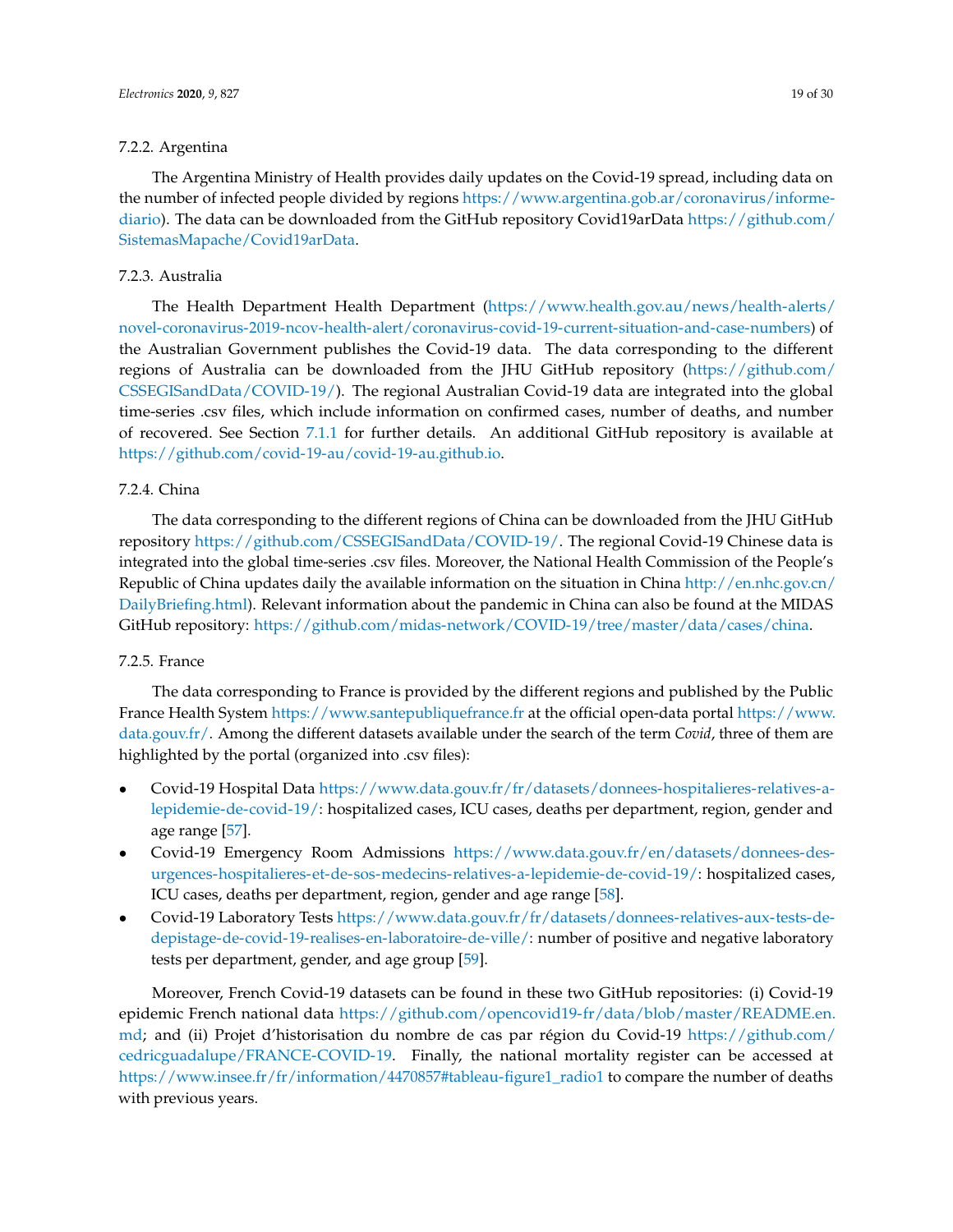## 7.2.6. Germany

The main official open-data provider in Germany is the Robert Koch Institute [\(https://www.rki.de/](https://www.rki.de/EN/Home/homepage_node.html) [EN/Home/homepage\\_node.html\)](https://www.rki.de/EN/Home/homepage_node.html), a public health institute in Germany. It provides, by means of a catalog of infectious diseases [\(https://www.rki.de/DE/Content/Infekt/infekt\\_node.html\)](https://www.rki.de/DE/Content/Infekt/infekt_node.html), pertinent information on each disease listed in the catalog, e.g., SARS. In particular for Covid-19, data on risk assessments, spread of the epidemic, epidemiological studies, etc., can be found at [https://www.rki.de/DE/Content/InfAZ/](https://www.rki.de/DE/Content/InfAZ/N/Neuartiges_Coronavirus/nCoV.html) [N/Neuartiges\\_Coronavirus/nCoV.html.](https://www.rki.de/DE/Content/InfAZ/N/Neuartiges_Coronavirus/nCoV.html) Moreover, it provides also daily reports of Covid-19 outbreak in Germany [60]. Additional data on Covid-19 case numbers in Germany, divided by state over time, can be found at the GitHub repository [https://github.com/jgehrcke/covid-19-germany-gae.](https://github.com/jgehrcke/covid-19-germany-gae) The national mortality register can be found at Destatis [https://www.destatis.de/EN/Themes/Society-Environment/](https://www.destatis.de/EN/Themes/Society-Environment/Population/Deaths-Life-Expectancy/_node.html) [Population/Deaths-Life-Expectancy/\\_node.html.](https://www.destatis.de/EN/Themes/Society-Environment/Population/Deaths-Life-Expectancy/_node.html)

## 7.2.7. Iceland

During this pandemic, it has been reported [\(https://ourworldindata.org/covid-testing\)](https://ourworldindata.org/covid-testing) that Iceland is one the best countries in terms of data on testing population. The Iceland government publishes all information at the following link: [https://www.covid.is/data.](https://www.covid.is/data) A GitHub repository can be found at [https://github.com/gaui/covid19.](https://github.com/gaui/covid19)

#### 7.2.8. Italy

The Italian Civil Protection Department [http://www.protezionecivile.gov.it/attivita-rischi/rischio](http://www.protezionecivile.gov.it/attivita-rischi/rischio-sanitario/emergenze/coronavirus)[sanitario/emergenze/coronavirus,](http://www.protezionecivile.gov.it/attivita-rischi/rischio-sanitario/emergenze/coronavirus) i.e., the national body in Italy that deals with the prediction, prevention and management of emergency events, daily updates a GitHub repository organized by regions and provinces, where the Covid-19 time-series can be downloaded [\(https://github.com/pcm-dpc/COVID-19\)](https://github.com/pcm-dpc/COVID-19). The .csv file corresponding to the daily data of each of the 20 Italian regions (Available at [https://github.](https://github.com/pcm-dpc/COVID-19/raw/master/dati-regioni/dpc-covid19-ita-regioni.csv) [com/pcm-dpc/COVID-19/raw/master/dati-regioni/dpc-covid19-ita-regioni.csv\)](https://github.com/pcm-dpc/COVID-19/raw/master/dati-regioni/dpc-covid19-ita-regioni.csv) provides the number of confirmed cases, deaths, recovered, hospitalized, confined at home and ICU cases, in addition to the number of daily tests. Furthermore, GEDI *Gruppo Editoriale*, a relevant Italian media conglomerate, provides a portal where those data are arranged in several interactive graphs, which include also the impact on the local mobility [\(https://lab.gedidigital.it/gedi-visual/2020/coronavirus-in-italia/\)](https://lab.gedidigital.it/gedi-visual/2020/coronavirus-in-italia/). The national mortality register <http://dati.istat.it/Index.aspx?QueryId=19670> of Italy can be consulted to evaluate the magnitude of the epidemic with respect the number of deaths in previous years.

## 7.2.9. Paraguay

The official portal for data reports on Covid-19 for Paraguay can be found at [https://www.mspbs.](https://www.mspbs.gov.py/reporte-covid19.html) [gov.py/reporte-covid19.html.](https://www.mspbs.gov.py/reporte-covid19.html) The data are provided by the Public Health system and the reports are stratified by age and gender, including data about the number of cases, number of deaths, and recovered people. Furthermore, data on Covid-19 spreading in Paraguay can be also found at [https://github.com/](https://github.com/torresmateo/covidpy-rest/blob/master/data/covidpy.csv) [torresmateo/covidpy-rest/blob/master/data/covidpy.csv](https://github.com/torresmateo/covidpy-rest/blob/master/data/covidpy.csv) as GitHub repository.

#### 7.2.10. South Africa

The information on Covid-19 spreading in South Africa can be found at [https://github.com/dsfsi/](https://github.com/dsfsi/covid19za) [covid19za](https://github.com/dsfsi/covid19za) [61,62], as GitHub repository. The repository, named *Covid-19 Data for South Africa*, is maintained and hosted by Data Science for Social Impact research group, led by Dr Vukosi Marivate, at the University of Pretoria. These data have been used in [62] to determine what data should be included in a public repository amid the Covid-19 outbreak and how this data should be disseminated within a public dashboard.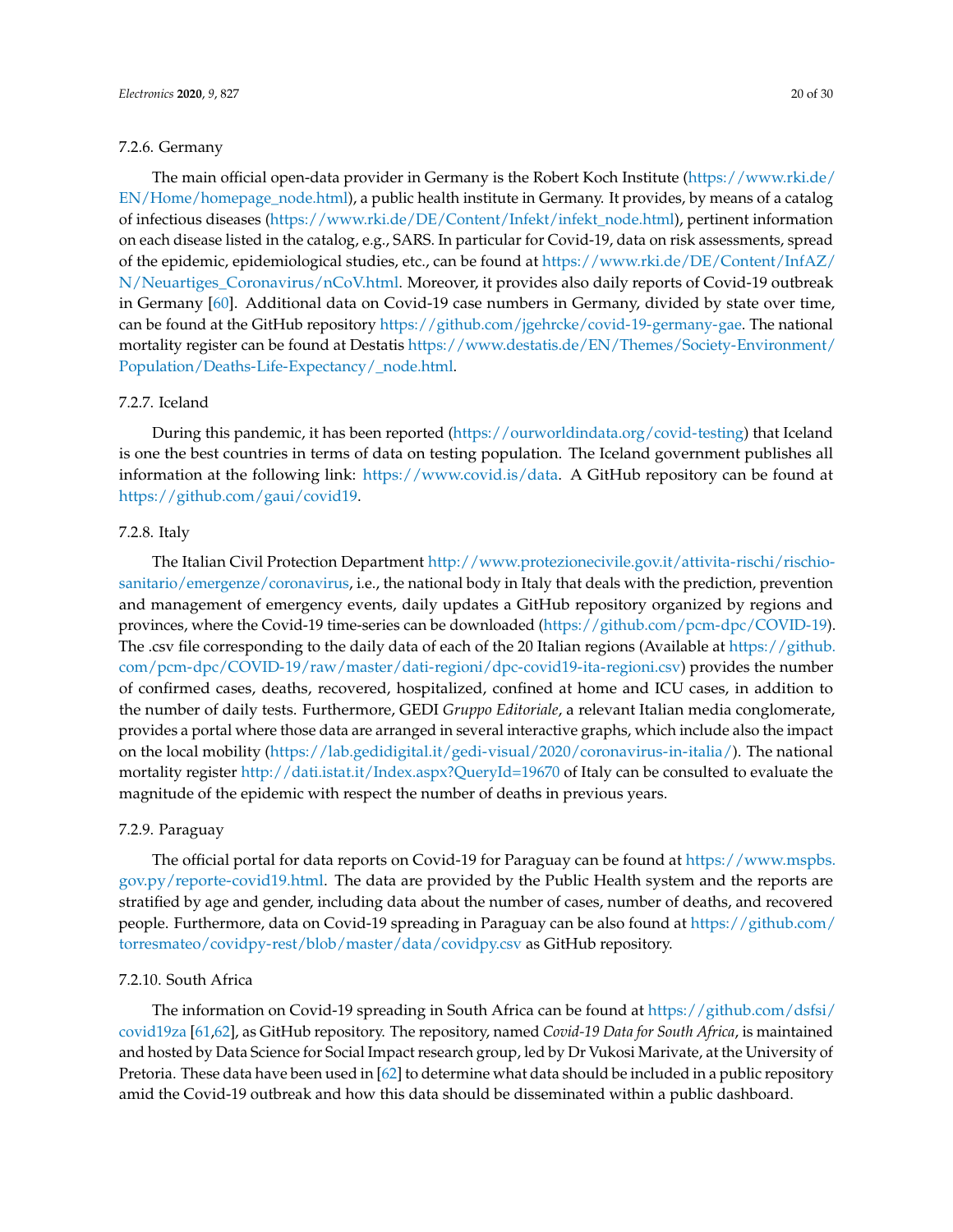## 7.2.11. South Korea

Korea Centers for Disease Control and Prevention (KCDC) provides data sets on Covid-19 cases regularly at [https://www.cdc.go.kr/board/board.es?mid=a30402000000&bid=0030.](https://www.cdc.go.kr/board/board.es?mid=a30402000000&bid=0030) A specific GitHub repository is available at [https://github.com/parksw3/COVID19-Korea.](https://github.com/parksw3/COVID19-Korea)

## 7.2.12. Spain

The regional Covid-19 Spanish data are collected by the Spanish government and they are available at the national open-data portal [https://datos.gob.es/.](https://datos.gob.es/) Different health datasets can be searched at its open-data catalog [\(https://datos.gob.es/es/catalogo?theme\\_id=salud\)](https://datos.gob.es/es/catalogo?theme_id=salud). The specific search *Covid* provides datasets related to the global Spanish data classified into regions, e.g., *Evolución de enfermedad por el coronavirus (Covid-19)*, or specific of a particular Spanish region, e.g., *Evolución del coronavirus (Covid-19) en Euskadi*. In the GitHub repository [https://github.com/datadista/datasets/tree/master/](https://github.com/datadista/datasets/tree/master/COVID%2019) [COVID%2019,](https://github.com/datadista/datasets/tree/master/COVID%2019) the Covid-19 time series by regions (CCAA) can be downloaded. Also, auxiliary information, like number of available ICUs per region before the pandemic outbreak, age distribution of confirmed cases, etc., can be found there. Furthermore, similar data can be also found at <https://www.epdata.es/> searching by the term *Covid-19*. It is important to highlight that each of the different regions might report case numbers with different criteria. The national mortality register can be accessed at MoMo [https://www.isciii.es/QueHacemos/Servicios/VigilanciaSaludPublicaRENAVE/](https://www.isciii.es/QueHacemos/Servicios/VigilanciaSaludPublicaRENAVE/EnfermedadesTransmisibles/MoMo/Paginas/MoMo.aspx) [EnfermedadesTransmisibles/MoMo/Paginas/MoMo.aspx.](https://www.isciii.es/QueHacemos/Servicios/VigilanciaSaludPublicaRENAVE/EnfermedadesTransmisibles/MoMo/Paginas/MoMo.aspx)

## 7.2.13. United Kingdom

The UK government is collecting data and making them officially available by the Public Health England (PHE), i.e., the executive agency of the Department of Health and Social Care in the UK. The PHE took on the role of the Health Protection Agency, the National Treatment Agency for Substance Misuse and several other health bodies. The official open-data resource provided by the UK government can be found at [https://www.gov.uk/government/publications/covid-19-track-coronavirus](https://www.gov.uk/government/publications/covid-19-track-coronavirus-cases)[cases.](https://www.gov.uk/government/publications/covid-19-track-coronavirus-cases) This dashboard is showing reported cases by Upper Tier Local Authority in England (UTLA). An Excel file with relevant information can be downloaded from the dashboard. The information is organized at different levels: (i) *total number of confirmed cases and deaths in the UK*; (ii) *deaths by country*: England, Scotland, Wales and North Ireland; (iii) *deaths by NHS regions*: London, South East, South West, East of England, Midlands, North East and Yorkshire, North West; and (iv) *deaths by UTLA authorities*: daily cases at each of more than 149 different UTLAs. A description of how the confirmed and deaths cases are counted is also available at [https://www.gov.uk/guidance/coronavirus](https://www.gov.uk/guidance/coronavirus-covid-19-information-for-the-public#number-of-cases-and-deaths)[covid-19-information-for-the-public#number-of-cases-and-deaths.](https://www.gov.uk/guidance/coronavirus-covid-19-information-for-the-public#number-of-cases-and-deaths) The .csv files corresponding to the number of confirmed cases and deaths can also be downloaded from the official public health system [\(https://www.gov.uk/government/publications/covid-19-track-coronavirus-cases\)](https://www.gov.uk/government/publications/covid-19-track-coronavirus-cases). Additional datasets reporting the UK Covid-19 cases can be found at [https://github.com/tomwhite/covid-19](https://github.com/tomwhite/covid-19-uk-data) [uk-data](https://github.com/tomwhite/covid-19-uk-data) as GitHub Repository. The national mortality register can be found at Office for National Statistics [https://www.ons.gov.uk/peoplepopulationandcommunity/birthsdeathsandmarriages/deaths/](https://www.ons.gov.uk/peoplepopulationandcommunity/birthsdeathsandmarriages/deaths/datasets/weeklyprovisionalfiguresondeathsregisteredinenglandandwales) [datasets/weeklyprovisionalfiguresondeathsregisteredinenglandandwales.](https://www.ons.gov.uk/peoplepopulationandcommunity/birthsdeathsandmarriages/deaths/datasets/weeklyprovisionalfiguresondeathsregisteredinenglandandwales)

## 7.2.14. United States

The data corresponding to the United States can be obtained from the *2019 Novel Coronavirus Covid-19 (2019-nCoV)* dataset from Johns Hopkins University Center for Systems Science and Engineering (JHU CSSE). This dataset is available as GitHub repository at [https://github.com/CSSEGISandData/COVID-](https://github.com/CSSEGISandData/COVID-19/)[19/,](https://github.com/CSSEGISandData/COVID-19/) which is daily updated by JHU-CSSS itself [54]. Another relevant source for the US is the Centers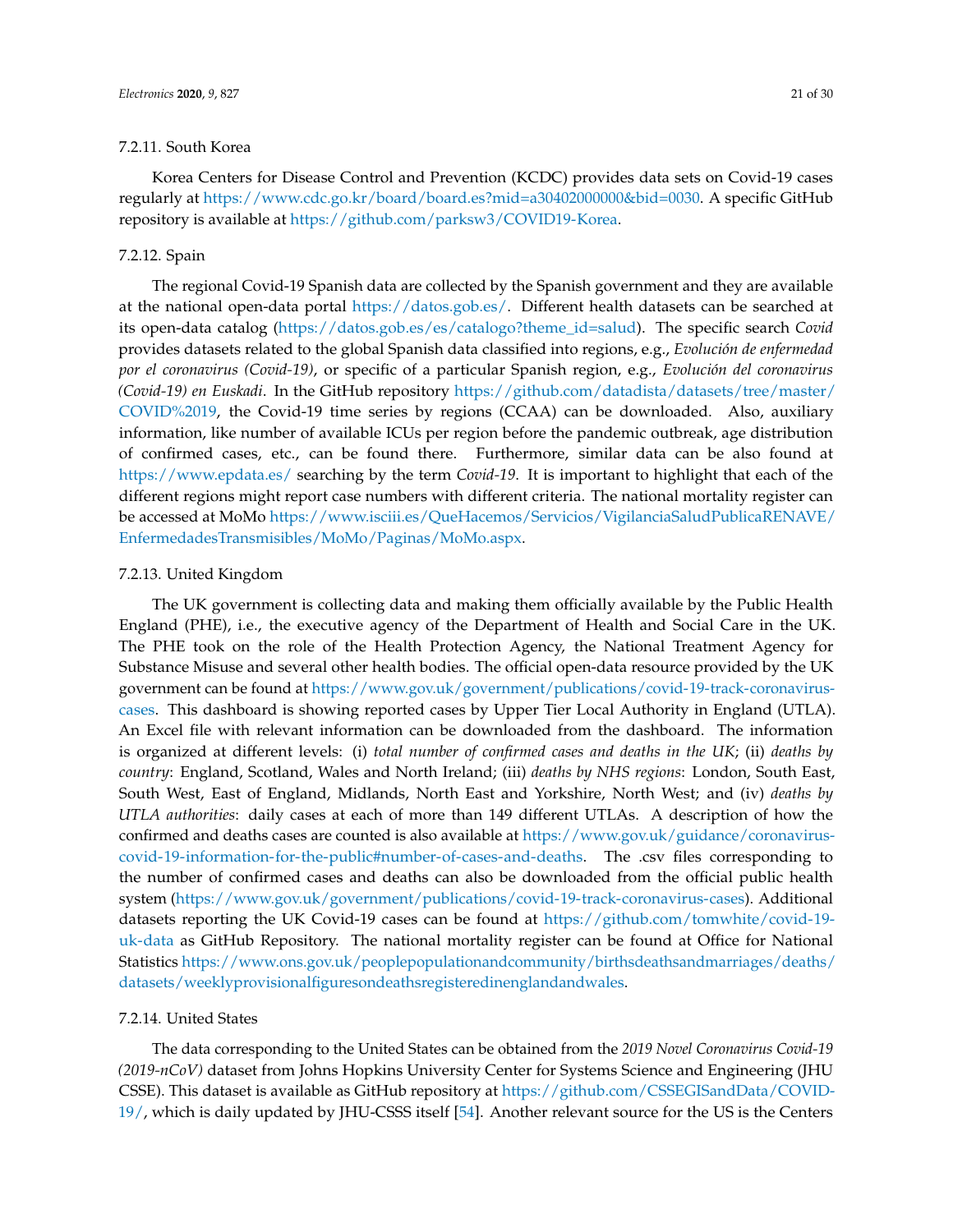for Disease Control and Prevention (CDC) [\(https://www.cdc.gov/\)](https://www.cdc.gov/). This entity publishes different data on Covid-19 cases by state and auxiliary information as the number of tests carried out. The CDC also publishes weekly surveillance reports, which can be found at [https://www.cdc.gov/coronavirus/2019](https://www.cdc.gov/coronavirus/2019-ncov/cases-updates/) [ncov/cases-updates/.](https://www.cdc.gov/coronavirus/2019-ncov/cases-updates/) Moreover, the Covid Tracking Project [\(https://covidtracking.com/data\)](https://covidtracking.com/data) collects and publishes the testing data available for the US states and territories, divided by states. Similar information can be obtained from [https://coronavirus.1point3acres.com/en,](https://coronavirus.1point3acres.com/en) including Canada. Last, the New York Times is releasing a series of data files with cumulative counts of Covid-19 cases in the US, at state and county level, over time. These data can be found at <https://github.com/nytimes/covid-19-data> as GitHub repository.

## **8. Data Sets of Relevant Variables for Covid-19 Analysis**

In this section, we include datasets relevant for the study and development of models of Covid-19, such as demography, government measures, weather, and climate data. These are variables that are under research to evaluate their influence on the virus propagation.

## *8.1. Demographics Datasets*

Demographics datasets are of significant importance for Covid-19 analysis. In this section, they have been arranged in three main groups: (i) population; (ii) population density; and (iii) age structure. We highlight the following datasets on population:

- *European Countries population*: the dataset Eurostat *Population on 1 January* dataset from the EU open-data portal, available at [https://appsso.eurostat.ec.europa.eu/nui/show.do?dataset=demo\\_](https://appsso.eurostat.ec.europa.eu/nui/show.do?dataset=demo_pjan&lang=en) [pjan&lang=en,](https://appsso.eurostat.ec.europa.eu/nui/show.do?dataset=demo_pjan&lang=en) provides the population information per country at 2019.
- *Global population*: the Population reference Bureau has published at [https://www.prb.org/](https://www.prb.org/worldpopdata/) [worldpopdata/](https://www.prb.org/worldpopdata/) 2019 World Population Data Sheet.
- *List of countries by their population 2020*: the global population at 2020 per country can be retrieved on Kaggle [\(https://www.kaggle.com/tanuprabhu/population-by-country-2020\)](https://www.kaggle.com/tanuprabhu/population-by-country-2020). The dataset contains not only population values but also other features for each country.

Moreover, there are also some portals that provide demographic information, e.g., population pyramid as at [https://www.populationpyramid.net/.](https://www.populationpyramid.net/)

For the population density, the European Environment Agency provided the *Population density disaggregated with Corine land cover 2000* dataset as a GeoTiFF format file, which can be found at [https://www.eea.europa.eu/data-and-maps/data/population-density-disaggregated-with-corine](https://www.eea.europa.eu/data-and-maps/data/population-density-disaggregated-with-corine-land-cover-2000-2)[land-cover-2000-2.](https://www.eea.europa.eu/data-and-maps/data/population-density-disaggregated-with-corine-land-cover-2000-2)

Last, about age structure, *Our World in Data* provides a report on the present situation on the planet, divided by countries, [63]. The corresponding dataset is made available at [https://ourworldindata.org/](https://ourworldindata.org/age-structure) [age-structure.](https://ourworldindata.org/age-structure)

## *8.2. Datasets on Government Measures*

For datasets related to the government measures, ACAPS publishes reports and datasets on government measures on Covid-19 at <https://www.acaps.org/projects/covid19> (see Section 5.10 for further deatils). In particular, updated reports can be downloaded from [43]. Moreover, the ACAPS #COVID19 Government Measures Dataset [43] puts together the measures implemented by governments worldwide in response to the Covid-19 pandemic. The researched information available falls into five categories: (i) social distancing; (ii) movement restrictions; (iii) Public Health measures; (iv) social and economic measures; and (v) lockdowns. Each category is broken down into several types of measures.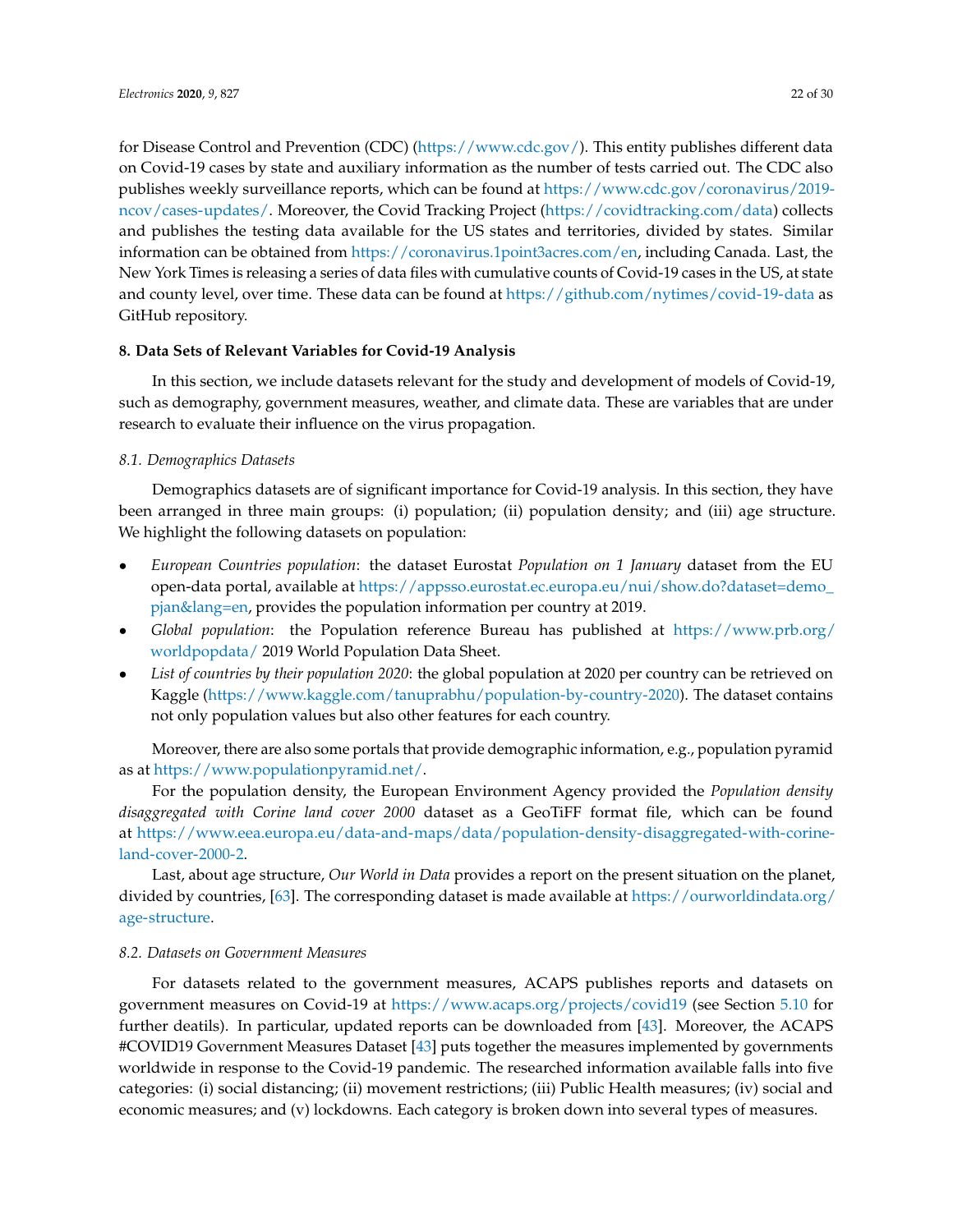Another source for government measures to fight the Covid-19 outbreak is made available by the OxCGRT group at Oxford University, which provides an online API to access the country stringency data available at <https://covidtracker.bsg.ox.ac.uk/about-api> whereas the full dataset can be found at [https://www.bsg.ox.ac.uk/research/research-projects/oxford-covid-19-government-response-tracker.](https://www.bsg.ox.ac.uk/research/research-projects/oxford-covid-19-government-response-tracker)

The EpidemicForecasting.org website provides a dataset on mitigation measures carried out by countries, which can be found at [http://epidemicforecasting.org/about.](http://epidemicforecasting.org/about) In addition to that, they provide a simulator, i.e., the GLEAMviz simulator, which allows exploration of realistic epidemic spreading scenarios at the global scale [\(http://www.gleamviz.org/simulator/\)](http://www.gleamviz.org/simulator/).

An application named CHIME, i.e., Covid-19 Hospital Impact Model for Epidemics, has been developed by the Penn Medicine academic medical center from the University of Pennsylvania. This app is designed to assist hospitals and public health officials to understand hospital capacity needs as they relate to the Covid-19 pandemic. The application is based on a data model available at [https://code-for-philly.gitbook.io/chime/.](https://code-for-philly.gitbook.io/chime/)

Last, the Open Government Partnership (OPG) organization has created a list of open government approaches to fight Covid-19 available at [https://www.opengovpartnership.org/collecting-open](https://www.opengovpartnership.org/collecting-open-government-approaches-to-covid-19/)[government-approaches-to-covid-19/.](https://www.opengovpartnership.org/collecting-open-government-approaches-to-covid-19/) In particular, these approaches are organized by country and regions, and a brief description and related URL are also provided for each one.

#### *8.3. Weather Datasets and Applications*

In this section, we focus on datasets related to weather, which are provided by several organizations all around the world, as described in the follows.

The first group of organizations providing weather datasets are the following EU providers:

- *European Center for Medium-Range Weather Forecasts (ECMWF)*: is a research institute and an operational service, producing global numerical weather predictions and other data. It operates two services from the EU's Copernicus Earth observation program, the Copernicus Atmosphere Monitoring Service (CAMS) and the Copernicus Climate Change Service (C3S). Two main services are provided by the ECMWF. The first one is the European Climate Data Store: The European Commission has entrusted ECMWF with the implementation of the Copernicus Climate Change Service (C3S). The mission of C3S is to provide authoritative, quality-assured information to support adaptation and mitigation policies in a changing climate. At the heart of the C3S infrastructure is the Climate Data Store (CDS) [\(https://cds.climate.copernicus.eu/\)](https://cds.climate.copernicus.eu/), which provides information about the past, present and future climate in terms of Essential Climate Variables (ECVs) and derived climate indicators. The second ECMWF service is the Copernicus Climate Change Service (C3S\*), which has worked with environmental software experts B-Open [\(https://www.bopen.eu/\)](https://www.bopen.eu/) to develop an application that allows health authorities and epidemiology centers to explore whether temperature and humidity affect the spread of the coronavirus. This application is freely accessible from the C3S Climate Data Store [64].
- *European Commission's Joint Research Center (JRC)*: different open-data projects at JRC can be of interest for the scientific community fighting Covid-19. We highlight here the most relevant one, represented by the Photovoltaic Geographical Information System (PVGIS). The focus of PVGIS is the research in solar resource assessment, photovoltaic (PV) performance studies, and the dissemination of knowledge and data about solar radiation and PV performance. The PVGIS web application [\(https://ec.europa.eu/jrc/en/pvgis\)](https://ec.europa.eu/jrc/en/pvgis) allows access to meteorological data pertinent to the study of the seasonal behavior of the pandemic. Three tools are available: (i) Photovoltaic Performance; (ii) Solar Radiation; and (iii) Typical Meteorological Year (TMY tool).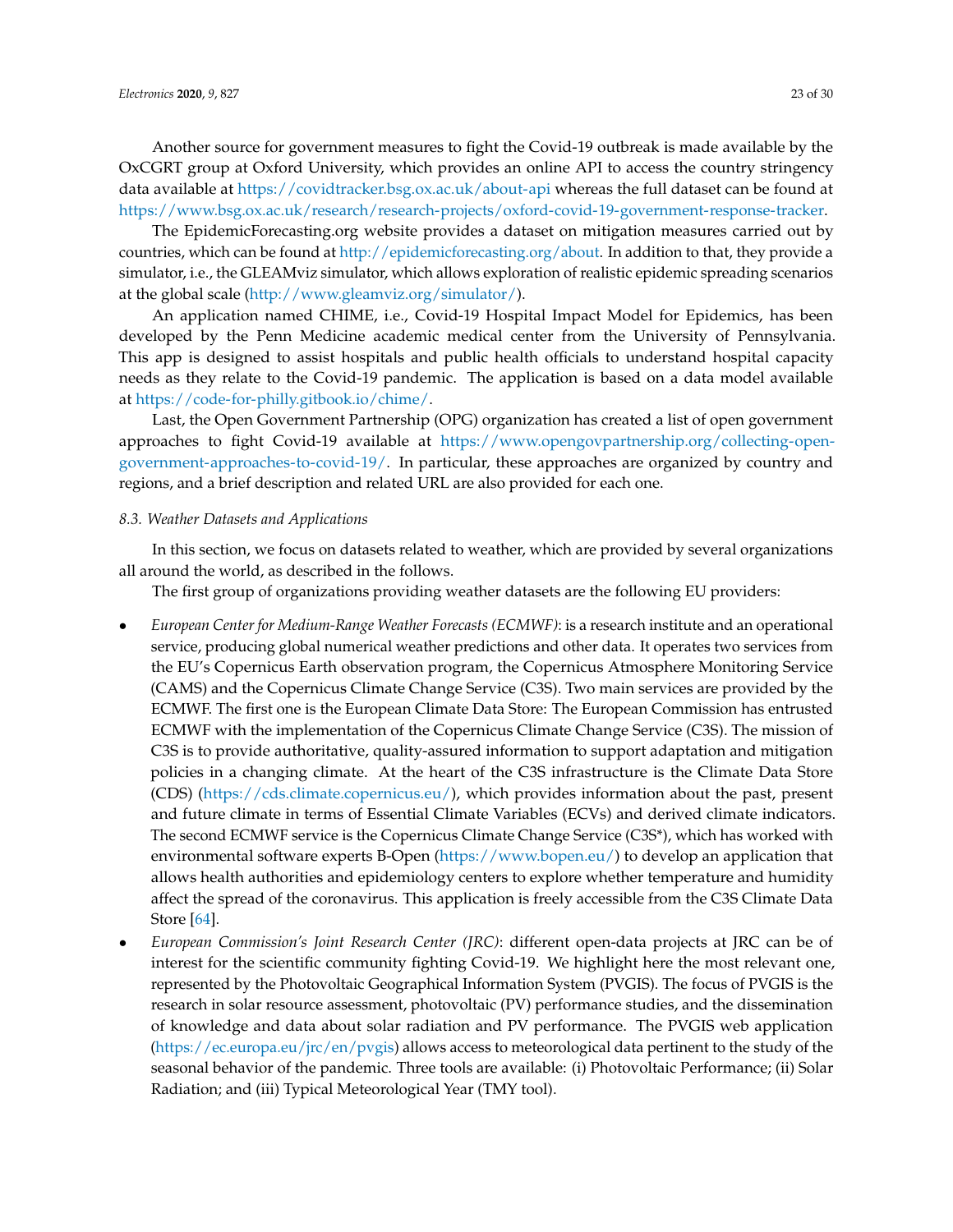The second group of organizations providing weather datasets are US providers: (i) the National Oceanic and Atmospheric Administration (NOAA); and (ii) the National Aeronautics and Space Administration (NASA). NOAA is an American scientific agency within the United States Department of Commerce that focuses on the conditions of the oceans, major waterways, and the atmosphere. It provides through its open climate data portal (Climate Data Online (CDO): [https://www.ncdc.noaa.gov/cdo-web/\)](https://www.ncdc.noaa.gov/cdo-web/) free access to global historical weather and climate data, in addition to station history information. These data include quality controlled daily, monthly, seasonal, and yearly measurements of temperature, precipitation, wind, etc.

On the other hand, NASA's goal in Earth science is to observe, understand, and model the Earth system to discover how it is changing. From an open-data perspective, NASA's project Prediction of Worldwide Energy Resource (POWER) can be very useful to recollect time series and monthly means of the most relevant weather and climate variables for a given location. POWER project [\(https://power.larc.nasa.gov/\)](https://power.larc.nasa.gov/) was initiated to improve upon the current renewable energy data set and to create new data sets from new satellite systems. The POWER project targets three user communities: (1) Renewable Energy; (2) Sustainable Buildings; and (3) Agroclimatology. The access to the information can be done through the Data Access Viewer at [https://power.larc.nasa.gov/data-access-viewer/,](https://power.larc.nasa.gov/data-access-viewer/) which is a responsive web mapping application providing data sub-setting, charting, and visualization tools in an easy-to-use interface.

Last, there are many online APIs that provide weather data (See, for example, the list presented in [https://datarade.ai/data-categories/weather-data/overview\)](https://datarade.ai/data-categories/weather-data/overview). Some of them can be used free of charge for a limited number of requests. As an example, see *World Weather online* [\(https://www.worldweatheronline.](https://www.worldweatheronline.com/developer/api/historical-weather-api.aspx) [com/developer/api/historical-weather-api.aspx\)](https://www.worldweatheronline.com/developer/api/historical-weather-api.aspx).

## *8.4. Mobility Data Sets*

This section includes datasets related to mobility of people.

- **Mobility reports:** Google has developed Covid-19 Community Mobility Reports, in which each report is broken down by location and displays the change in visits to places, like grocery stores and parks. The reports can be obtained by location at [https://www.google.com/covid19/mobility/.](https://www.google.com/covid19/mobility/) As a result, a PDF document can be downloaded containing figures and trends. A similar tool has been developed by Apple and it can be found at [https://www.apple.com/covid19/mobility.](https://www.apple.com/covid19/mobility) The reports can be obtained filtering by country. One important difference with respect to the Google app is that the raw data can be retrieved in the form of .csv files. Last, the GeoDS Lab (Department of Geography at University of Wisconsin-Madison) has developed a web application to identify mobility pattern changes in the US [65]. The application can be accessed at [https://geods.geography.wisc.edu/](https://geods.geography.wisc.edu/covid19/physical-distancing/) [covid19/physical-distancing/.](https://geods.geography.wisc.edu/covid19/physical-distancing/)
- **Airport connectivity:** FLIRT is a tool that allows the obtaining of data about commercial flights. It shows direct flights from a selected location, and can simulate passengers taking multi-leg itineraries. The data can be downloaded in different formats (.csv, JSON, etc.) at [https://flirt.eha.io/.](https://flirt.eha.io/)
- **Contact tracing:** Another important source of data related to mobility for modeling the pandemic is human behavior inferred from wireless technologies, such as cell communications, WiFi and Bluetooth, among others. On this line, CRAWDAD is the Community Resource for Archiving Wireless Data At Dartmouth, a wireless network data resource for the research community. This repository contains wireless trace data from many contributing locations, and staff to develop better tools for collecting, anonymizing, and analyzing the data. The repository can be accessed at [http://crawdad.org/index.](http://crawdad.org/index.html) [html](http://crawdad.org/index.html) and it allows filtering of the data, for instance, Human Behavior Modeling and Opportunistic Connectivity, among other fields.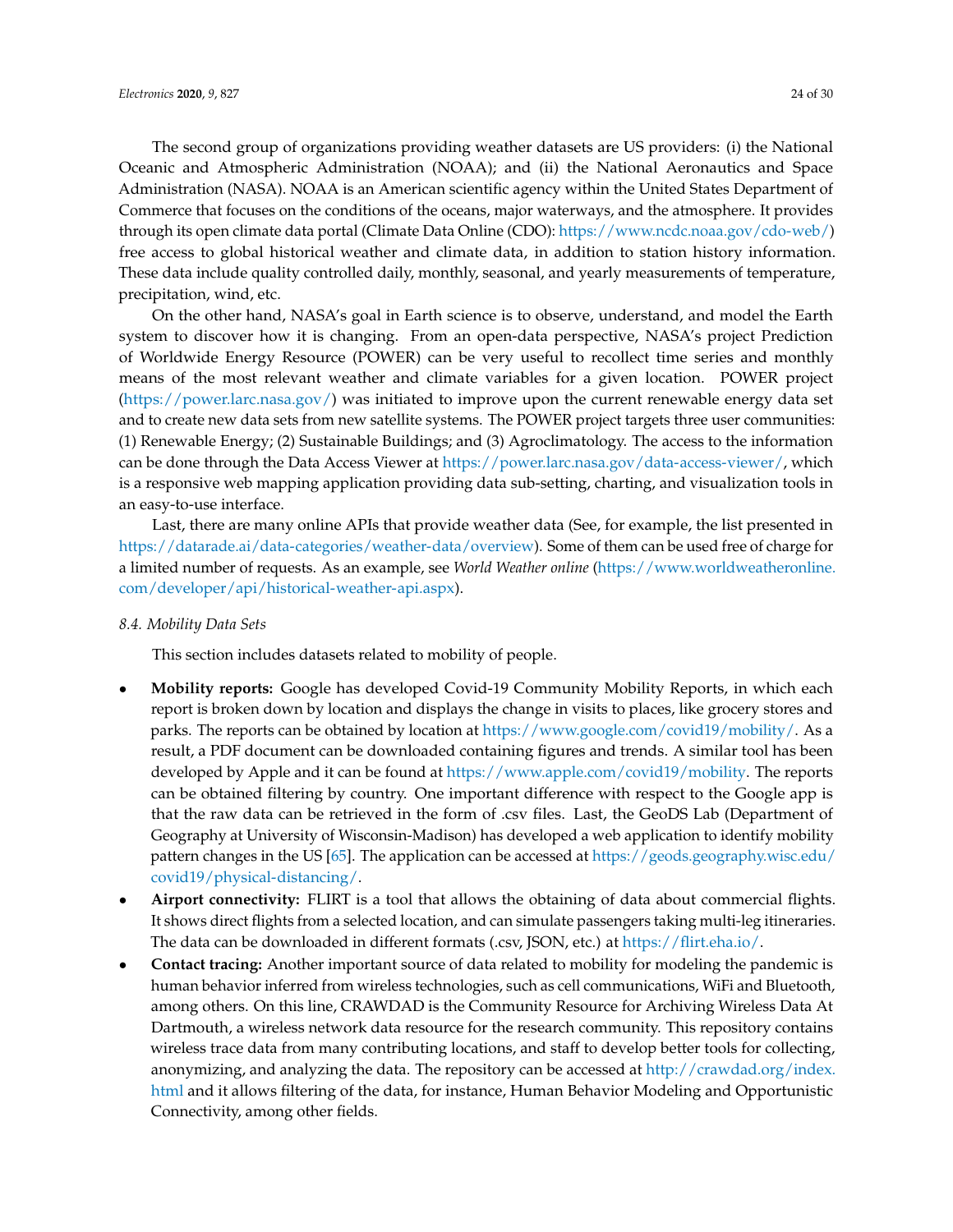## **9. Reusability of Open-Data Sources**

To maximize the value of the data sources about Covid-19, it is necessary that data sources are not only available but also have a set of characteristics that make them reusable. Due to the global affection of the pandemic, data sources are most of the cases coming from public institutions. These open government data should follow the eight principles of open data as reported in [66].

MELODA 5 [67] is a metric to assess the reusability of open datasets. This metric considers 8 dimensions that affects the reusability of a dataset, which are listed hereafter:

- 1. *Legal license*: assesses the legal rights given to the reusers of the dataset.
- 2. *Technical format*: assesses the digital storage format in which the data is stored and released.
- 3. *Access*: assesses the possibilities offered to reusers to interact with the dataset to retrieve the necessary set of data.
- 4. *Standardization*: assesses how popular and agreed are the fields composing the dataset and its description.
- 5. *Geolocalization*: assesses the geographical content of the released data.
- 6. *Updating frequency*: assesses the frequency of updating of the dataset.
- 7. *Dissemination*: assesses the efforts and resources done by the publishing entity to makes popular the released datasets.
- 8. *Prestige*: assesses the reputation of the publishing entity for the reusers of their data. (For Covid-19, this dimension cannot be set due to the novelty of the phenomenon).

According to these dimensions, the assessment of the main data sources mentioned in previous sections is reported in the following list: (In this list the prestige dimension has not been removed and therefore there are 6 points of difference with next table).

- *2019 Novel Coronavirus COVID-19 (2019-nCoV) Data Repository by JHU CSSE*: 31
- *Our world in data. Coronavirus Source Data*: 34
- *Argentina*: 30
- *Australia*: 34
- *China*: 31
- *Italy*: 38
- *France*: 34
- *Germany*: 37
- *Paraguay*: 25
- *South Africa*: 40
- *Spain*: 37
- *United Kingdom*: 35
- *United States*: 32

Although the maximum score for MELODA 5 is 61 points [67], in Table 2 the *Prestige* dimension of the publishing institution regarding Covid-19 is not included due to the novelty of the situation. To obtain a fair comparison, this criterion has been removed from the analysis, thus leaving only 7 dimensions for the data sources. Accordingly, a maximum of 55 points can be achieved. From this table, it is clear that none of the sources score results higher than 35 points, a value that can be considered good but far from optimum. We shall highlight that some sources are releasing their data with a license that restrict commercial use (they are not open data). (See definition of open data at [http://opendefinition.org\)](http://opendefinition.org). Hence, a score of 1 has been set for them on *License* dimension. Another remarkable point is the general lack of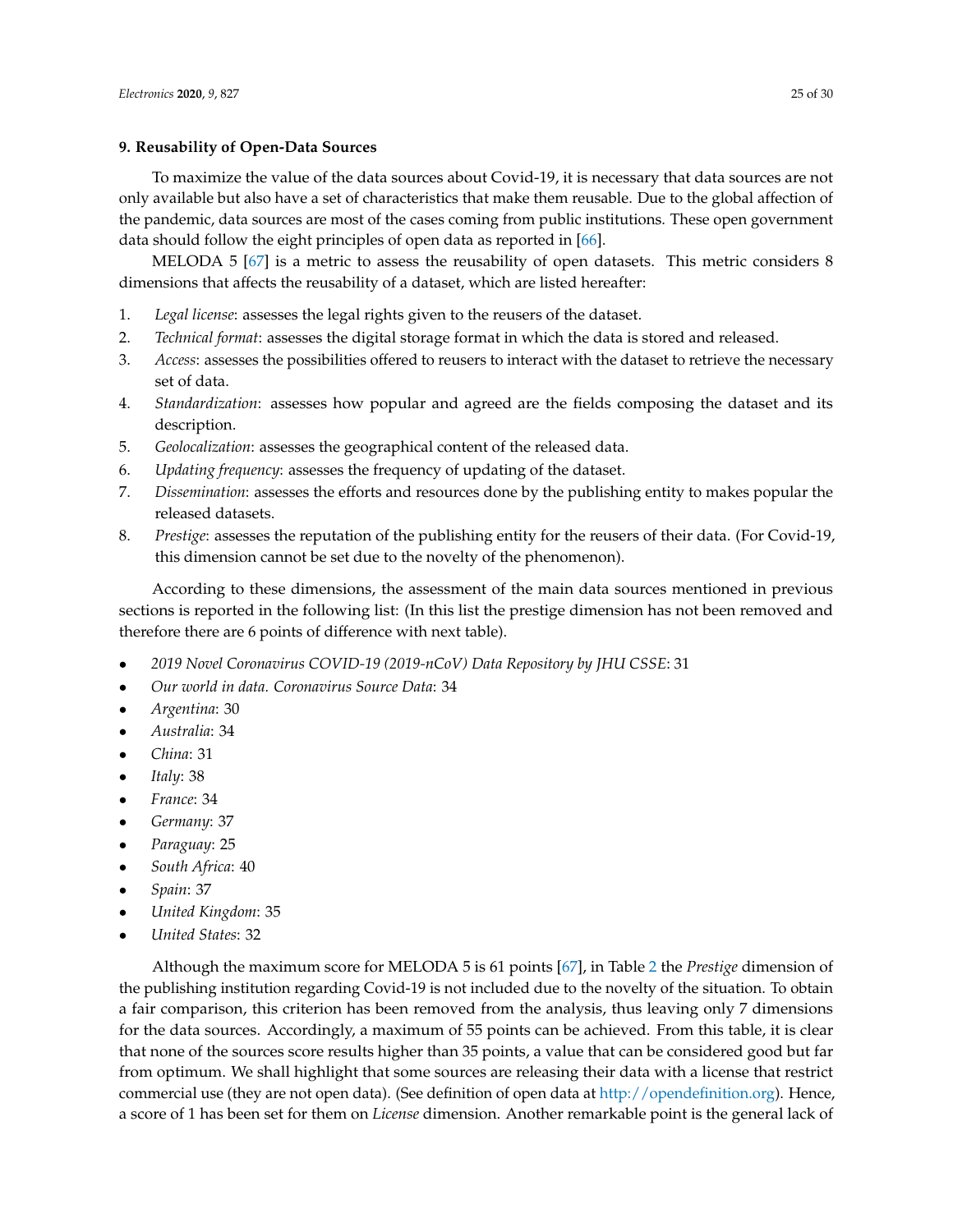an API to access individual data in the data sources. This forces the reusers to update the full dataset daily. For this reason, most of the data sources score 1 in *Access* dimension. It is also remarkable the general lack of geolocalization contents for most of the data sources. A mere indication of the region/area is the most common geographic content. Consequently, 3 is the more frequent score for *Geolocalization* dimension. Regarding technical format, .csv is the most popular, together with some sources using JSON file formats. This last format provides additional key identification for each value. Although many sources include a definition of the field, no Standardization effort is detected for sharing the same information between sources. In fact, there is a myriad of different field names and contents. Hence, the *Dissemination* dimension score has been considered the maximum for those sources that have a website to disseminate the data sources.

**Table 2.** Total score corresponding to the first 7 reusability dimensions of MELODA 5 for different open institutional data sources. (AR: Argentina; AU: Australia; CN: China; DE: Germany; FR: France; GB: United Kingdom; IT: Italy; JHU: Johns Hopkins University; OWID: Our World In Data; PY: Paraguay; SP: Spain; US: United States; ZA: South Africa).

|                           | AR | AU | <b>CN</b> | DE | FR | <b>GB</b> | ΙТ | <b>JHU</b> | OWID | PY | <b>SP</b> | US | ZA |
|---------------------------|----|----|-----------|----|----|-----------|----|------------|------|----|-----------|----|----|
| License                   | 6  | 3  | 3         | 6  | 6  | 6         | 6  | 3          | 6    | 1  | 6         | 6  | 6  |
| <b>Technical Format</b>   |    | 3  | 3         | 6  | 3  | 6         | 6  | 3          | 3    | 1  | 6         | 3  | 6  |
| Access                    |    |    |           | 3  | 1  | 1         |    |            |      |    |           |    | 6  |
| Standardization           | 1  | 3  | 3         | 1  | 3  | 1         | 1  | 3          | 3    | 1  | 3         |    | 1. |
| Geolocalization           | 3  | 3  | 3         | 3  | 3  | 3         | 6  | 3          | 3    | 3  | 3         | 3  | 3  |
| <b>Updating Frequency</b> | 6  | 6  | 6         | 6  | 6  | 6         | 6  | 6          | 6    | 6  | 6         | 6  | 6  |
| Dissemination             | 6  | 6  | 6         | 6  | 6  | 6         | 6  | 6          | 6    | 6  | 6         | 6  | 6  |
| TOTAL                     | 24 | 25 | 25        | 31 | 28 | 29        | 32 | 25         | 28   | 19 | 31        | 26 | 34 |

#### **10. Conclusions**

In this paper, we provide a review of relevant open-data sources for better understanding the worldwide spread of Covid-19. We enumerate the variables required to obtain consistent epidemiological and forecasting models. In particular, we focus not only on the specific Covid-19 time series but also on a set of auxiliary variables related to the study of its potential seasonal behavior, the effect of age structure and prevalence of secondary health conditions in the mortality, the effectiveness of government actions, etc.

We analyze the present situation of the available Covid-19 open data. Unfortunately, it is far from ideal because of a good number of issues like data inconsistency, changing criteria, a large diversity of sources, non-comparable metrics between countries, delays, etc. Despite the difficulties, the availability of open-data resources on Covid-19 and related variables provides many opportunities to different communities. In particular, epidemiologists, data-driven researchers, health care specialists, machine learning community, data scientists, etc. With the goal of facilitating these communities the access to the required open-sources, we identify the principal open-data entities pertinent to the study of Covid-19. Furthermore, we enumerate different open datasets, and their corresponding repositories, related to Covid-19 cases on a global scale, but also at a regional/local level. In addition, we provide specific information about the data resources for a selection of countries that have been selected because of the intensity with which the pandemic has impacted them, or for their relevance in the seasonal study of Covid-19, e.g., south-hemisphere countries. Finally, we provide other open resources that facilitate the incorporation of demographics, weather and climate variables, etc.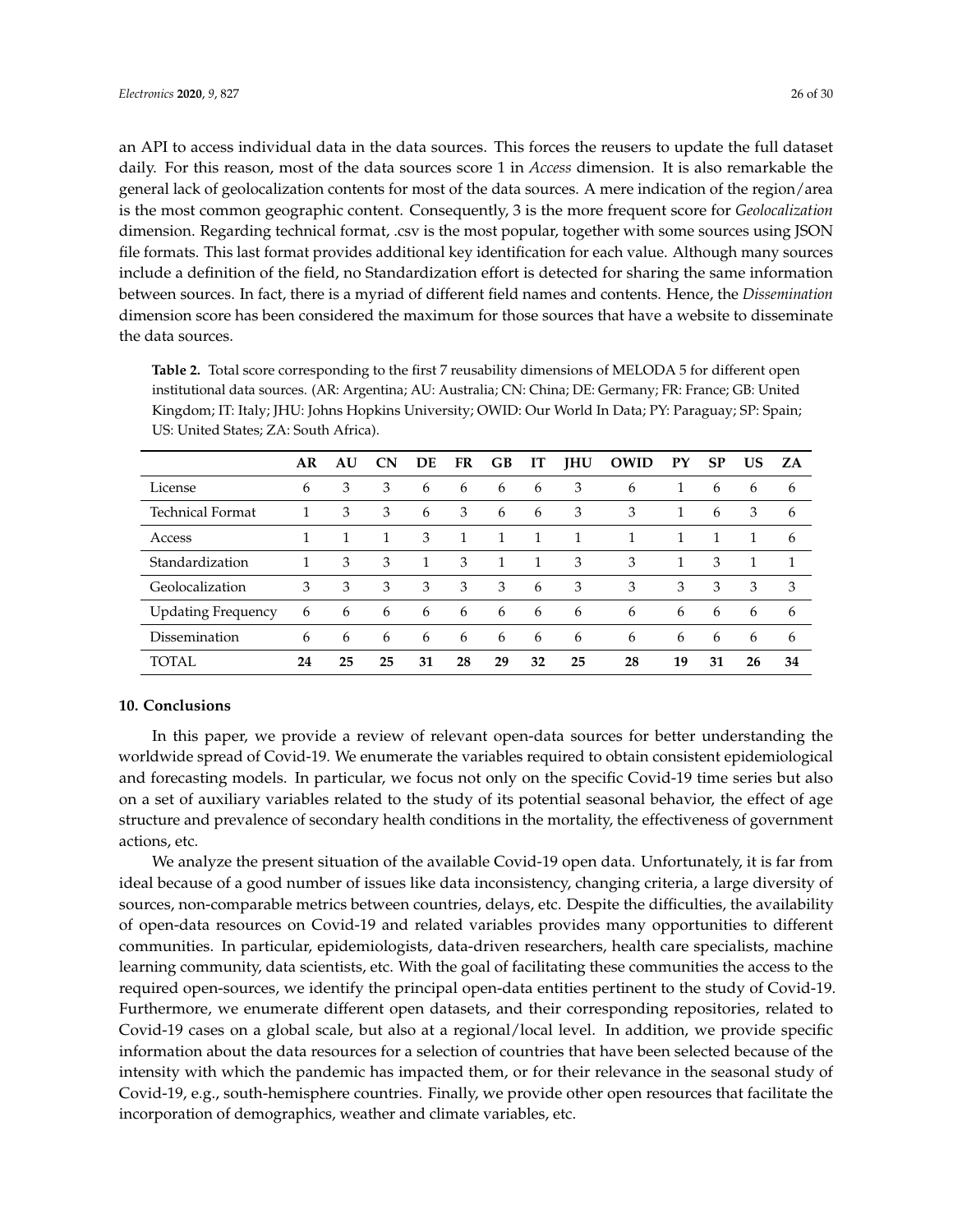**Author Contributions:** T.A., D.G.R., M.M. and A.A. have contributed equally to the conceptualization, methodology, investigation, draft preparation, review and editing of the paper. All authors have read and agreed to the published version of the manuscript.

**Funding:** This research was funded by "Plan Propio de la Universidad de Sevilla" under the contract of "Contratos de acceso al Sistema Español de Ciencia, Tecnología e Innovación para el desarrollo del programa propio de I+D+i de la Universidad de Sevilla" of Daniel G. Reina.

**Acknowledgments:** The authors belong to the **CONCO-Team** (CONtrol COvid19 Team) and would like to thank the rest of its members for their support (The composition and goals of CONCO-team can be found at [https://github.com/CONCO-Team/CONtrol-COvid19-TEAM/blob/master/Conco\\_Team\\_Members\\_Goals\\_and\\_](https://github.com/CONCO-Team/CONtrol-COvid19-TEAM/blob/master/Conco_Team_Members_Goals_and_Contributions.pdf) [Contributions.pdf\)](https://github.com/CONCO-Team/CONtrol-COvid19-TEAM/blob/master/Conco_Team_Members_Goals_and_Contributions.pdf). In addition, we would like to thank other contributors, such as **Nadir Bouchama** Researcher at Centre de Reserche Sur L'Information Scientifique et Technique (Algeria); **Ejay Nsugbe** researcher at Collins Aerospace UK; **Federica Garin** researcher at Gipsa-Lab, Grenoble, France; **Vukosi Marivate**, Senior Lecturer at Department of Computer Science, Republic of South Africa; **Terrence Patrick McGarty**, Research Associate at Research Laboratory of Electronics, Massachusetts Institute of Technology, USA; **Sriram Gubbi** medical doctor at National Institute of Diabetes and Digestive and Kidney Diseases (NIDDK), USA; **Ramón Béjar** Associate Professor at Department of Computer and Industrial Engineerings, University of Lleida, Spain, and **Thomas Meunier**, Associate Research at Department of Physical Oceanography, Woods Hole Oceanographic Institution, USA.

**Conflicts of Interest:** The authors declare no conflict of interest.

## **References**

- 1. Lakshmi Priyadarsini, S.; Suresh, M. Factors influencing the epidemiological characteristics of pandemic COVID-19: A TISM approach. *Int. J. Healthc. Manag.* **2020**, 1–10. [\[CrossRef\]](http://dx.doi.org/10.1080/20479700.2020.1755804)
- 2. Le, T.T.; Andreadakis, Z.; Kumar, A.; Román, R.G.; Tollefsen, S.; Saville, M.; Mayhew, S. The COVID-19 vaccine development landscape. *Nat. Rev. Drug Discov.* **2020**, *10*. [\[CrossRef\]](http://dx.doi.org/10.1080/20479700.2020.1755804)
- 3. Ferretti, L.; Wymant, C.; Kendall, M.; Zhao, L.; Nurtay, A.; Abeler-Dörner, L.; Parker, M.; Bonsall, D.; Fraser, C. Quantifying SARS-CoV-2 transmission suggests epidemic control with digital contact tracing. *Science* **2020**, eabb6936. [\[CrossRef\]](http://dx.doi.org/10.1126/science.abb6936) [\[PubMed\]](http://www.ncbi.nlm.nih.gov/pubmed/32234805)
- 4. Bai, Y.; Yao, L.; Wei, T.; Tian, F.; Jin, D.Y.; Chen, L.; Wang, M. Presumed Asymptomatic Carrier Transmission Of COVID-19. *Res. Lett.* **2020**, *323*, 1406–1407. Available online: [https://jamanetwork.com/journals/jama/article](https://jamanetwork.com/journals/jama/article-abstract/2762028)[abstract/2762028](https://jamanetwork.com/journals/jama/article-abstract/2762028) (accessed on 10 April 2020).
- 5. Lauer, S.A.; Grantz, K.H.; Bi, Q.; Jones, F.K.; Zheng, Q.; Meredith, H.R.; Azman, A.S.; Reich, N.G.; Lessler, J. The incubation period of coronavirus disease 2019 (COVID-19) from publicly reported confirmed cases: Estimation and application. *Ann. Intern. Med.* **2020**. [\[CrossRef\]](http://dx.doi.org/10.7326/M20-0504)
- 6. Hellewell, J.; Abbott, S.; Gimma, A.; Bosse, N.I.; Jarvis, C.I.; Russell, T.W.; Munday, J.D.; Kucharski, A.J.; Edmunds, W.J.; Sun, F.; et al. Feasibility of controlling COVID-19 outbreaks by isolation of cases and contacts. *Lancet Glob. Health* **2020**, *8*, e488–e496. [\[CrossRef\]](http://dx.doi.org/10.1016/S2214-109X(20)30074-7)
- 7. Martcheva, M. *An Introduction to Mathematical Epidemiology*; Springer Science and Business Media LLC: Berlin/Heidelberg, Germany, 2015.
- 8. Liu, Y.; Gayle, A.A.; Wilder-Smith, A.; Rocklöv, J. The reproductive number of COVID-19 is higher compared to SARS coronavirus. *J. Travel Med.* **2020**, *27*, taaa021. [\[CrossRef\]](http://dx.doi.org/10.1093/jtm/taaa021)
- 9. Giordano, G.; Blanchini, F.; Bruno, R.; Colaneri, P.; Di Filippo, A.; Di Matteo, A.; Colaneri, M. Modelling the COVID-19 epidemic and implementation of population-wide interventions in Italy. *Nat. Med.* **2020**, 1–6. [\[CrossRef\]](http://dx.doi.org/10.1038/s41591-020-0883-7)
- 10. Zhou, F.; Yu, T.; Du, R.; Fan, G.; Liu, Y.; Liu, Z.; Xiang, J.; Wang, Y.; Song, B.; Gu, X.; et al. Clinical course and risk factors for mortality of adult inpatients with COVID-19 in Wuhan, China: A retrospective cohort study. *Lancet* **2020**, *395*, 1054–1062. [\[CrossRef\]](http://dx.doi.org/10.1016/S0140-6736(20)30566-3)
- 11. Peeri, N.C.; Shrestha, N.; Rahman, S.; Zaki, R.; Tan, Z.; Bibi, S.; Baghbanzadeh, M.; Aghamohammadi, N.; Zhang, W.; Haque, U. The SARS, MERS and novel coronavirus (COVID-19) epidemics, the newest and biggest global health threats: What lessons have we learned? *Int. J. Epidemiol.* **2020**. [\[CrossRef\]](http://dx.doi.org/10.1093/ije/dyaa033)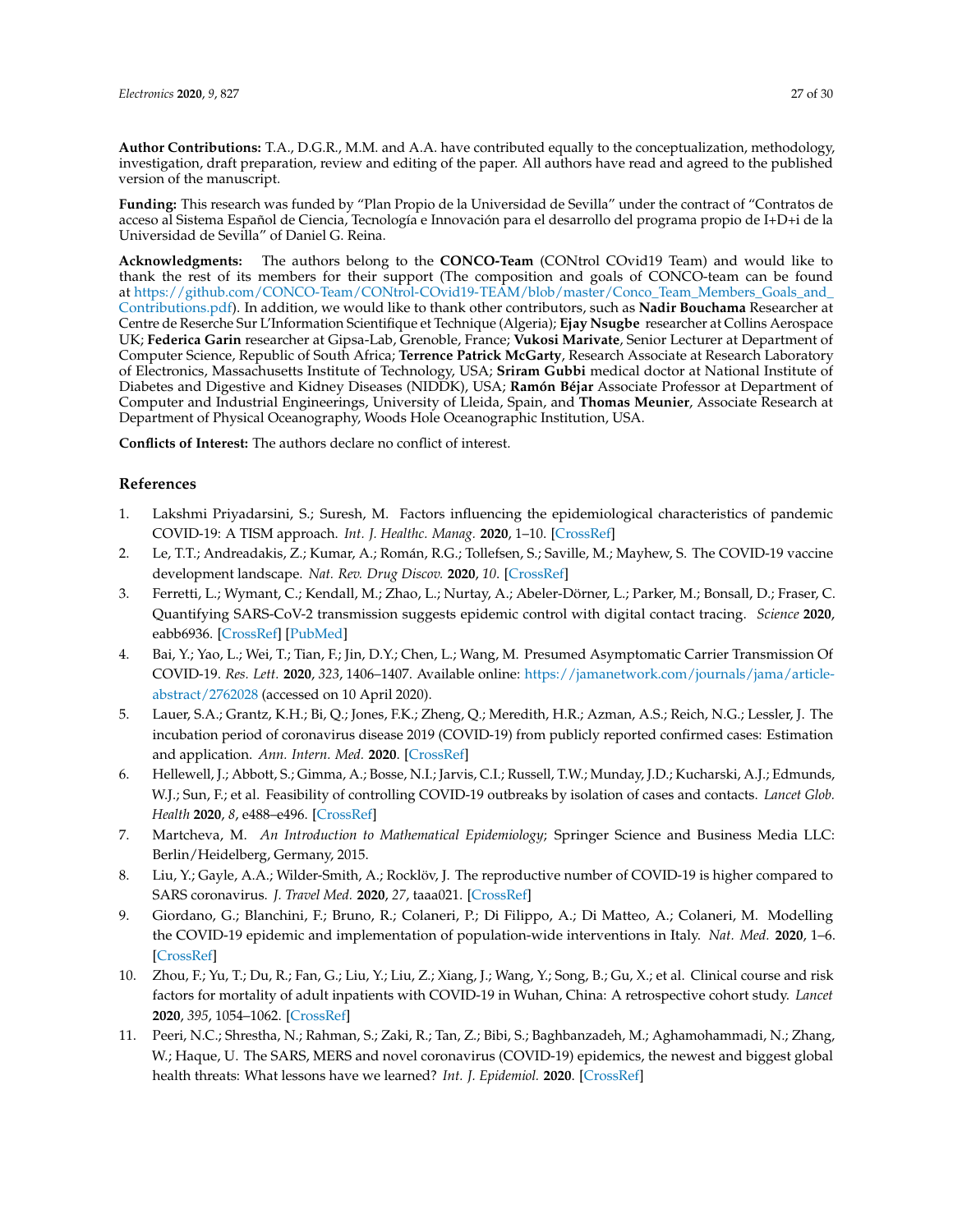- 12. Ji, Y.; Ma, Z.; Peppelenbosch, M.P.; Pan, Q. Potential association between COVID-19 mortality and health-care resource availability. *Lancet Glob. Health* **2020**, *8*, e480. [\[CrossRef\]](http://dx.doi.org/10.1016/S2214-109X(20)30068-1)
- 13. Onder, G.; Rezza, G.; Brusaferro, S. Case-fatality rate and characteristics of patients dying in relation to COVID-19 in Italy. *JAMA* **2020**. [\[CrossRef\]](http://dx.doi.org/10.1001/jama.2020.4683) [\[PubMed\]](http://www.ncbi.nlm.nih.gov/pubmed/32203977)
- 14. Leung, C. Risk factors for predicting mortality in elderly patients with COVID-19: A review of clinical data in China. *Mech. Ageing Dev.* **2020**, 111255. [\[CrossRef\]](http://dx.doi.org/10.1016/j.mad.2020.111255) [\[PubMed\]](http://www.ncbi.nlm.nih.gov/pubmed/32353398)
- 15. COVID, I.; Murray, C.J. Forecasting COVID-19 impact on hospital bed-days, ICU-days, ventilator-days and deaths by US state in the next 4 months. *medRxiv* **2020**. [\[CrossRef\]](http://dx.doi.org/10.1101/2020.03.27.20043752)
- 16. Lowen, A.C.; Mubareka, S.; Steel, J.; Palese, P. Influenza virus transmission is dependent on relative humidity and temperature. *PLoS Pathog.* **2007**, *3*, e151. [\[CrossRef\]](http://dx.doi.org/10.1371/journal.ppat.0030151)
- 17. Chan, K.; Peiris, J.; Lam, S.; Poon, L.; Yuen, K.; Seto, W. The effects of temperature and relative humidity on the viability of the SARS coronavirus. *Adv. Virol.* **2011**, *2011*, 734690. [\[CrossRef\]](http://dx.doi.org/10.1155/2011/734690)
- 18. Sajadi, M.M.; Habibzadeh, P.; Vintzileos, A.; Shokouhi, S.; Miralles-Wilhelm, F.; Amoroso, A. Temperature and Latitude Analysis to Predict Potential Spread and Seasonality for Covid-19. 2020. Available online: [https://papers.ssrn.com/sol3/papers.cfm?abstract\\_id=3550308](https://papers.ssrn.com/sol3/papers.cfm?abstract_id=3550308) (accessed on 18 April 2020).
- 19. Wang, J.; Tang, K.; Feng, K.; Lv, W. High Temperature and High Humidity Reduce the Transmission of COVID-19. 2020. Available online: <https://ssrn.com/abstract=3551767> (accessed on 16 April 2020).
- 20. Anderson, R.M.; Heesterbeek, H.; Klinkenberg, D.; Hollingsworth, T.D. How will country-based mitigation measures influence the course of the COVID-19 epidemic? *Lancet* **2020**, *395*, 931–934. [\[CrossRef\]](http://dx.doi.org/10.1016/S0140-6736(20)30567-5)
- 21. Eikenberry, S.E.; Mancuso, M.; Iboi, E.; Phan, T.; Eikenberry, K.; Kuang, Y.; Kostelich, E.; Gumel, A.B. To mask or not to mask: Modeling the potential for face mask use by the general public to curtail the COVID-19 pandemic. *arXiv* **2020**, arXiv:2004.03251.
- 22. UNESCO. Covid-19 Educational Disruption and Response. 2020. Available online: [https://en.unesco.org/](https://en.unesco.org/covid19/educationresponse) [covid19/educationresponse](https://en.unesco.org/covid19/educationresponse) (accessed on 20 April 2020).
- 23. Valentino-DeVries, J.; Lu, D.; Dance, G.J. Location Data Says It All: Staying at Home During Coronavirus Is A Luxury. *The New York Times*, 3 April 2020.
- 24. College London, I. Report 13— Estimating the Number of Infections and the Impact of Non-Pharmaceutical Interventions on COVID-19 in 11 European Countries. 2020. Available online: [https://www.imperial.ac.uk/](https://www.imperial.ac.uk/mrc-global-infectious-disease-analysis/covid-19/report-13-europe-npi-impact/) [mrc-global-infectious-disease-analysis/covid-19/report-13-europe-npi-impact/](https://www.imperial.ac.uk/mrc-global-infectious-disease-analysis/covid-19/report-13-europe-npi-impact/) (accessed on 10 April 2020).
- 25. Zhang, J.; Litvinova, M.; Liang, Y.; Wang, Y.; Wang, W.; Zhao, S.; Wu, Q.; Merler, S.; Viboud, C.; Vespignani, A.; et al. Changes in contact patterns shape the dynamics of the COVID-19 outbreak in China. *Science* **2020**. [\[CrossRef\]](http://dx.doi.org/10.1126/science.abb8001)
- 26. Wang, J.; Tang, K.; Feng, K.; Lv, W. When is the COVID-19 Pandemic Over? Evidence from the Stay-at-Home Policy Execution in 106 Chinese Cities. 2020. Available online: <https://ssrn.com/abstract=3561491> (accessed on 15 April 2020).
- 27. Oliver, N.; Lepri, B.; Sterly, H.; Lambiotte, R.; Delataille, S.; De Nadai, M.; Letouzé, E.; Salah, A.A.; Benjamins, R.; Cattuto, C.; et al. Mobile phone data for informing public health actions across the COVID-19 pandemic life cycle. *Sci. Adv.* **2020**. [\[CrossRef\]](http://dx.doi.org/10.1126/sciadv.abc0764)
- 28. Pepe, E.; Bajardi, P.; Gauvin, L.; Privitera, F.; Lake, B.; Cattuto, C.; Tizzoni, M. COVID-19 outbreak response: A first assessment of mobility changes in Italy following national lockdown. *medRxiv* **2020**. [\[CrossRef\]](http://dx.doi.org/10.1101/2020.03.22.20039933v2)
- 29. Kashir, J.; Yaqinuddin, A. Loop mediated isothermal amplification (LAMP) assays as a rapid diagnostic for COVID-19. *Med. Hypotheses* **2020**, *141*, 109786. [\[CrossRef\]](http://dx.doi.org/10.1016/j.mehy.2020.109786) [\[PubMed\]](http://www.ncbi.nlm.nih.gov/pubmed/32361529)
- 30. Nguyen, T.; Duong Bang, D.; Wolff, A. 2019 novel coronavirus disease (COVID-19): Paving the road for rapid detection and point-of-care diagnostics. *Micromachines* **2020**, *11*, 306. [\[CrossRef\]](http://dx.doi.org/10.3390/mi11030306)
- 31. Fine, P.; Eames, K.; Heymann, D.L. "Herd immunity": A rough guide. *Clin. Infect. Dis.* **2011**, *52*, 911–916. [\[CrossRef\]](http://dx.doi.org/10.1093/cid/cir007) [\[PubMed\]](http://www.ncbi.nlm.nih.gov/pubmed/21427399)
- 32. Rao, A.S.S.; Vazquez, J.A. Identification of COVID-19 can be quicker through artificial intelligence framework using a mobile phone-based survey in the populations when cities/towns are under quarantine. *Infect. Control. Hosp. Epidemiol.* **2020**, 1–18. [\[CrossRef\]](http://dx.doi.org/10.1017/ice.2020.61)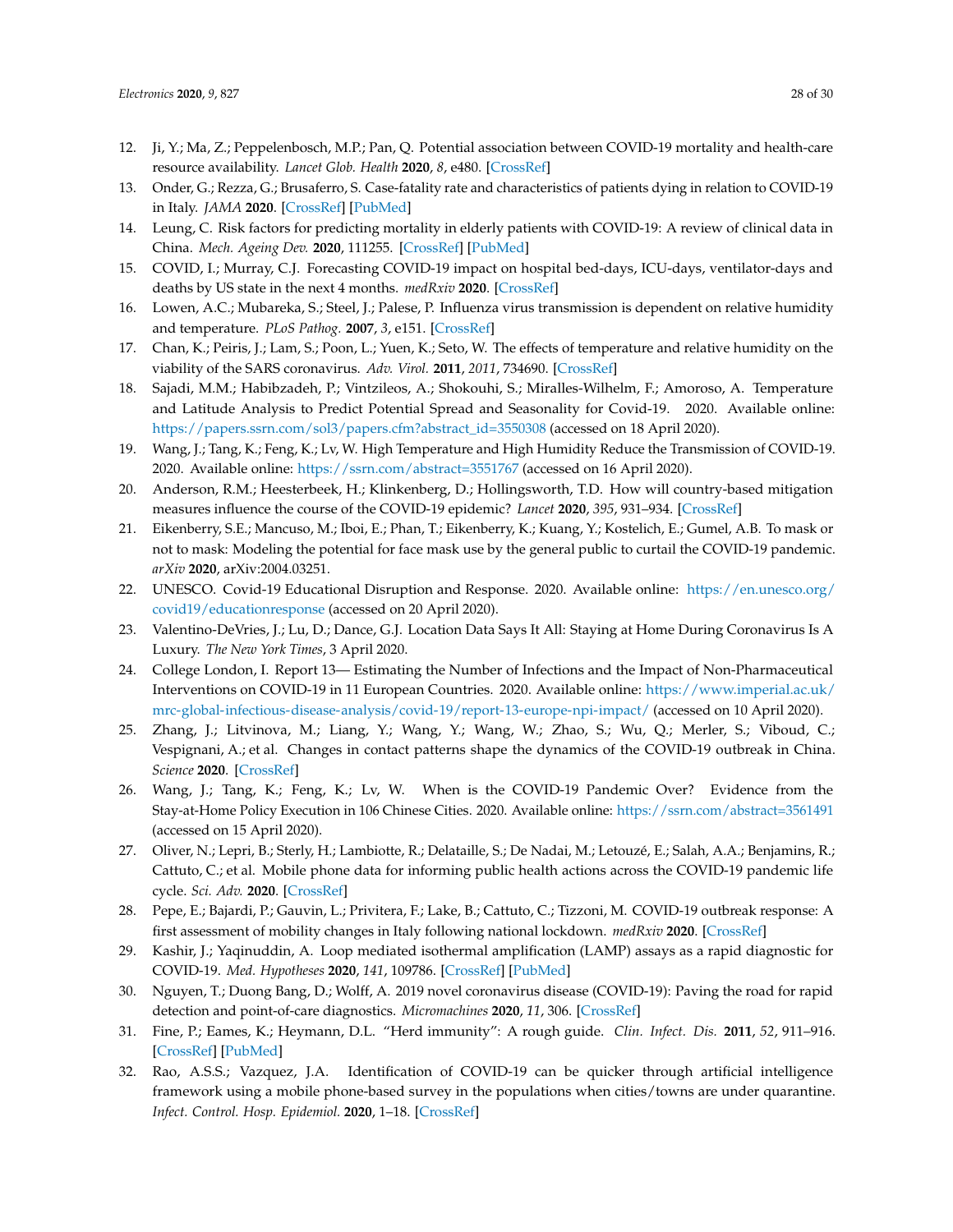- 33. Oliver, N.; Letouzé, E.; Sterly, H.; Delataille, S.; De Nadai, M.; Lepri, B.; Lambiotte, R.; Benjamins, R.; Cattuto, C.; Colizza, V.; et al. Mobile phone data and COVID-19: Missing an opportunity? *arXiv* **2020**, arXiv:2003.12347.
- 34. Gómez Expósito, A.; Rosendo Macías, J.A.; González Cagigal, M.Á. *Modelado y Análisis de la Evolución de una Epidemia Vírica Mediante Filtros de Kalman: El Caso del COVID-19 en España*; Technical report; Universidad de Sevilla: Sevilla, Spain, 2020.
- 35. Zhang, S.; Diao, M.; Yu, W.; Pei, L.; Lin, Z.; Chen, D. Estimation of the reproductive number of novel coronavirus (COVID-19) and the probable outbreak size on the Diamond Princess cruise ship: A data-driven analysis. *Int. J. Infect. Dis.* **2020**, *93*, 201–204. [\[CrossRef\]](http://dx.doi.org/10.1016/j.ijid.2020.02.033)
- 36. Fang, Y.; Nie, Y.; Penny, M. Transmission dynamics of the COVID-19 outbreak and effectiveness of government interventions: A data-driven analysis. *J. Med. Virol.* **2020**, *92*, 645–659. [\[CrossRef\]](http://dx.doi.org/10.1002/jmv.25750)
- 37. Mahalle, P.; Kalamkar, A.B.; Dey, N.; Chaki, J.; Shinde, G.R. Forecasting Models for Coronavirus (COVID-19): A Survey of the State-of-the-Art. *TechRxiv* **2020**. Available online: [https://www.techrxiv.org/](https://www.techrxiv.org/articles/Forecasting_Models_for_Coronavirus_COVID-19_A_Survey_of_the_State-of-the-Art/12101547/1) [articles/Forecasting\\_Models\\_for\\_Coronavirus\\_COVID-19\\_A\\_Survey\\_of\\_the\\_State-of-the-Art/12101547/1](https://www.techrxiv.org/articles/Forecasting_Models_for_Coronavirus_COVID-19_A_Survey_of_the_State-of-the-Art/12101547/1) (accessed on 25 April 2020).
- 38. Perone, G. An ARIMA model to forecast the spread of COVID-2019 epidemic in Italy. *arXiv* **2020**, arXiv:2004.00382.
- 39. Calafiore, G.C.; Novara, C.; Possieri, C. A modified SIR model for the COVID-19 contagion in Italy, 2020. *arXiv* **2020**, arXiv:2003.14391.
- 40. Flaxman, S.; Mishra, S.; Gandy, A.; Unwin, H.J.; Coupl, H.; Mellan, T.A.; Zhu, H.; Berah, T.; Eaton, J.W.; Guzman, P.N.; et al. Estimating the number of infections and the impact of non-pharmaceutical interventions on COVID-19 in 11 European countries. *arXiv* **2020**, arXiv:2004.11342.
- 41. Dandekar, R.; Barbastathis, G. Neural Network aided quarantine control model estimation of COVID spread in Wuhan, China. *arXiv* **2020**, arXiv:2003.09403.
- 42. Mooney, S.J.; Westreich, D.J.; El-Sayed, A.M. Epidemiology in the era of big data. *Epidemiology* **2015**, *26*, 390. [\[CrossRef\]](http://dx.doi.org/10.1097/EDE.0000000000000274)
- 43. ACAPS. Report on COVID19 Government Measures Updates. 2020. Available online: [https://www.acaps.org/](https://www.acaps.org/special-report/covid-19-government-measures-update) [special-report/covid-19-government-measures-update](https://www.acaps.org/special-report/covid-19-government-measures-update) (accessed on 12 April 2020).
- 44. Mizumoto, K.; Kagaya, K.; Zarebski, A.; Chowell, G. Estimating the asymptomatic proportion of coronavirus disease 2019 (COVID-19) cases on board the Diamond Princess cruise ship, Yokohama, Japan, 2020. *Eurosurveillance* **2020**, *25*, 2000180. [\[CrossRef\]](http://dx.doi.org/10.2807/1560-7917.ES.2020.25.10.2000180)
- 45. Baud, D.; Qi, X.; Nielsen-Saines, K.; Musso, D.; Pomar, L.; Favre, G. Real estimates of mortality following COVID-19 infection. *Lancet Infect. Dis.* **2020**. [\[CrossRef\]](http://dx.doi.org/10.1016/S1473-3099(20)30195-X)
- 46. Oliver, N.; Barber, X.; Roomp, K.; Roomp, K. The covid19 impact survey: Assessing the pulse of the COVID-19 pandemic in Spain via 24 questions. *arXiv* **2020**, arXiv:2004.01014.
- 47. Kleinberg, B.; van der Vegt, I.; Mozes, M. Measuring emotions in the COVID-19 real world worry dataset. *arXiv* **2020**, arXiv:2004.04225.
- 48. Wang, Y.; Kang, H.; Liu, X.; Tong, Z. Combination of RT-qPCR testing and clinical features for diagnosis of COVID-19 facilitates management of SARS-CoV-2 outbreak. *J. Med. Virol.* **2020**, *92*, 538–539. [\[CrossRef\]](http://dx.doi.org/10.1002/jmv.25721)
- 49. World Health Organization. Coronavirus Disease 2019—Situation Reports. 2020. Available online: <https://www.who.int/emergencies/diseases/novel-coronavirus-2019/situation-reports> (accessed 25 April 2020).
- 50. World Health Organization. Myth Busters. 2020. Available online: [https://www.who.int/emergencies/](https://www.who.int/emergencies/diseases/novel-coronavirus-2019/advice-for-public/myth-busters) [diseases/novel-coronavirus-2019/advice-for-public/myth-busters](https://www.who.int/emergencies/diseases/novel-coronavirus-2019/advice-for-public/myth-busters) (accessed on 10 April 2020).
- 51. European Centre for Disease Prevention; Control. Situation Dashboard: Latest Available Data. 2020. Available online: <https://qap.ecdc.europa.eu/public/extensions/COVID-19/COVID-19.html> (accessed on 20 April 2020).
- 52. Centre for Medium-Range Weather Forecasts, E. ECMWF Forecasts. 2020. Available online: <https://www.ecmwf.int/en/forecasts> (accessed on 22 April 2020).